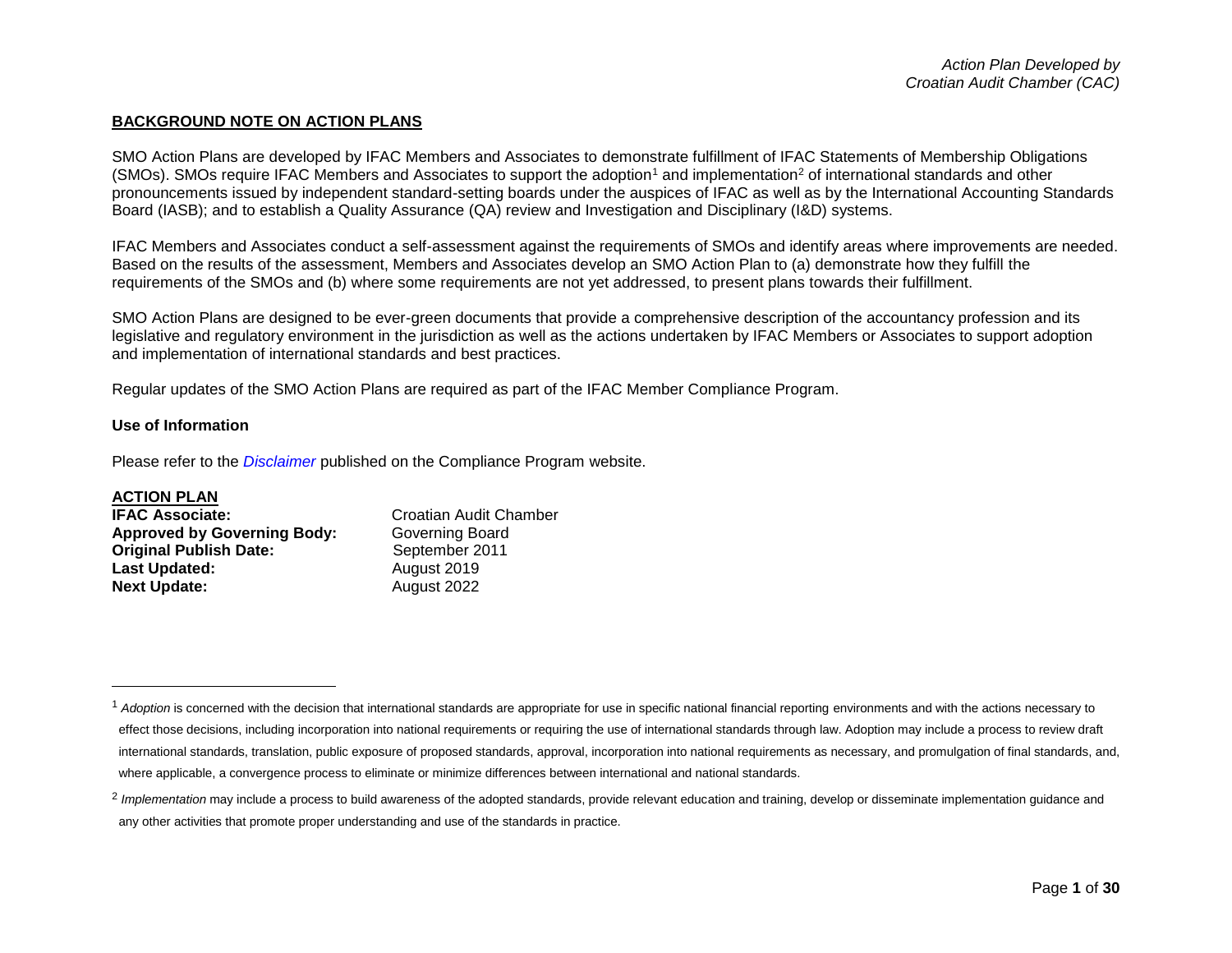# **Glossary**

| <b>AE</b>      | <b>Accountancy Europe</b>                                |
|----------------|----------------------------------------------------------|
| <b>ACCA</b>    | <b>Association of Chartered Certified Accountants</b>    |
| <b>APOC</b>    | Audit Public Oversight Committee                         |
| <b>CAAFE</b>   | Croatian Association of Accountant and Financial Experts |
| <b>CAC</b>     | Croatian Audit Chamber                                   |
| <b>CPD</b>     | <b>Continuous Professional Development</b>               |
| DC.            | <b>Disciplinary Council</b>                              |
| <b>FRSB</b>    | <b>Financial Reporting Standards Board</b>               |
| <b>GB</b>      | Governing Board                                          |
| <b>I&amp;D</b> | Investigation and Discipline                             |
| <b>IAASB</b>   | International Auditing and Assurance Standards Board     |
| <b>IAESB</b>   | International Accounting Education Standards Board       |
| <b>IAQ</b>     | Initial Assessment Questionnaire                         |
| <b>IAR</b>     | <b>Initial Assessment Review</b>                         |
| <b>IASB</b>    | <b>International Accounting Standards Board</b>          |
| <b>ICAEW</b>   | Institute of Chartered Accountants in England and Wales  |
| <b>IESBA</b>   | International Ethics Standards Board for Accountants     |
| <b>IESs</b>    | International Education Standards                        |
| <b>IFAC</b>    | International Federation of Accountants                  |
| <b>IFRSs</b>   | International Financial Reporting Standards              |
| <b>IPSASB</b>  | International Public Sector Accounting Standards Board   |
| <b>IPSASs</b>  | International Public Sector Accounting Standards         |
| <b>ISAs</b>    | International Standards of on Auditing                   |
| <b>ISQC1</b>   | International Standards on Quality Control 1             |
| MoF            | Ministry of Finance                                      |
| QA             | <b>Quality Assurance</b>                                 |
| QAD            | <b>Quality Assurance Department</b>                      |
| <b>SMO</b>     | Statement of Membership Obligation                       |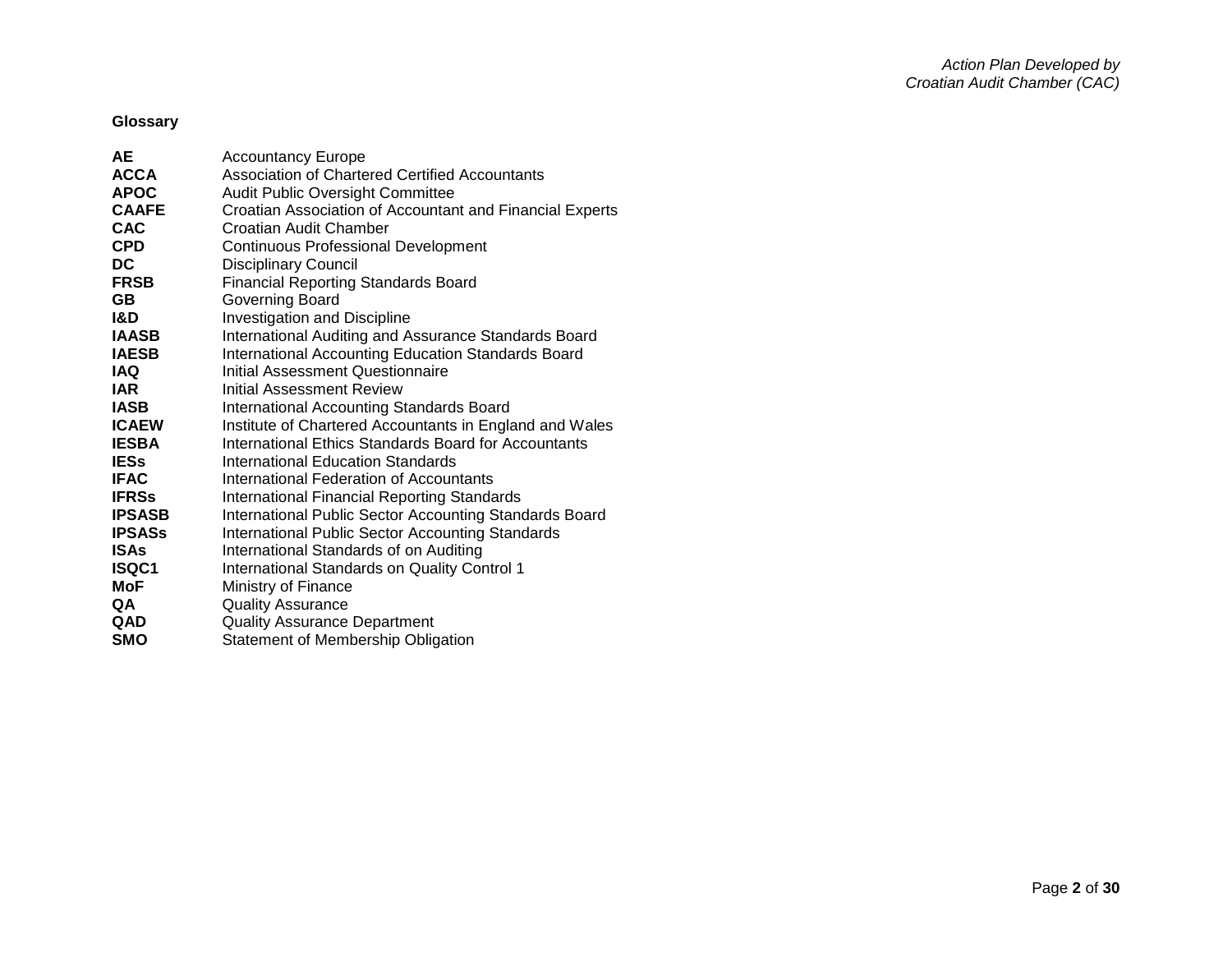# Action Plan Subject: SMO 1–Quality Assurance<br>Action Plan Objective: Development and implement **Development and implementation of an Efficient and Effective Quality Assurance Review System**

| #                                                                                                                                                                                                                                                                                                                                                                                                                                                                                                                                                                                                                                                                                                                                                                                                                                                                                                                                                                                                                                                                                                                          | <b>Start Date</b>                                                                                                                                                                                                                                                                                                                                                                                                                                                                                                                                                                                                                                                                                                                                                                                                                                                                                                                                                                                                                                                                                                                                                                                                                                                                                                                                                                                                                                                                                                            | <b>Actions</b>                                                                                                                                                                                                                                                                                                                                                                                                                                        | <b>Completion</b><br><b>Date</b> | <b>Responsibility</b> | <b>Resource</b> |
|----------------------------------------------------------------------------------------------------------------------------------------------------------------------------------------------------------------------------------------------------------------------------------------------------------------------------------------------------------------------------------------------------------------------------------------------------------------------------------------------------------------------------------------------------------------------------------------------------------------------------------------------------------------------------------------------------------------------------------------------------------------------------------------------------------------------------------------------------------------------------------------------------------------------------------------------------------------------------------------------------------------------------------------------------------------------------------------------------------------------------|------------------------------------------------------------------------------------------------------------------------------------------------------------------------------------------------------------------------------------------------------------------------------------------------------------------------------------------------------------------------------------------------------------------------------------------------------------------------------------------------------------------------------------------------------------------------------------------------------------------------------------------------------------------------------------------------------------------------------------------------------------------------------------------------------------------------------------------------------------------------------------------------------------------------------------------------------------------------------------------------------------------------------------------------------------------------------------------------------------------------------------------------------------------------------------------------------------------------------------------------------------------------------------------------------------------------------------------------------------------------------------------------------------------------------------------------------------------------------------------------------------------------------|-------------------------------------------------------------------------------------------------------------------------------------------------------------------------------------------------------------------------------------------------------------------------------------------------------------------------------------------------------------------------------------------------------------------------------------------------------|----------------------------------|-----------------------|-----------------|
|                                                                                                                                                                                                                                                                                                                                                                                                                                                                                                                                                                                                                                                                                                                                                                                                                                                                                                                                                                                                                                                                                                                            | Background                                                                                                                                                                                                                                                                                                                                                                                                                                                                                                                                                                                                                                                                                                                                                                                                                                                                                                                                                                                                                                                                                                                                                                                                                                                                                                                                                                                                                                                                                                                   |                                                                                                                                                                                                                                                                                                                                                                                                                                                       |                                  |                       |                 |
| Due to the new Audit Law (Official Gazette, 127/17) which is into force on January 1, 2018, the Croatian Audit Chamber (CAC) has no legal<br>competence or responsibility for the organization and performance of quality assurance (QA) of any auditors and audit firms. Form the January 1,<br>2018, all QA activities are in charge of the Ministry of Finance (MoF) as the new competent authority (Article 68, Audit Law) with the ultimate<br>responsibility for public oversight under the all activities of the CAC, under the organizers that will have MoF's prior approvals for their activities in a<br>field of initial and continuing education of auditors and under PIE's in relation with requirements of the Regulation (EU) 537/14. At the same time,<br>MoF as the competent authority, has responsibility to organize and perform activities, as follow: a) issuing/revoking the work permissions for the<br>auditors and audit firms, b) registry procedures of certified auditors and audit firms, c) quality control of auditors and audit firms, d) investigation and<br>disciplinary procedures. |                                                                                                                                                                                                                                                                                                                                                                                                                                                                                                                                                                                                                                                                                                                                                                                                                                                                                                                                                                                                                                                                                                                                                                                                                                                                                                                                                                                                                                                                                                                              |                                                                                                                                                                                                                                                                                                                                                                                                                                                       |                                  |                       |                 |
|                                                                                                                                                                                                                                                                                                                                                                                                                                                                                                                                                                                                                                                                                                                                                                                                                                                                                                                                                                                                                                                                                                                            | During the process of transferring the requirements of the EU Directive (2006/43 and 2014/56) and the Regulation (EU) 537/14 into the legislative<br>framework of the Republic of Croatia, MoF as a proponent of the new Audit Law did not recognize or respect the CAC's proposals on the application<br>of the adequate model that ensure the conditions for meeting the EU's reform objectives, with particular emphasis on PIEs audit requirements. CAC<br>has based its proposals on the experience gained in the development and operational organization and implementation of the quality assurance of<br>the work from 2010 to 2017, and on the experiences of other PAOs with headquarters in the EU, as well as members of IFAC and/or AE. Unfortunately,<br>due to the lack of MoF's understanding of the complexity and importance of the QA's function and because of their exclusive attitude, the CAC's<br>concerns have become a reality. In fact, during 2018, MoF failed to establish the capacities (personnel, organizational, financial) for starting its<br>activities as the competent authority in a meaning of the Audit Law and the Regulation (EU) 537/14. Regarding these circumstances, CAC as a<br>professional organization, has expressed to MoF its willingness to cooperate with MoF in establishing the functions of the competent body. It is<br>expected that in 2019 MF will activate its functions as a competent body in the sense of the Audit Law and the Regulation (EU) 537/14. |                                                                                                                                                                                                                                                                                                                                                                                                                                                       |                                  |                       |                 |
| Audit Law.                                                                                                                                                                                                                                                                                                                                                                                                                                                                                                                                                                                                                                                                                                                                                                                                                                                                                                                                                                                                                                                                                                                 |                                                                                                                                                                                                                                                                                                                                                                                                                                                                                                                                                                                                                                                                                                                                                                                                                                                                                                                                                                                                                                                                                                                                                                                                                                                                                                                                                                                                                                                                                                                              | In a meaning of the SMO 1, the requirements of the quality assurance review system in the Republic of Croatia are defined in the Part IX of the new                                                                                                                                                                                                                                                                                                   |                                  |                       |                 |
|                                                                                                                                                                                                                                                                                                                                                                                                                                                                                                                                                                                                                                                                                                                                                                                                                                                                                                                                                                                                                                                                                                                            |                                                                                                                                                                                                                                                                                                                                                                                                                                                                                                                                                                                                                                                                                                                                                                                                                                                                                                                                                                                                                                                                                                                                                                                                                                                                                                                                                                                                                                                                                                                              | Due to above facts, below is a description of CAC's activities in SMO 1, from 2006 to 2017.                                                                                                                                                                                                                                                                                                                                                           |                                  |                       |                 |
|                                                                                                                                                                                                                                                                                                                                                                                                                                                                                                                                                                                                                                                                                                                                                                                                                                                                                                                                                                                                                                                                                                                            |                                                                                                                                                                                                                                                                                                                                                                                                                                                                                                                                                                                                                                                                                                                                                                                                                                                                                                                                                                                                                                                                                                                                                                                                                                                                                                                                                                                                                                                                                                                              | Under the provisions of the previous Audit Law (Official Gazette, 146/05, 139/08 and 144/12), one of the CAC's key functions were supervision and<br>quality control of audit firms, independent auditors and certified auditors that were registered in CAC registries.                                                                                                                                                                              |                                  |                       |                 |
|                                                                                                                                                                                                                                                                                                                                                                                                                                                                                                                                                                                                                                                                                                                                                                                                                                                                                                                                                                                                                                                                                                                            | paragraphs 26-79).                                                                                                                                                                                                                                                                                                                                                                                                                                                                                                                                                                                                                                                                                                                                                                                                                                                                                                                                                                                                                                                                                                                                                                                                                                                                                                                                                                                                                                                                                                           | According to the Audit Law, audit firms with public interest audits are subject to a three-year review cycle. All other audit firms carrying out statutory<br>audits are subject to a six-year review cycle. The CAC quality assurance review system were established and organized in accordance with the<br>previous Audit Law, the CAC's Statute and Internal Ordinance on supervision and quality assurance reviews and the QA Methodology (SMO 1 |                                  |                       |                 |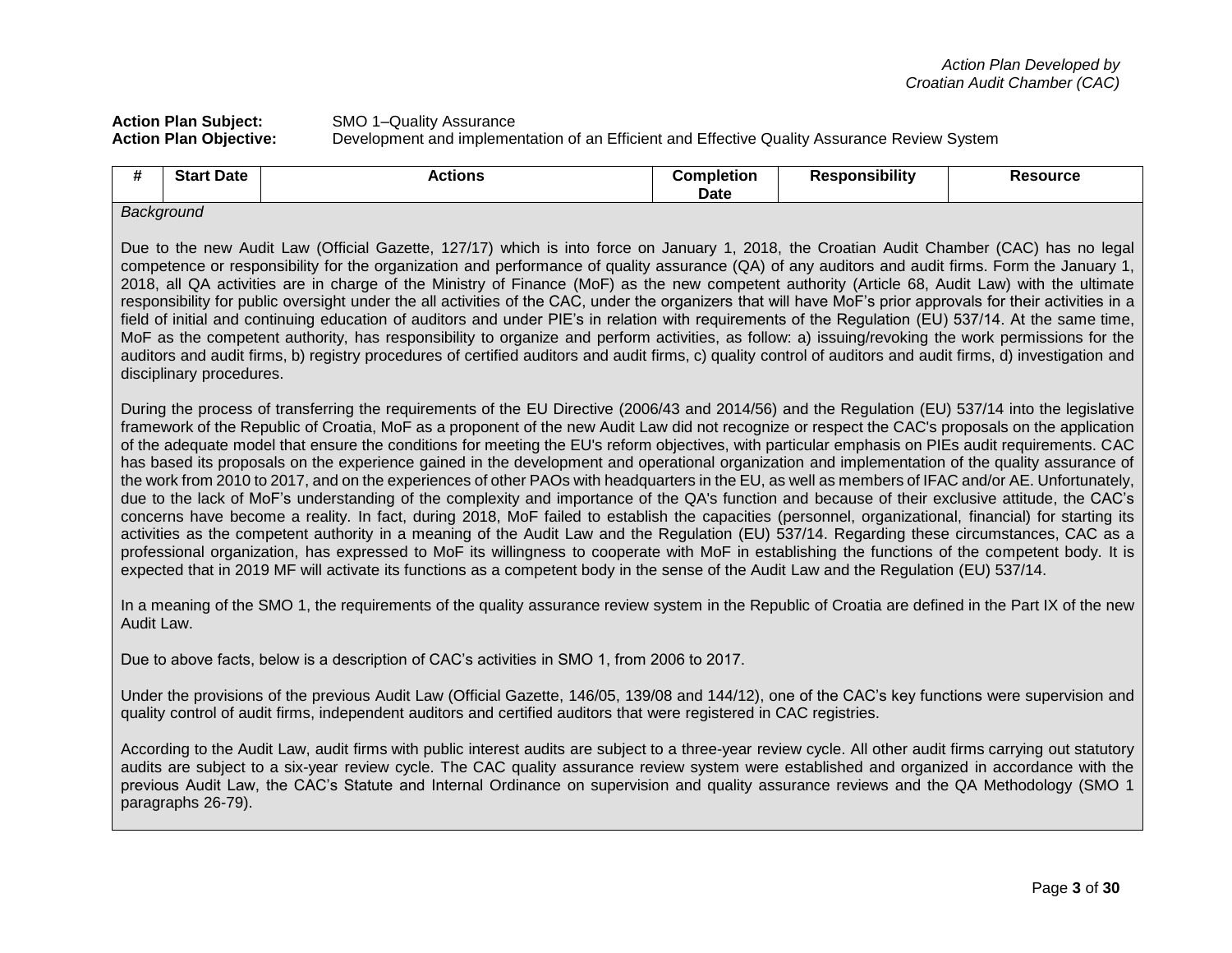| #                                                                                                                                                                                                                                                                                                                                                                                                                                                                                                                                                | <b>Start Date</b>                                                                                                                                                                                                                                                                                                                                                                                                                                                                                                                                                                                                                                                                                                                                                                    | <b>Actions</b>                                                                                                                                                                                                       | <b>Completion</b><br>Date | <b>Responsibility</b> | <b>Resource</b> |  |
|--------------------------------------------------------------------------------------------------------------------------------------------------------------------------------------------------------------------------------------------------------------------------------------------------------------------------------------------------------------------------------------------------------------------------------------------------------------------------------------------------------------------------------------------------|--------------------------------------------------------------------------------------------------------------------------------------------------------------------------------------------------------------------------------------------------------------------------------------------------------------------------------------------------------------------------------------------------------------------------------------------------------------------------------------------------------------------------------------------------------------------------------------------------------------------------------------------------------------------------------------------------------------------------------------------------------------------------------------|----------------------------------------------------------------------------------------------------------------------------------------------------------------------------------------------------------------------|---------------------------|-----------------------|-----------------|--|
|                                                                                                                                                                                                                                                                                                                                                                                                                                                                                                                                                  | The CAC quality assurance (QA) system were developed in 2010 with the helpful assistance of the Institute of Chartered Accountants in England<br>and Wales (ICAEW) through a twinning arrangement financed by the World Bank. This arrangement consisted of the ICAEW:<br>- providing technical assistance in development of the CAC's methodology and guidance for conducting quality assurance,<br>- assistance with the implementation of the initial reviews of all audit firms,<br>- engagement in training process and post training examination of the CAC's quality assurance team.                                                                                                                                                                                          |                                                                                                                                                                                                                      |                           |                       |                 |  |
| The QA review was conducted in an objective manner and in procedure which excludes any conflict of interest among QA team and audit firms or<br>independent auditors. The QA reviews performed by CAC were the subject of the public oversight. The appointment of the reviewer (QA team) for<br>the certain review has been carried out in accordance with an objective procedure designed to ensure that there are no conflicts of interest<br>between the reviewer and audit firms, independent auditors and certified auditors under review. |                                                                                                                                                                                                                                                                                                                                                                                                                                                                                                                                                                                                                                                                                                                                                                                      |                                                                                                                                                                                                                      |                           |                       |                 |  |
|                                                                                                                                                                                                                                                                                                                                                                                                                                                                                                                                                  | When the QA team, in performing the QA review, was established that an audit firm or independent auditor had failed to act in accordance with the<br>provisions of the Audit Law and other rules of the audit profession, it took the following measures:<br>1. issue order for the elimination of irregularities,<br>2. impose additional measures required for the elimination of irregularities,<br>3. initiate disciplinary action.                                                                                                                                                                                                                                                                                                                                              |                                                                                                                                                                                                                      |                           |                       |                 |  |
|                                                                                                                                                                                                                                                                                                                                                                                                                                                                                                                                                  | According to the previous Audit Law and the CAC's Statute, the Disciplinary Prosecutor, when it was necessary, held a hearing for certain persons<br>and performed other actions, for the purpose of establishing facts that were essential for the ensuing conduct of proceedings. In this sense, the QA<br>team communicated with Disciplinary Prosecutor and they had been called by the Disciplinary Council to a disciplinary hearing as a witness.                                                                                                                                                                                                                                                                                                                             |                                                                                                                                                                                                                      |                           |                       |                 |  |
|                                                                                                                                                                                                                                                                                                                                                                                                                                                                                                                                                  | In 2010 the CAC completed the first initial assessment reviews (IAR) of all audit firms. This exercise was based on an initial assessment questionnaire<br>(IAQ) which the CAC sent to all audit firms to get an overview of size, range of activities and quality of all audit firms. On the base of detailed analysis<br>of IAR findings, in 2011 the CAC began full monitoring visits and detailed reviews of the audit work carried out by the registered audit firms and<br>independent auditors.                                                                                                                                                                                                                                                                               |                                                                                                                                                                                                                      |                           |                       |                 |  |
|                                                                                                                                                                                                                                                                                                                                                                                                                                                                                                                                                  |                                                                                                                                                                                                                                                                                                                                                                                                                                                                                                                                                                                                                                                                                                                                                                                      | From 2011 the CAC began with six-year plans and detailed annual monitoring plans for each year. In selection of the audit firms for QA reviews CAC<br>used the combination of cycle-based and risk-based approaches. |                           |                       |                 |  |
|                                                                                                                                                                                                                                                                                                                                                                                                                                                                                                                                                  | The QA plan and programme for each inspection year were adopted by CAC Governing Board (CAC GB), with the previous approval of the Audit<br>Public Oversight Committee (APOC) on a yearly basis. The CAC quality assurance system and QA activities were subject to review by the APOC<br>(SMO1 paragraphs 80-81).                                                                                                                                                                                                                                                                                                                                                                                                                                                                   |                                                                                                                                                                                                                      |                           |                       |                 |  |
|                                                                                                                                                                                                                                                                                                                                                                                                                                                                                                                                                  | At the end of the June 2017, the CAC finished with its sixth annual QA plan and with the second three-year review cycle of QA review of audit firms<br>which perform audits of financial statements (FS) of public interest entities (PIEs) and we also finished the first six-year review cycle of audit firms<br>which perform audits of FS of non-PIEs. During these six years the CAC QA team had carried out 428 QA reviews (approx. 70 QA reviews per one<br>year). Of that total number, about 149 QA reviews referred to the audit firms with PIEs. At the beginning of the first six-year cycle of QA review in the<br>CAC Register were 275 audit firms and 2 solo practitioners with 497 certified auditors while at the end of this cycle the total number of registered |                                                                                                                                                                                                                      |                           |                       |                 |  |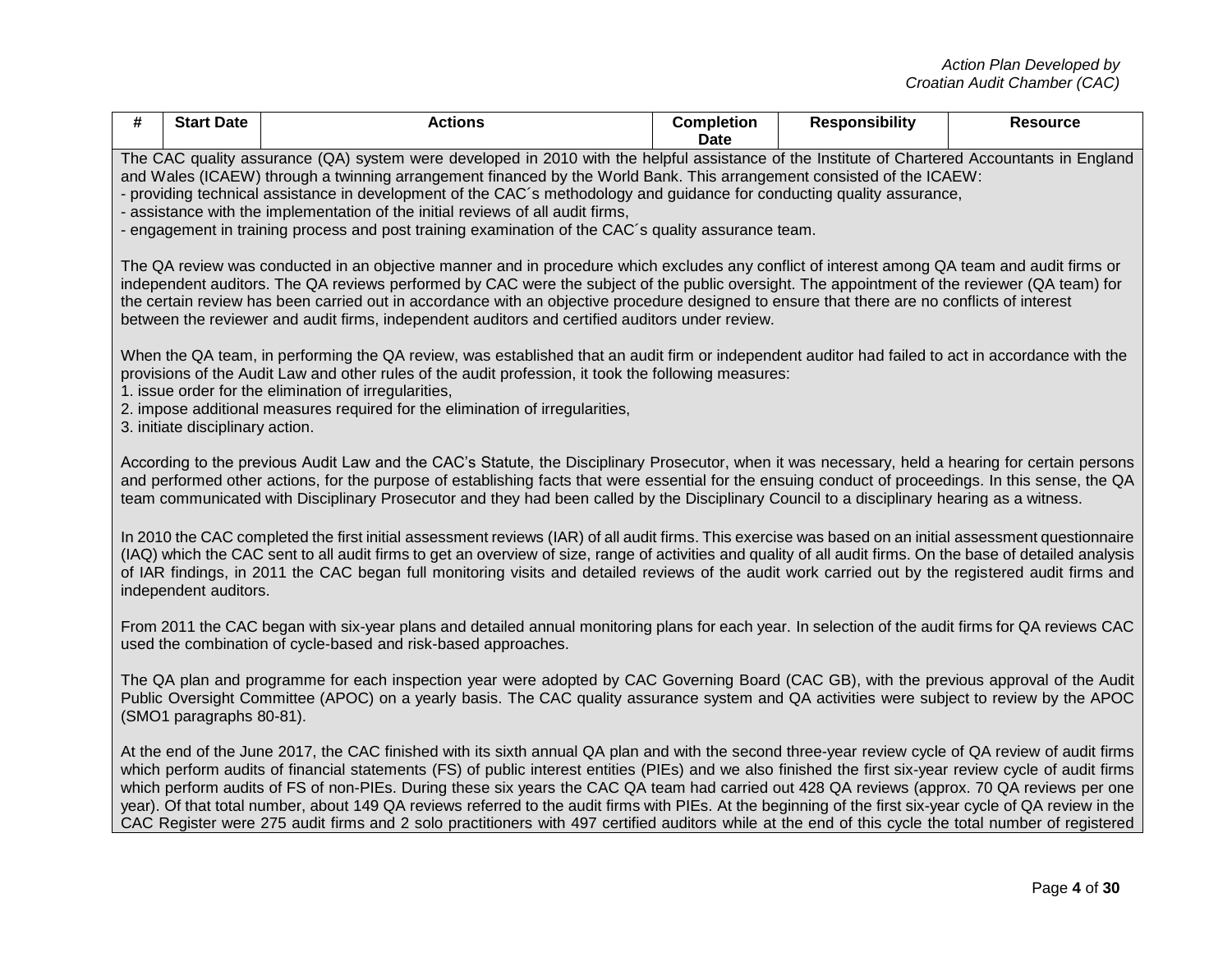| #                                                                                                                                                                                                                                                                                                                                                                                                                                                                                                                                                                                                                                                                                                                | <b>Start Date</b>                                                                                                                                                                  | <b>Actions</b>                                                                                                                                                                                                                                                                                                         | <b>Completion</b><br><b>Date</b>        | <b>Responsibility</b>                  | <b>Resource</b>                                              |  |
|------------------------------------------------------------------------------------------------------------------------------------------------------------------------------------------------------------------------------------------------------------------------------------------------------------------------------------------------------------------------------------------------------------------------------------------------------------------------------------------------------------------------------------------------------------------------------------------------------------------------------------------------------------------------------------------------------------------|------------------------------------------------------------------------------------------------------------------------------------------------------------------------------------|------------------------------------------------------------------------------------------------------------------------------------------------------------------------------------------------------------------------------------------------------------------------------------------------------------------------|-----------------------------------------|----------------------------------------|--------------------------------------------------------------|--|
|                                                                                                                                                                                                                                                                                                                                                                                                                                                                                                                                                                                                                                                                                                                  | audit firms in the CAC Register were 223 with 505 (active) certified auditors. As of December 31, 2017 CAC, has registered 230 audit firms and 496<br>(active) certified auditors. |                                                                                                                                                                                                                                                                                                                        |                                         |                                        |                                                              |  |
| The overall results of each inspection year (2011/2012, 2012/2013, 2013/2014, 2014/2015, 2015/2016, 2016/2017) were generated in the CAC's<br>annual reports and are publicly available on CAC web site: http://www.revizorska-komora.hr/index.php/nadzor-i-provjera-kvalitete-rada.html. During<br>this six-year period of active QA work and detailed analysis of QA findings, weaknesses and strengths of the QA system, the CAC initiated activities<br>to enhance the QA Methodology and the efficiency of the QA system (SMO1 paragraphs 82-83).<br>All these activities the CAC organized in accordance with the requirements of independence and objectivity and regarding safeguard of public interest. |                                                                                                                                                                                    |                                                                                                                                                                                                                                                                                                                        |                                         |                                        |                                                              |  |
|                                                                                                                                                                                                                                                                                                                                                                                                                                                                                                                                                                                                                                                                                                                  |                                                                                                                                                                                    | Support CAC Members in the Implementation of the Quality Control Standards                                                                                                                                                                                                                                             |                                         |                                        |                                                              |  |
| 1.                                                                                                                                                                                                                                                                                                                                                                                                                                                                                                                                                                                                                                                                                                               | Ongoing                                                                                                                                                                            | Prepare technical support for the CAC members about<br>implementation of ISQC1 requirements - available on<br>the CAC web site.                                                                                                                                                                                        | Ongoing<br>Annually                     | CAC GB                                 | CAC's employees                                              |  |
| 2.                                                                                                                                                                                                                                                                                                                                                                                                                                                                                                                                                                                                                                                                                                               | August<br>2013                                                                                                                                                                     | Translation of Guide to Quality Control for Small and<br>Medium Sized Practices, Third Edition, August 2011.<br>(SMO 1 paragraphs 19, 23-25)                                                                                                                                                                           | Completed<br>December<br>2013           | CAC GB and<br>Translation<br>Committee | CAC's Principal<br>Translator and<br>Translators             |  |
| 3.                                                                                                                                                                                                                                                                                                                                                                                                                                                                                                                                                                                                                                                                                                               | Ongoing                                                                                                                                                                            | Prepare and conduct training modules for the CAC<br>members about the most significant and frequent<br>ISCQ1 issues. CAC organizes trainings regarding:<br>implementation of the ISCQ1; performing audits based<br>on risks; procedures for risk assessment and response<br>to risks; audit planning; audit reporting. | Ongoing<br>Annually                     | CAC GB                                 | <b>Practitioners (CAC</b><br>members) and CAC's<br>employees |  |
| 4.                                                                                                                                                                                                                                                                                                                                                                                                                                                                                                                                                                                                                                                                                                               | Ongoing                                                                                                                                                                            | Performance of the workshops according to the CAC's<br>CPD programme on the ISAs and ISQC1 topics.<br>(SMO 1 paragraphs 19, 23-25)                                                                                                                                                                                     | Ongoing<br>Monthly                      | CAC GB and<br>Translation<br>Committee | <b>Practitioners (CAC</b><br>members) and CAC's<br>employees |  |
| <b>Implement Quality Assurance Review System</b>                                                                                                                                                                                                                                                                                                                                                                                                                                                                                                                                                                                                                                                                 |                                                                                                                                                                                    |                                                                                                                                                                                                                                                                                                                        |                                         |                                        |                                                              |  |
| 5.                                                                                                                                                                                                                                                                                                                                                                                                                                                                                                                                                                                                                                                                                                               | January<br>2011                                                                                                                                                                    | Plan of QA reviews in 2011/2012 and detailed<br>programme of QAD activities (i.e. education, training).<br>(SMO 1 paragraphs 33-74)                                                                                                                                                                                    | February 2011<br>Completed              | CAC's QAD                              | CAC's QAD employees                                          |  |
| 6.                                                                                                                                                                                                                                                                                                                                                                                                                                                                                                                                                                                                                                                                                                               | March<br>2011                                                                                                                                                                      | Reporting to the CAC GB and the APOC about IAR<br>results and the summary of QA results available to the<br>public.<br>(SMO 1 paragraphs 73-74)                                                                                                                                                                        | March<br>2011/June<br>2011<br>Completed | CAC's QAD                              | CAC's QAD employees                                          |  |
| 7.                                                                                                                                                                                                                                                                                                                                                                                                                                                                                                                                                                                                                                                                                                               | April<br>2011                                                                                                                                                                      | Creation of the Annual return 2010 - collection of data<br>about activities of all audit firms during 2010.                                                                                                                                                                                                            | <b>June 2011</b><br>Completed           | CAC's QAD                              | CAC's QAD employees                                          |  |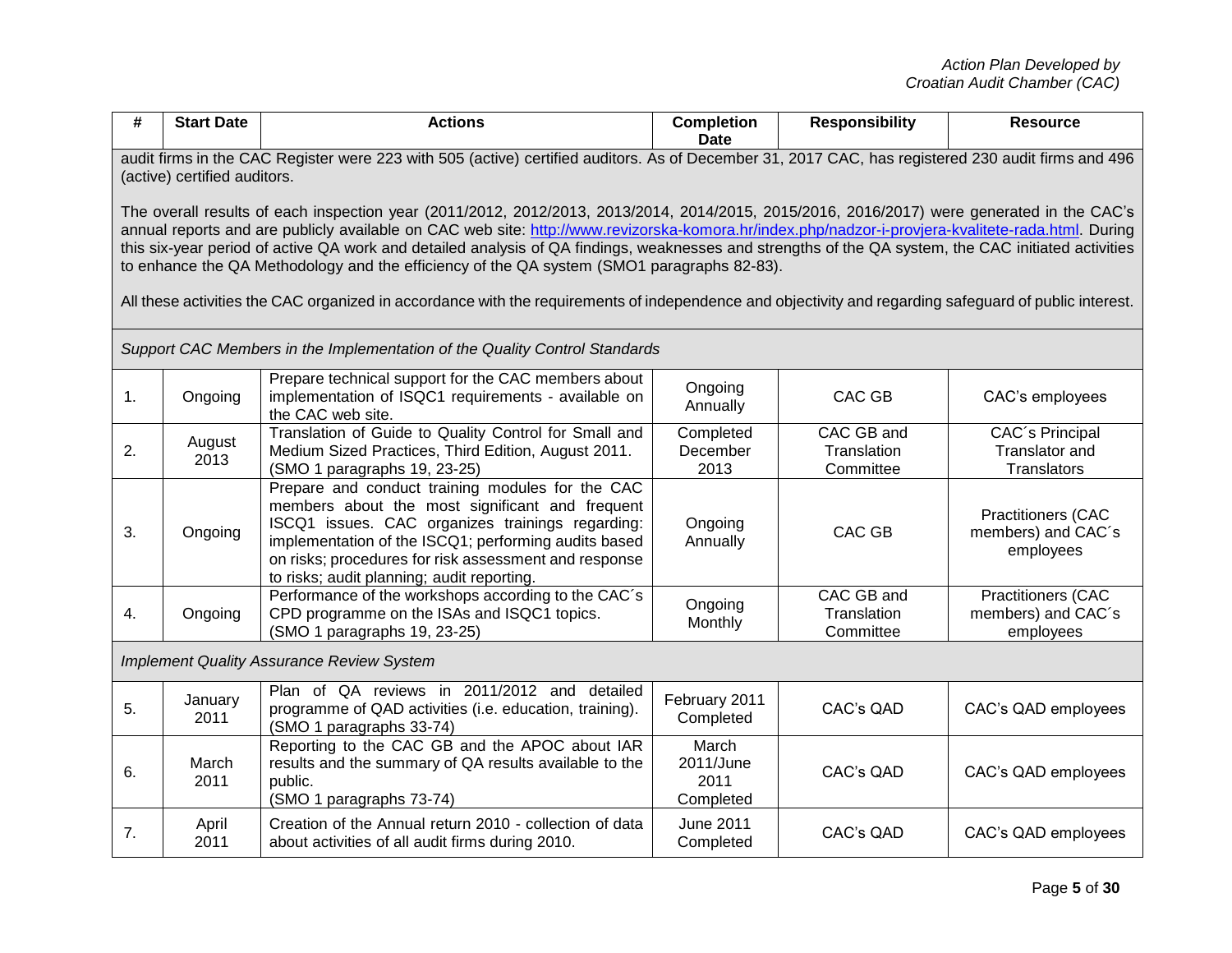| #   | <b>Start Date</b>     | <b>Actions</b>                                                                                                                                                                                                    | <b>Completion</b><br><b>Date</b>                                             | <b>Responsibility</b> | <b>Resource</b>     |
|-----|-----------------------|-------------------------------------------------------------------------------------------------------------------------------------------------------------------------------------------------------------------|------------------------------------------------------------------------------|-----------------------|---------------------|
| 8.  | Annually<br>During Q2 | Creation of the Annual return - collection of data about<br>activities of all audit firms during previous year.                                                                                                   | Annually<br>Completed                                                        | CAC's QAD             | CAC's QAD employees |
| 9.  | May 2011              | Commencing programme of full monitoring visits (full<br>assessment reviews) according to legal framework and<br>developed methodology manual.<br>(SMO 1 paragraphs 43-79)                                         | First cycle<br>completed<br><b>July 2012</b><br>Completed                    | CAC's QAD             | CAC's QAD employees |
| 10. | September<br>2011     | Reporting to the CAC GB and the APOC regarding QA<br>reviews.<br>(SMO 1 paragraphs 73-74)                                                                                                                         | Fist report (for<br>2011/2012)<br>Completed<br><b>July 2012</b><br>Completed | CAC's QAD             | CAC's QAD employees |
| 11. | October<br>2011       | First six-year cycle plan of QA reviews in 2012/2017<br>and detailed one-year plan of QAD activities for the<br>period 2012/2013.                                                                                 | <b>July 2012</b><br>Completed                                                | CAC's QAD             | CAC's QAD employees |
| 12. |                       | Commencing programme of full monitoring visits<br>according to the Annual plan of QA reviews in<br>2012/2013 and detailed programme of QAD activities.<br>(SMO 1 paragraphs 33-74)                                | <b>July 2013</b><br>Completed                                                | CAC's QAD             | CAC's QAD employees |
| 13. |                       | Commencing programme of full monitoring visits<br>according to the Annual plan of QA reviews in<br>2013/2014 and detailed programme of QAD activities.<br>(SMO 1 paragraphs 33-74)                                | <b>July 2014</b><br>Completed                                                | CAC's QAD             | CAC's QAD employees |
| 14. |                       | Commencing programme of full monitoring visits<br>according to the Annual plan of QA reviews in<br>2014/2015 and detailed programme of QAD activities.<br>(SMO 1 paragraphs 33-74)                                | June 2015<br>Completed                                                       | CAC's QAD             | CAC's QAD employees |
| 15. |                       | Commencing programme of full monitoring visits<br>according to the Annual plan of QA reviews in<br>2015/2016 and detailed programme of QAD activities.<br>(SMO 1 paragraphs 33-74)                                | <b>June 2016</b><br>Completed                                                | CAC's QAD             | CAC's QAD employees |
| 16. |                       | Commencing programme of full monitoring visits<br>according to the Annual plan of QA reviews in<br>2016/2017 and detailed programme of QAD activities.<br>(SMO 1 paragraphs 33-74)                                | <b>June 2017</b><br>Completed                                                | CAC's QAD             | CAC's QAD employees |
| 17. |                       | Plan of QA reviews in 2017/2018 and detailed<br>programme of QAD activities per December 31, 2017.<br>Combination of the regular visits (for the first time)<br>and follow up visits of some audit firms based on | June 2017<br>Completed                                                       | CAC's QAD             | CAC's QAD employees |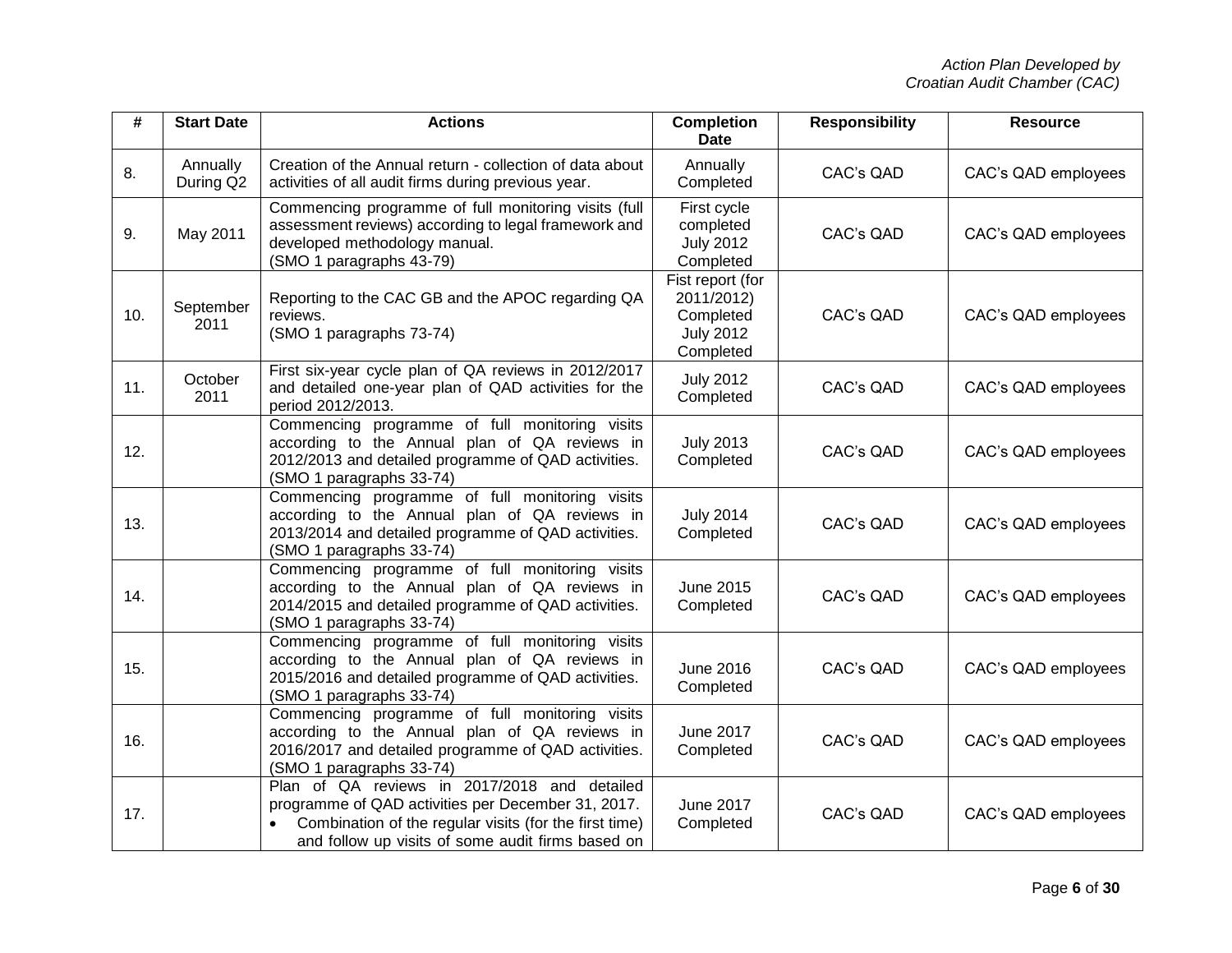| #   | <b>Start Date</b>                    | <b>Actions</b>                                                                                                                                                                                                                                                                                                                     | <b>Completion</b><br><b>Date</b>  | <b>Responsibility</b>   | <b>Resource</b>                                              |
|-----|--------------------------------------|------------------------------------------------------------------------------------------------------------------------------------------------------------------------------------------------------------------------------------------------------------------------------------------------------------------------------------|-----------------------------------|-------------------------|--------------------------------------------------------------|
|     |                                      | the findings of the three-year cycles (2011-2014<br>and 2014-2017) and of the six-year cycle (2011-<br>2017).                                                                                                                                                                                                                      |                                   |                         |                                                              |
| 18. |                                      | Commencing programme of full monitoring visits<br>according to the Annual plan of QA reviews in<br>2017/2018<br>Partially finished because of the provision of the Article<br>122 paragraph 2 of the Audit Law (deadline for finishing<br>CAC's QA activities was December 31, 2017)<br>(SMO 1 paragraphs 33-74)                   | December 31,<br>2017<br>Completed | CAC's QAD               | CAC's QAD employees                                          |
| 19. | September<br>2013                    | Reporting to the CAC GB and the APOC regarding QA<br>reviews:<br>on bimonthly basis, from 2013/2014<br>on annually basis - report on the review findings for<br>each finished year<br>on periodic basis - overview of finished six-year<br>cycle<br>CAC works on the last Annual report for 2016/2017.<br>(SMO 1 paragraphs 73-74) | Completed                         | CAC's QAD               | CAC's QAD employees                                          |
| 20. |                                      | and reviewing compliance with legal<br>Monitoring<br>operational<br>framework<br>framework<br>and<br>(CAC<br>methodology, tools, capacity) for the effective and<br>efficient implementation of planned visits in a three-<br>year and six-year cycles. (SMO 1 paragraphs 82-83)                                                   | Completed                         | CAC GB and CAC's<br>QAD | CAC's QAD employees                                          |
| 21. |                                      | Tracking changes in business environments of audit<br>firms (on an annual basis through Annual returns) for<br>the purpose of organizing and carrying out CAC QA<br>visits.                                                                                                                                                        | Competed                          | CAC's QAD               | CAC's QAD employees                                          |
| 22. | May 2017                             | CAC is ready to encourage and be actively engage in<br>developing of the MoF's QA system in-line with SMO1,<br>if they wish to accept this co-operation.                                                                                                                                                                           | Ongoing                           | <b>CAC GB</b>           | <b>Practitioners (CAC</b><br>members) and CAC's<br>employees |
|     | <b>Maintaining Ongoing Processes</b> |                                                                                                                                                                                                                                                                                                                                    |                                   |                         |                                                              |
| 23. |                                      | Continue to ensure that CAC's QA reviews are<br>operating effectively and continues to be in line with                                                                                                                                                                                                                             | Completed                         | CAC GB and CAC's<br>QAD | CAC's QAD employees                                          |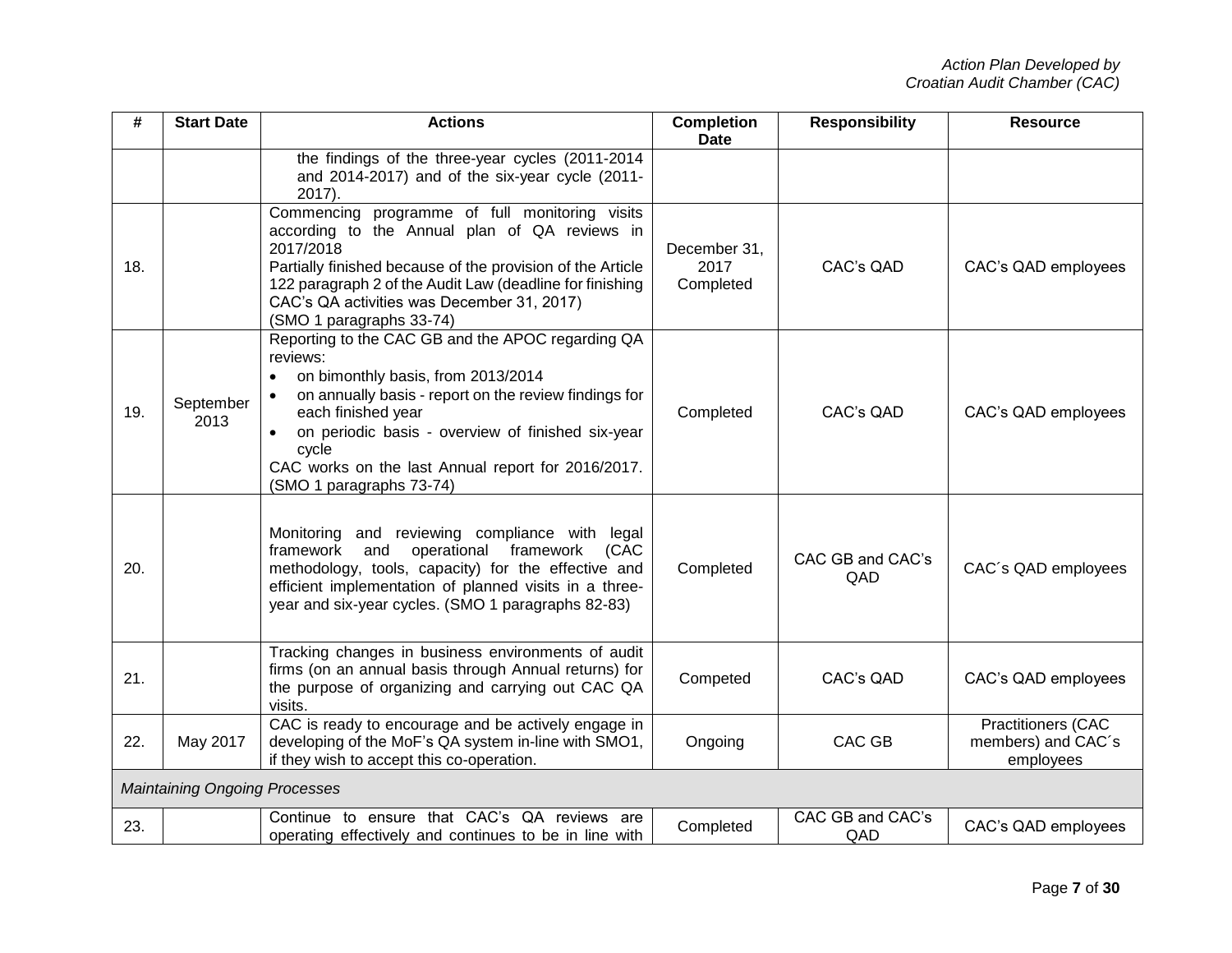| #                                      | <b>Start Date</b>                                                    | <b>Actions</b>                                                                                                                                                                                                                                                                                                                                                                               | <b>Completion</b><br>Date | <b>Responsibility</b>          | <b>Resource</b>                             |  |
|----------------------------------------|----------------------------------------------------------------------|----------------------------------------------------------------------------------------------------------------------------------------------------------------------------------------------------------------------------------------------------------------------------------------------------------------------------------------------------------------------------------------------|---------------------------|--------------------------------|---------------------------------------------|--|
|                                        |                                                                      | SMO 1 requirements. This includes periodic review of<br>the operation of the QA system and updating the Action<br>Plan for future activities where necessary.                                                                                                                                                                                                                                |                           |                                |                                             |  |
| 24.                                    |                                                                      | Preparation and undertake of special education of QA<br>reviewers:<br>- training provided by ICAEW consultants,<br>- participation on the regional REPARIS workshops<br>- on-line access to ICAEW Financial Reporting Faculty<br>and to ICAEW Audit and Assurance Faculty<br>- CAC web site and inclusion of new materials (i.e. CAC<br>guidance, translated IFAC publications and articles) | Completed                 | CAC GB and CAC's<br><b>QAD</b> | CAC's employees and<br><b>ICAEW</b> experts |  |
| 25.                                    | Ongoing<br>(after the<br>MoF's QA<br>system<br>begins to<br>operate) | Monitoring of the development and operation of the<br>MoF's QA system and its implications on the<br>operating of the audit firms and auditors.<br>Encourage and assist the MoF to implement SMO 1<br>requirements, if it would be appropriate for them                                                                                                                                      | Ongoing                   | CAC GB                         | CAC's employees                             |  |
| Review of CAC's Compliance Information |                                                                      |                                                                                                                                                                                                                                                                                                                                                                                              |                           |                                |                                             |  |
| 26.                                    | Ongoing                                                              | Perform periodic review of CAC's response to the IFAC<br>Compliance Self-Assessment questionnaires<br>and<br>update sections relevant to SMO 1 as necessary.<br>Once updated inform IFAC Compliance staff about the<br>updates in order for the Compliance staff to republish<br>updated information.                                                                                        | Completed                 | CAC GB                         | CAC's employees                             |  |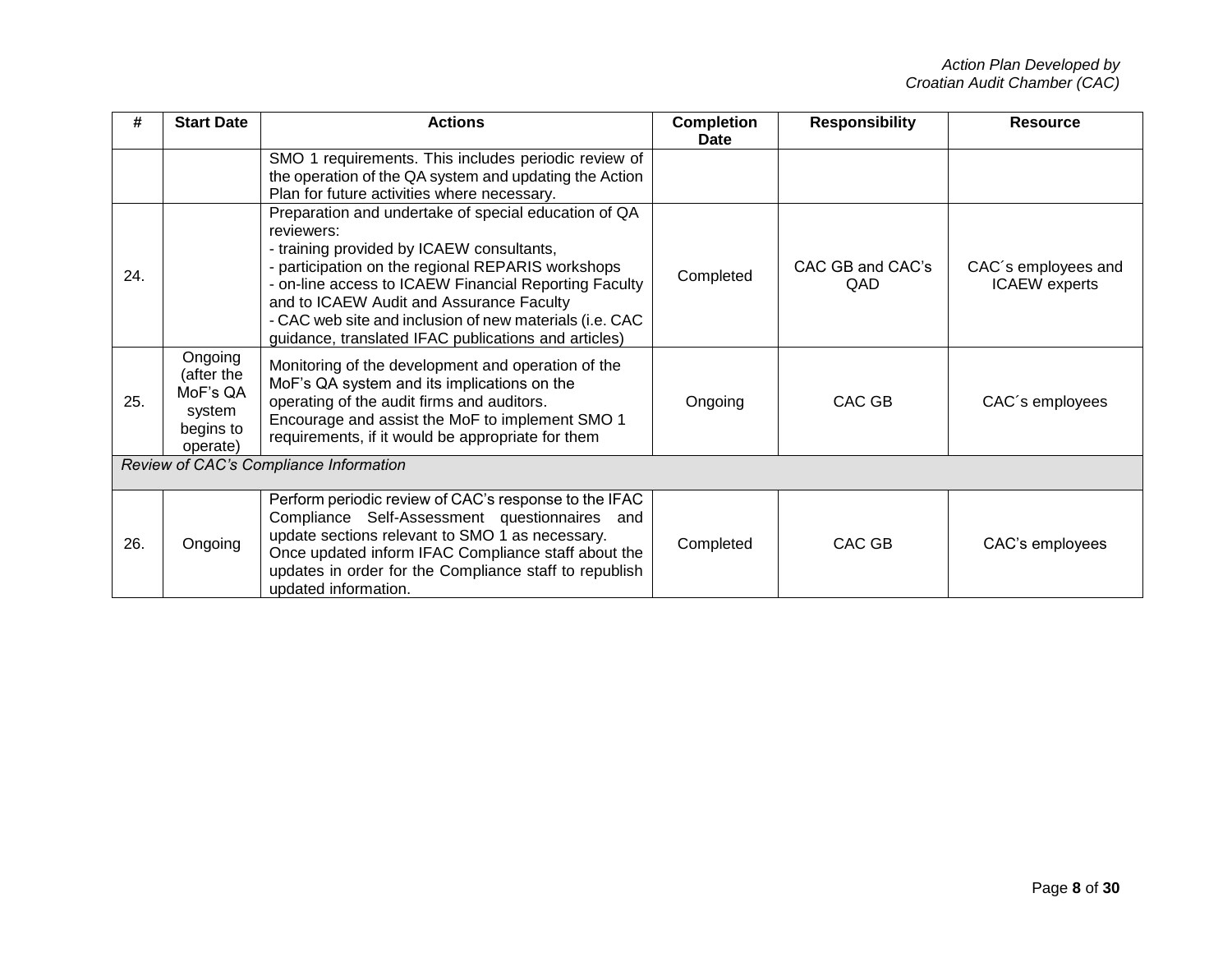### **Action Plan Subject:** SMO 2–International Education Standards for Professional Accountants and Other Pronouncements issued by the IAESB **Action Plan Objective:** To ensure that all IES requirements are incorporated into CAC's education requirements

| <br>               | : Date<br>экан | <b>Actions</b> | Completion<br><b>Date</b> | <b>Responsibility</b> | `source |
|--------------------|----------------|----------------|---------------------------|-----------------------|---------|
| <b>Doolmeninal</b> |                |                |                           |                       |         |

### *Background*

In a meaning of the new Audit Law, a certified auditor is a natural person who has a work permit issued by the MoF in accordance with the provisions of this Law. The MoF shall issue a work permit for performing audit services to a natural person who meets the following conditions:

- 1. has passed an audit exam and
- 2. has a good reputation.

The right to take an audit exam has a candidate who meets the following conditions:

- 1. has completed at least an Undergraduate and Postgraduate University Study or an Integrated Undergraduate and Postgraduate University Study or Undergraduate Professional Certificate and a Bachelor's Degree Professional Degree, completed at least 300 ECTS credits or a university study program which has completed a high level of professional education and
- 2. five years of work experience of which at least three years in the performance of the statutory audit under the supervision of an certified auditor for the last eight years prior to the passing of an audit exam. The commencement of the fulfilment of this condition shall commence upon the acquisition of the conditions referred to in item 1.

The main change in relation to the previous Audit Law is that all candidates who are eligible to attend the audit exam must attend the IPD training, according to the IPD program which has to have a prior approval of MoF. The organizers of the IPD training shall be CAC, MoF or any other educator.

The previous requirement to become a certified auditor was to pass an audit exam. The candidates had to meet conditions to had the university Bachelor's degree and the three-years of work experience in an audit firm, of which two years had to be mentored by certified auditor. CAC monitored pre-qualification requirements of candidates, including mentors for the purpose of validating the third-year experience done in business. In accordance to Audit Law, CAC verifies whether the candidates meet the conditions to take an audit exam.

CAC has the public authority to conduct the audit exam. For that purpose, CAC has to appoint the Examination Committee for each audit exam. The Examination Committee shall be composed of representatives of the MoF, members from the academic community, certified auditors and other experts with relevant knowledge and experience for at least five years in the scientific-teaching qualifications of the exam's area for which they are engaged as the members of the Examination Committee. After the audit exam, CAC has to issue the certificates of passing the audit exam which is an administrative act. CAC has to keep records of the passed audit exams.

The audit exam shall demonstrate the ability to carry out auditing services, the required level of theoretical knowledge of candidates and the ability to apply that knowledge in practice. The audit exam shall cover at least the following areas:

- 1. general accounting theory and principles
- 2. regulations and standards related to the preparation of annual financial statements and annual consolidated financial statements
- 3. International Financial Reporting Standards and Croatian Financial Reporting Standards
- 4. financial analysis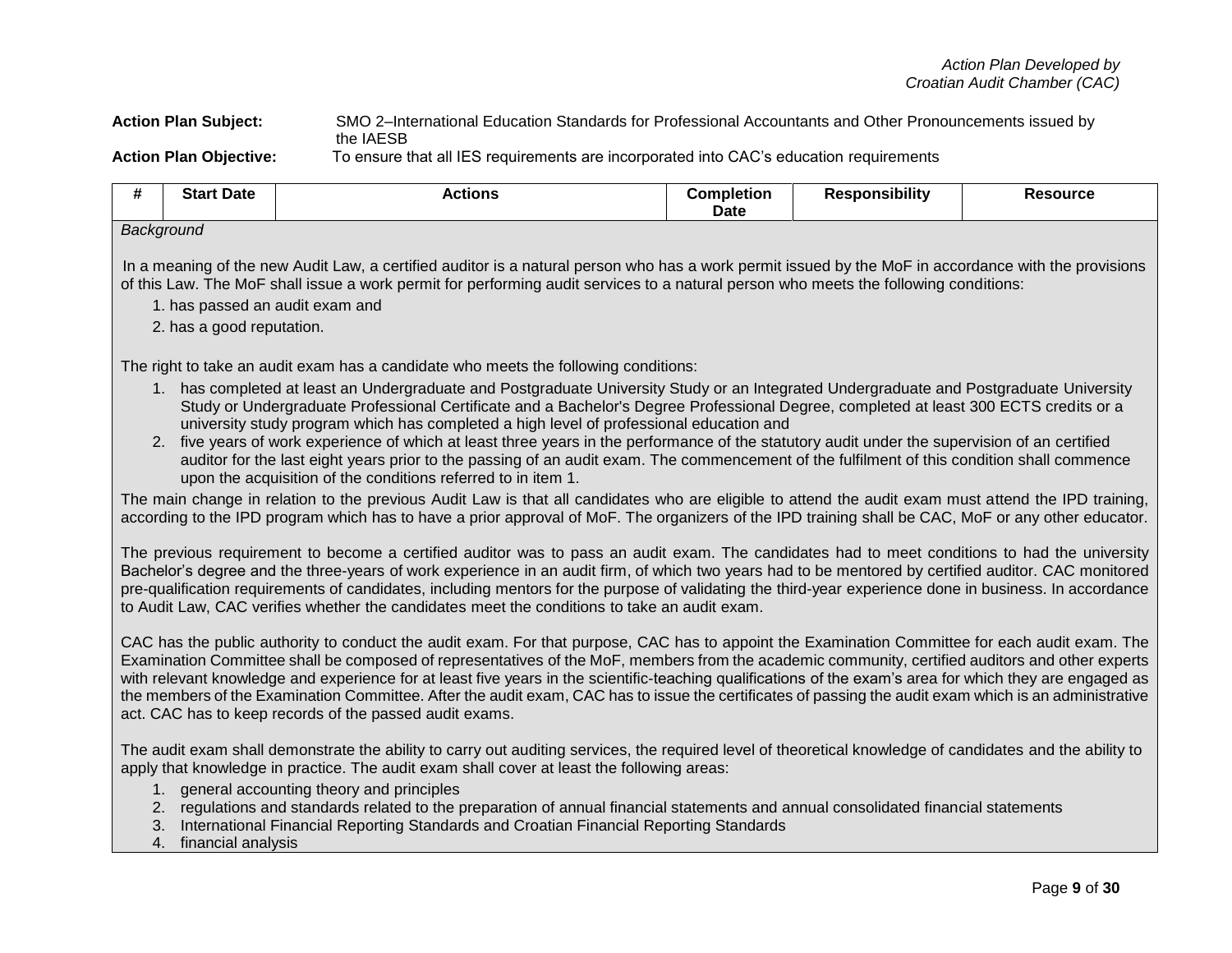| #                                                                                                                                                                                                                                                                                                                                                                                                                                                                                                                                                                                | <b>Start Date</b>                                                                                                                                                           | <b>Actions</b>                                                                                                                                                                                                                                                                                                                                                                                                                                                                                                                                                                                                                                                                                                                                                                                                                                                                                                                                                                                                                                                                           | <b>Completion</b><br><b>Date</b> | <b>Responsibility</b> | <b>Resource</b> |  |
|----------------------------------------------------------------------------------------------------------------------------------------------------------------------------------------------------------------------------------------------------------------------------------------------------------------------------------------------------------------------------------------------------------------------------------------------------------------------------------------------------------------------------------------------------------------------------------|-----------------------------------------------------------------------------------------------------------------------------------------------------------------------------|------------------------------------------------------------------------------------------------------------------------------------------------------------------------------------------------------------------------------------------------------------------------------------------------------------------------------------------------------------------------------------------------------------------------------------------------------------------------------------------------------------------------------------------------------------------------------------------------------------------------------------------------------------------------------------------------------------------------------------------------------------------------------------------------------------------------------------------------------------------------------------------------------------------------------------------------------------------------------------------------------------------------------------------------------------------------------------------|----------------------------------|-----------------------|-----------------|--|
| 5.                                                                                                                                                                                                                                                                                                                                                                                                                                                                                                                                                                               |                                                                                                                                                                             | costs and management accounting                                                                                                                                                                                                                                                                                                                                                                                                                                                                                                                                                                                                                                                                                                                                                                                                                                                                                                                                                                                                                                                          |                                  |                       |                 |  |
| 6.                                                                                                                                                                                                                                                                                                                                                                                                                                                                                                                                                                               |                                                                                                                                                                             | risk management and internal control                                                                                                                                                                                                                                                                                                                                                                                                                                                                                                                                                                                                                                                                                                                                                                                                                                                                                                                                                                                                                                                     |                                  |                       |                 |  |
|                                                                                                                                                                                                                                                                                                                                                                                                                                                                                                                                                                                  | audit and expert skills<br>7.<br>8. regulations regarding the preparation of annual financial statements and annual consolidated financial statements of entities under the |                                                                                                                                                                                                                                                                                                                                                                                                                                                                                                                                                                                                                                                                                                                                                                                                                                                                                                                                                                                                                                                                                          |                                  |                       |                 |  |
|                                                                                                                                                                                                                                                                                                                                                                                                                                                                                                                                                                                  |                                                                                                                                                                             | supervision of the Croatian National Bank and the Croatian Financial Services Supervisory Agency, and their audits                                                                                                                                                                                                                                                                                                                                                                                                                                                                                                                                                                                                                                                                                                                                                                                                                                                                                                                                                                       |                                  |                       |                 |  |
|                                                                                                                                                                                                                                                                                                                                                                                                                                                                                                                                                                                  |                                                                                                                                                                             | 9. regulations and professional standards relating to the performance of audit services, auditors and audit firms                                                                                                                                                                                                                                                                                                                                                                                                                                                                                                                                                                                                                                                                                                                                                                                                                                                                                                                                                                        |                                  |                       |                 |  |
|                                                                                                                                                                                                                                                                                                                                                                                                                                                                                                                                                                                  |                                                                                                                                                                             | 10. International Standards on Auditing and                                                                                                                                                                                                                                                                                                                                                                                                                                                                                                                                                                                                                                                                                                                                                                                                                                                                                                                                                                                                                                              |                                  |                       |                 |  |
|                                                                                                                                                                                                                                                                                                                                                                                                                                                                                                                                                                                  |                                                                                                                                                                             | 11. professional ethics and independence.                                                                                                                                                                                                                                                                                                                                                                                                                                                                                                                                                                                                                                                                                                                                                                                                                                                                                                                                                                                                                                                |                                  |                       |                 |  |
|                                                                                                                                                                                                                                                                                                                                                                                                                                                                                                                                                                                  |                                                                                                                                                                             | In addition, the audit exam shall include the following areas to the extent that they are relevant for auditing:                                                                                                                                                                                                                                                                                                                                                                                                                                                                                                                                                                                                                                                                                                                                                                                                                                                                                                                                                                         |                                  |                       |                 |  |
|                                                                                                                                                                                                                                                                                                                                                                                                                                                                                                                                                                                  |                                                                                                                                                                             | 1. company law and corporate governance                                                                                                                                                                                                                                                                                                                                                                                                                                                                                                                                                                                                                                                                                                                                                                                                                                                                                                                                                                                                                                                  |                                  |                       |                 |  |
|                                                                                                                                                                                                                                                                                                                                                                                                                                                                                                                                                                                  |                                                                                                                                                                             | 2. bankruptcy and similar legal proceedings                                                                                                                                                                                                                                                                                                                                                                                                                                                                                                                                                                                                                                                                                                                                                                                                                                                                                                                                                                                                                                              |                                  |                       |                 |  |
|                                                                                                                                                                                                                                                                                                                                                                                                                                                                                                                                                                                  | 3. tax law                                                                                                                                                                  |                                                                                                                                                                                                                                                                                                                                                                                                                                                                                                                                                                                                                                                                                                                                                                                                                                                                                                                                                                                                                                                                                          |                                  |                       |                 |  |
|                                                                                                                                                                                                                                                                                                                                                                                                                                                                                                                                                                                  | 4. civil and commercial law                                                                                                                                                 |                                                                                                                                                                                                                                                                                                                                                                                                                                                                                                                                                                                                                                                                                                                                                                                                                                                                                                                                                                                                                                                                                          |                                  |                       |                 |  |
|                                                                                                                                                                                                                                                                                                                                                                                                                                                                                                                                                                                  | 5. social and labour law                                                                                                                                                    |                                                                                                                                                                                                                                                                                                                                                                                                                                                                                                                                                                                                                                                                                                                                                                                                                                                                                                                                                                                                                                                                                          |                                  |                       |                 |  |
|                                                                                                                                                                                                                                                                                                                                                                                                                                                                                                                                                                                  |                                                                                                                                                                             | 6. information technology and computer systems                                                                                                                                                                                                                                                                                                                                                                                                                                                                                                                                                                                                                                                                                                                                                                                                                                                                                                                                                                                                                                           |                                  |                       |                 |  |
|                                                                                                                                                                                                                                                                                                                                                                                                                                                                                                                                                                                  |                                                                                                                                                                             | 7. economy and business economics                                                                                                                                                                                                                                                                                                                                                                                                                                                                                                                                                                                                                                                                                                                                                                                                                                                                                                                                                                                                                                                        |                                  |                       |                 |  |
|                                                                                                                                                                                                                                                                                                                                                                                                                                                                                                                                                                                  | 8. mathematics and statistics                                                                                                                                               |                                                                                                                                                                                                                                                                                                                                                                                                                                                                                                                                                                                                                                                                                                                                                                                                                                                                                                                                                                                                                                                                                          |                                  |                       |                 |  |
|                                                                                                                                                                                                                                                                                                                                                                                                                                                                                                                                                                                  |                                                                                                                                                                             | 9. basic principles of financial management of the companies                                                                                                                                                                                                                                                                                                                                                                                                                                                                                                                                                                                                                                                                                                                                                                                                                                                                                                                                                                                                                             |                                  |                       |                 |  |
|                                                                                                                                                                                                                                                                                                                                                                                                                                                                                                                                                                                  |                                                                                                                                                                             | 10. prevention of money laundering and financing of terrorism.                                                                                                                                                                                                                                                                                                                                                                                                                                                                                                                                                                                                                                                                                                                                                                                                                                                                                                                                                                                                                           |                                  |                       |                 |  |
| The audit exam is organized and conducted by the CAC. The audit exam shall be based on the CAC program in the manner that shall be prescribed<br>by the MoF's Rulebook. In relation with mentioned circumstances in the previous part (SMO 1) about the new Audit Law, MoF did not published that<br>specific Rulebook. Because of that, since January 1, 2018, CAC has just organized an audit exam for the candidates from the education cycles of<br>2016 and 2017. This exam was organized and conducted in regard the rules that were on force until the December 31, 2017. |                                                                                                                                                                             |                                                                                                                                                                                                                                                                                                                                                                                                                                                                                                                                                                                                                                                                                                                                                                                                                                                                                                                                                                                                                                                                                          |                                  |                       |                 |  |
|                                                                                                                                                                                                                                                                                                                                                                                                                                                                                                                                                                                  |                                                                                                                                                                             | The CAC has developed cooperation with the Faculty of Economics, University of Zagreb, and other stakeholders with intention to implement structures<br>and programs for students in accordance with the International Education Standards (IESs) and with proper linkages to the CAC professional education<br>programme. Regarding IES requirements, in 2013 CAC established communication with the Association of Chartered Certified Accountants (ACCA)<br>which finalised in April 2014 with signing of the Memorandum of Understanding. Unfortunately, the planned scope and intensity of cooperation and the<br>expected results were missing, because of the CAC's priorities in regard the reformed EU audit directive requirements and the intensive analysis and<br>discussions about the possible models of their implementation in the national audit framework. During the period of 2014 to 2017, CAC dealt with<br>inappropriate attitudes of some stakeholders towards the audit profession and against the professional organizations. In that period the CAC priority |                                  |                       |                 |  |

was the protection of the audit profession interest and the public interest. Due to general conditions defined in the new Audit Law about the initial education, audit exam and continuous professional development of the auditors, CAC will continue the initiated actions. Through this cooperation CAC, as one of the possible organizers of the vocational professional training, has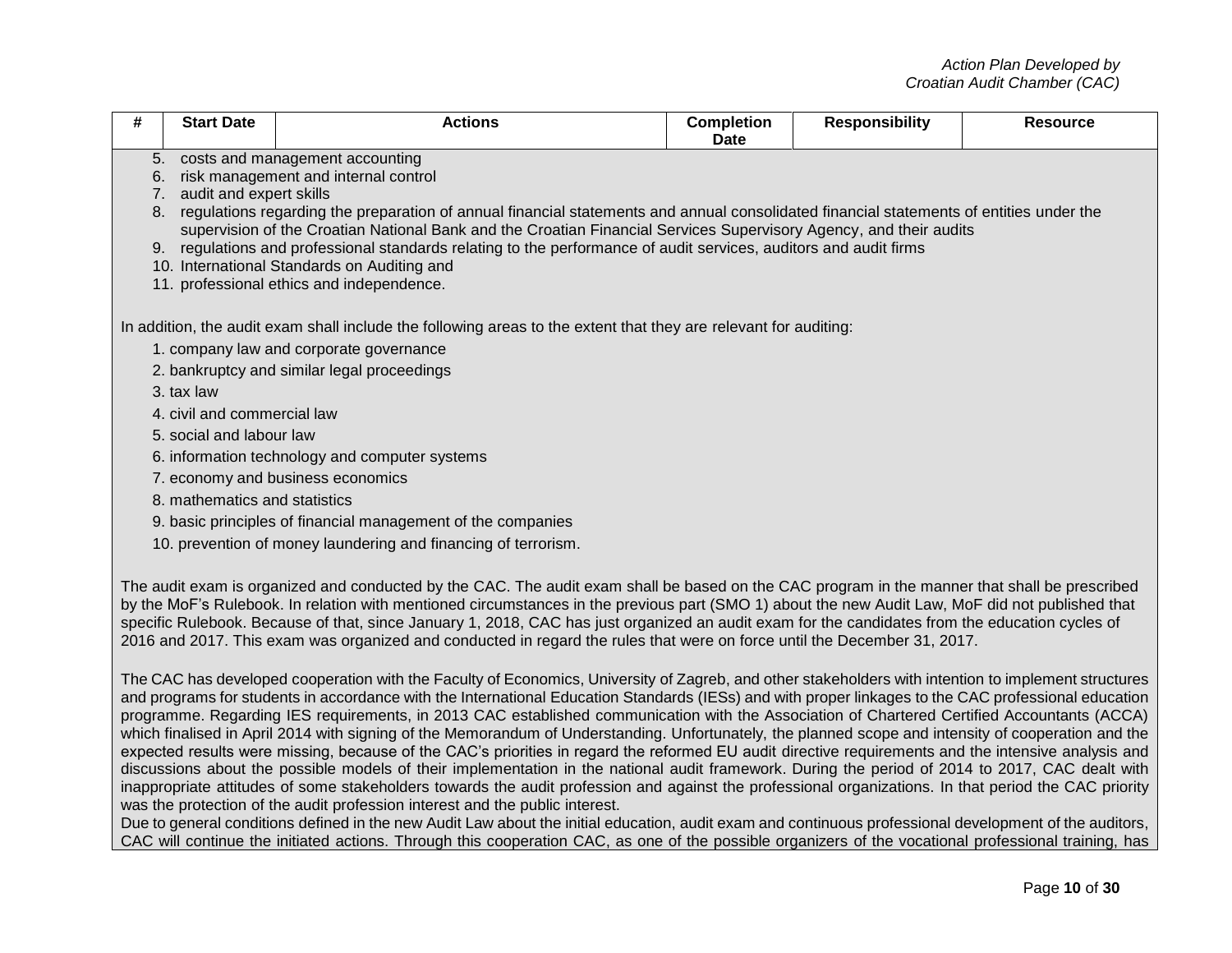| #                                                                                                                                                                                                                                                                                                                                                                                                                                                                                                                                                                                                                                                                                                                                                                                                                                                                                                                                                                                                                                                                                                                                                        | <b>Start Date</b>                                                                                                                                                                                                                                                                                                                                                                                                                                                                                  | <b>Actions</b>                                                                                                                                                                                                                                                                                                                                                                                                                                                                                                                                                                                                                                                                                                                                                                                                            | <b>Completion</b><br><b>Date</b> | <b>Responsibility</b>                                   | <b>Resource</b>                                                              |
|----------------------------------------------------------------------------------------------------------------------------------------------------------------------------------------------------------------------------------------------------------------------------------------------------------------------------------------------------------------------------------------------------------------------------------------------------------------------------------------------------------------------------------------------------------------------------------------------------------------------------------------------------------------------------------------------------------------------------------------------------------------------------------------------------------------------------------------------------------------------------------------------------------------------------------------------------------------------------------------------------------------------------------------------------------------------------------------------------------------------------------------------------------|----------------------------------------------------------------------------------------------------------------------------------------------------------------------------------------------------------------------------------------------------------------------------------------------------------------------------------------------------------------------------------------------------------------------------------------------------------------------------------------------------|---------------------------------------------------------------------------------------------------------------------------------------------------------------------------------------------------------------------------------------------------------------------------------------------------------------------------------------------------------------------------------------------------------------------------------------------------------------------------------------------------------------------------------------------------------------------------------------------------------------------------------------------------------------------------------------------------------------------------------------------------------------------------------------------------------------------------|----------------------------------|---------------------------------------------------------|------------------------------------------------------------------------------|
|                                                                                                                                                                                                                                                                                                                                                                                                                                                                                                                                                                                                                                                                                                                                                                                                                                                                                                                                                                                                                                                                                                                                                          | possibility for qualitative changes and improvement in compliance with IESs. Therefore, CAC has started with activities on creation of the appropriate<br>structure and content of IPD syllabus for the candidates who meet the conditions to get an audit exam and another one specific programme for the<br>audit trainees through 3-years monitored working period. This will determine further CAC concrete action in the promotion and regulation of the audit<br>and accounting professions. |                                                                                                                                                                                                                                                                                                                                                                                                                                                                                                                                                                                                                                                                                                                                                                                                                           |                                  |                                                         |                                                                              |
| In regards to Continuing Professional Development (CPD), the Article 14 of the new Audit Law defines the obligation of the certified auditors to carry<br>out continuing professional education for a minimum 120 hours (points) for a period of three consecutive years. This obligation started as of the date<br>of working permission for certain certified auditors, issued by MoF. For the auditors that were certified in accordance with previous Audit Law, that<br>obligation stared as of January 1, 2018. The MoF, CAC and other organizers may organize and carry out continuous professional training for the<br>certified auditors. MoF conducts continuous professional training according to the program that it publishes publicly. CAC and other organizers carry<br>out continuous professional training according to the programs approved by the MoF and published publicly.                                                                                                                                                                                                                                                       |                                                                                                                                                                                                                                                                                                                                                                                                                                                                                                    |                                                                                                                                                                                                                                                                                                                                                                                                                                                                                                                                                                                                                                                                                                                                                                                                                           |                                  |                                                         |                                                                              |
|                                                                                                                                                                                                                                                                                                                                                                                                                                                                                                                                                                                                                                                                                                                                                                                                                                                                                                                                                                                                                                                                                                                                                          |                                                                                                                                                                                                                                                                                                                                                                                                                                                                                                    | From the November 29, 2018 in the force is the Rulebook on the continuous professional education of the certified auditors, issued by MoF. In<br>accordance with this Rulebook the certified auditor has an obligation to continuously train in the field of audit services in order to maintain theoretical<br>knowledge, professional skills, ethical and other values at a sufficiently high level that are necessary for the quality of auditing services. Furthermore,<br>the MoF accepted the CAC's proposals, and this Rulebook takes into account the requirements of the International Standards on Education 7 -<br>Permanent Professional Development: A Program of Lifelong Learning and Continuing Development of Professional Competence issued by the<br>International Accounting Standards Board (IAESB). |                                  |                                                         |                                                                              |
| From 2013 CAC has capacity to provide workshops for their members within the CPD programme and according to their interest and need for updating<br>the knowledge and skills in implementation of ISAs and ISQC1. Additionally, at least once a year, the CAC organises the conference for its members<br>which programme contain up-to day themes relevant to audit profession (i.e. changes in Audit Law, Accounting Law and other relevant Laws, changes<br>in ISAs, IFRSs, ICT, etc). Form 2018. CAC organizes one-day seminars and workshops on the accountancy and audit topics that conduct audit<br>practitioners and other experts as contractual external associates. In accordance with the new legal framework CAC has developed CPD programme<br>for the 2019 and in October 2018 requested a MoF's prior approval.<br>Given the changed CAC's public powers, it fully focuses on engaging in the education of certified auditors, what is now the key CAC's function.<br>Supervisor over the fulfilment of auditors' education conditions is MoF. Furthermore, MoF is responsible to oversight the process of education and audit<br>exam. |                                                                                                                                                                                                                                                                                                                                                                                                                                                                                                    |                                                                                                                                                                                                                                                                                                                                                                                                                                                                                                                                                                                                                                                                                                                                                                                                                           |                                  |                                                         |                                                                              |
| Adoption and full implementation of the IESs                                                                                                                                                                                                                                                                                                                                                                                                                                                                                                                                                                                                                                                                                                                                                                                                                                                                                                                                                                                                                                                                                                             |                                                                                                                                                                                                                                                                                                                                                                                                                                                                                                    |                                                                                                                                                                                                                                                                                                                                                                                                                                                                                                                                                                                                                                                                                                                                                                                                                           |                                  |                                                         |                                                                              |
| 27.                                                                                                                                                                                                                                                                                                                                                                                                                                                                                                                                                                                                                                                                                                                                                                                                                                                                                                                                                                                                                                                                                                                                                      | March 2010                                                                                                                                                                                                                                                                                                                                                                                                                                                                                         | Translation of IESs into Croatian language. Work with<br>IFAC Translation Department to produce high quality<br>translations which are developed in-line with IFAC<br>translation policies.                                                                                                                                                                                                                                                                                                                                                                                                                                                                                                                                                                                                                               | November<br>2010<br>Completed    | CAC GB and<br>Translation<br>Committee                  | <b>Translation Committee</b><br>staff                                        |
| 28.                                                                                                                                                                                                                                                                                                                                                                                                                                                                                                                                                                                                                                                                                                                                                                                                                                                                                                                                                                                                                                                                                                                                                      | <b>June 2011</b>                                                                                                                                                                                                                                                                                                                                                                                                                                                                                   | Study and analysis of differences between IESs and<br>national education requirements.                                                                                                                                                                                                                                                                                                                                                                                                                                                                                                                                                                                                                                                                                                                                    | January 2013<br>Deferred         | CAC GB - Committee<br>for Vocational<br>Tuebala a an al | CAC GB - Committee for<br>Vocational Training and<br>Continuing Desfanatoral |

Vocational Training and Continuing Professional

for Vocational Training and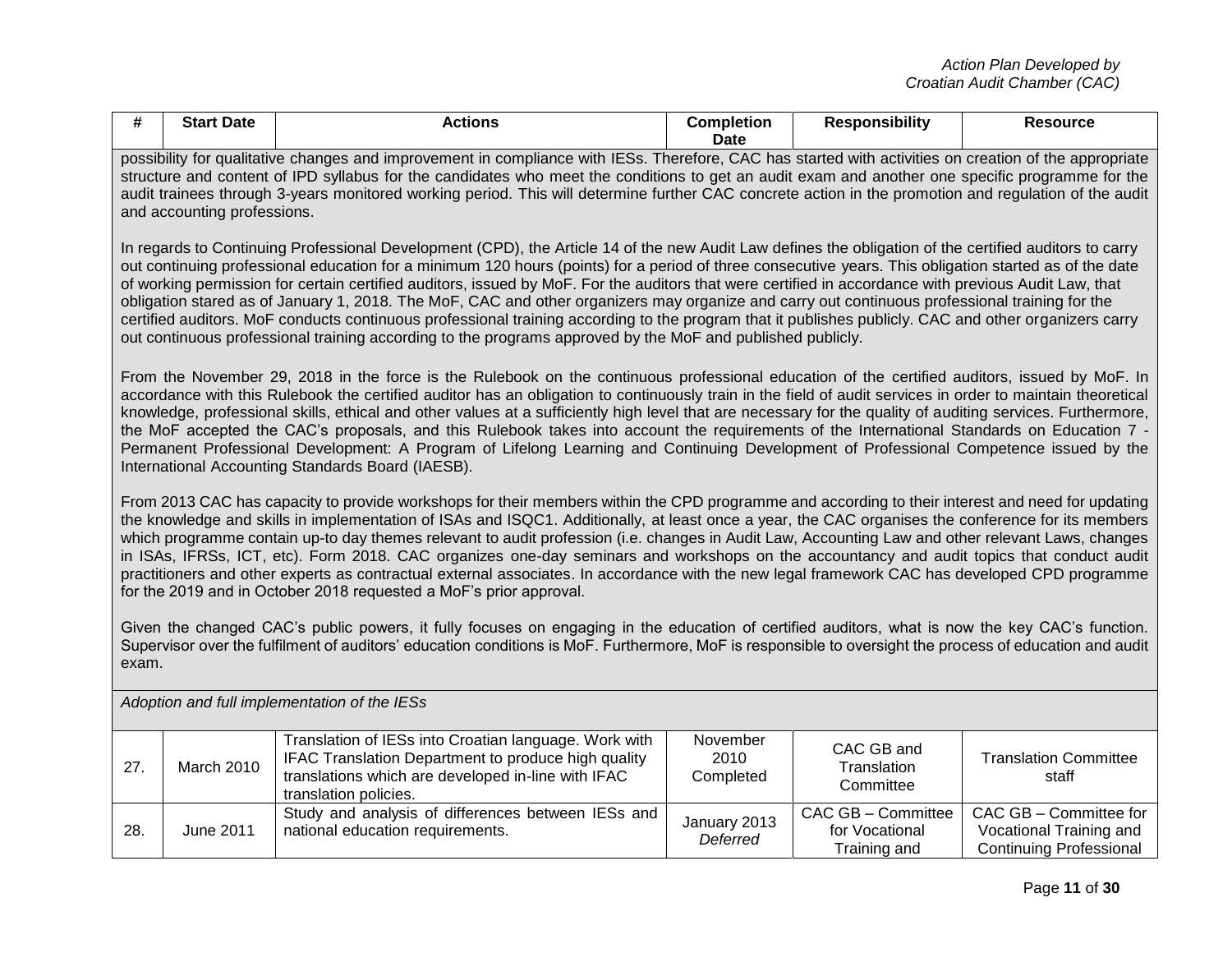| #   | <b>Start Date</b> | <b>Actions</b>                                                                                                                                                                                                                                                                                                 | <b>Completion</b><br><b>Date</b> | <b>Responsibility</b>                                                                                    | <b>Resource</b>                                                                                                          |
|-----|-------------------|----------------------------------------------------------------------------------------------------------------------------------------------------------------------------------------------------------------------------------------------------------------------------------------------------------------|----------------------------------|----------------------------------------------------------------------------------------------------------|--------------------------------------------------------------------------------------------------------------------------|
|     |                   | As of 2014, the study is in progress and the<br>cooperation with ACCA will be helpful.<br>For these activities will be important the final decision<br>on whether the accounting profession in the Republic<br>of Croatia will be regulated or not, as well as all related<br>actions to the audit profession. |                                  | Continuing<br>Professional<br>Improvement                                                                | Improvement with CAC<br>employees                                                                                        |
| 29. | September<br>2011 | Provision of recommended actions for improving<br>alignment of CAC's IPD and CPD education and<br>certification program with IESs.                                                                                                                                                                             | March 2013<br>Deferred           | CAC GB - Committee<br>for Vocational<br>Training and<br>Continuing<br>Professional<br>Improvement        | CAC GB - Committee for<br>Vocational Training and<br><b>Continuing Professional</b><br>Improvement with CAC<br>employees |
| 30. | October 2011      | Implementation of IESs.                                                                                                                                                                                                                                                                                        | May 2013<br>Deferred             | CAC GB - Committee<br>for Vocational<br>Training and<br>Continuing<br>Professional<br>Improvement        | CAC GB - Committee for<br>Vocational Training and<br><b>Continuing Professional</b><br>Improvement with CAC<br>employees |
| 31. | <b>June 2018</b>  | Design of the one-year CPD programme and plan for<br>the 2019 in accordance with IES 7, that include audit,<br>accountancy and other relevant topics                                                                                                                                                           | October 2018<br>Completed        | CAC GB - Committee<br>for Vocational<br>Training and<br>Continuing<br>Professional<br>Improvement        | CAC GB - Committee for<br>Vocational Training and<br><b>Continuing Professional</b><br>Improvement with CAC<br>employees |
| 32. | Ongoing           | The Rulebook on CPD requirements of the certified<br>auditors takes into account the requirements of the<br>International Standards on Education 7 issued by the<br>International Accounting Standards Board (IAESB).                                                                                          | November<br>2018                 | CAC GB - Committee<br>for Vocational<br>Training and<br>Continuing<br>Professional<br>Improvement        | CAC GB - Committee for<br>Vocational Training and<br><b>Continuing Professional</b><br>Improvement with CAC<br>employees |
| 33. | January 2018      | Design of the new programme and plan for the<br>vocational<br>education of candidates<br>who<br>meet<br>conditions to attend the audit exam                                                                                                                                                                    | March 2018                       | <b>CAC GB - Committee</b><br>for Vocational<br>Training and<br>Continuing<br>Professional<br>Improvement | CAC GB - Committee for<br>Vocational Training and<br><b>Continuing Professional</b><br>Improvement with CAC<br>employees |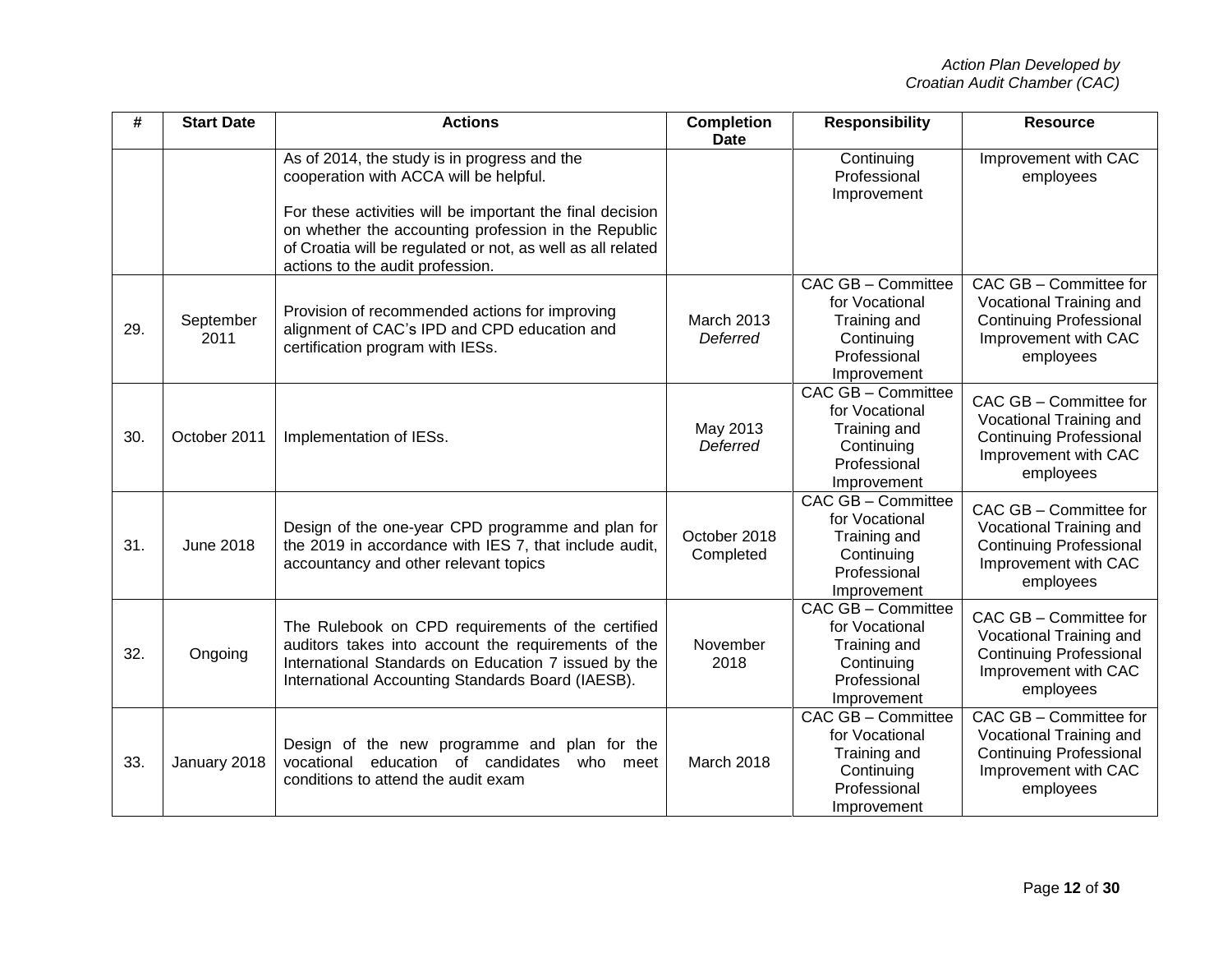| #   | <b>Start Date</b>                    | <b>Actions</b>                                                                                                                                                                                                                                                                                                                                                                                                                                                                                                                       | <b>Completion</b><br><b>Date</b> | <b>Responsibility</b>                                                                             | <b>Resource</b>                                                                                                          |
|-----|--------------------------------------|--------------------------------------------------------------------------------------------------------------------------------------------------------------------------------------------------------------------------------------------------------------------------------------------------------------------------------------------------------------------------------------------------------------------------------------------------------------------------------------------------------------------------------------|----------------------------------|---------------------------------------------------------------------------------------------------|--------------------------------------------------------------------------------------------------------------------------|
| 34. | March 2018                           | Design of the new programme and plan for<br>professional education of the audit trainees during the<br>3-year monitored work the audit firm                                                                                                                                                                                                                                                                                                                                                                                          | <b>June 2018</b>                 | CAC GB - Committee<br>for Vocational<br>Training and<br>Continuing<br>Professional<br>Improvement | CAC GB - Committee for<br>Vocational Training and<br><b>Continuing Professional</b><br>Improvement with CAC<br>employees |
| 35. | March 2017                           | CAC initiated proposals for changes in the Accounting<br>Law regarding regulation of accountancy profession<br>and their required conditions (ie. education).<br>In December 2018, MoF has abandoned the<br>introduction of licensing obligations in the case if<br>accounting services are outsourcing. Main impact on<br>the creation of that MoF's decision had certain<br>accounting consultants and accountant's association,<br>such as CAAFE and the Association of Accountants<br>(inside the RRIF - accounting consultant). | December<br>2018<br>Completed    | <b>CAC GB</b>                                                                                     | CAC employees                                                                                                            |
| 36. | Ongoing                              | Continue to monitor IESs for updates and ensure that<br>these updates are adequately reflected in the CAC<br>education programme.                                                                                                                                                                                                                                                                                                                                                                                                    | Ongoing                          | CAC GB - Committee<br>for Vocational<br>Training and<br>Continuing<br>Professional<br>Improvement | CAC employees                                                                                                            |
|     | <b>Maintaining Ongoing Processes</b> |                                                                                                                                                                                                                                                                                                                                                                                                                                                                                                                                      |                                  |                                                                                                   |                                                                                                                          |
| 37. | Ongoing                              | Continue to ensure that CAC's education requirements<br>continue to incorporate IES requirements. This<br>includes periodic review of the existing requirements<br>and preparation of the Action Plan for future activities<br>where necessary.                                                                                                                                                                                                                                                                                      | Ongoing                          | CAC GB - Committee<br>for Vocational<br>Training and<br>Continuing<br>Professional<br>Improvement | CAC GB - Committee for<br>Vocational Training and<br><b>Continuing Professional</b><br>Improvement                       |
| 38. | November<br>2012                     | Design monitoring system supported with IT for pre-<br>qualification requirements (candidates, mentors) and<br>CPD requirements of CAC's members (certified<br>auditors).                                                                                                                                                                                                                                                                                                                                                            | Ongoing                          | CAC GB - Committee<br>for Vocational<br>Training and<br>Continuing<br>Professional<br>Improvement | CAC employees                                                                                                            |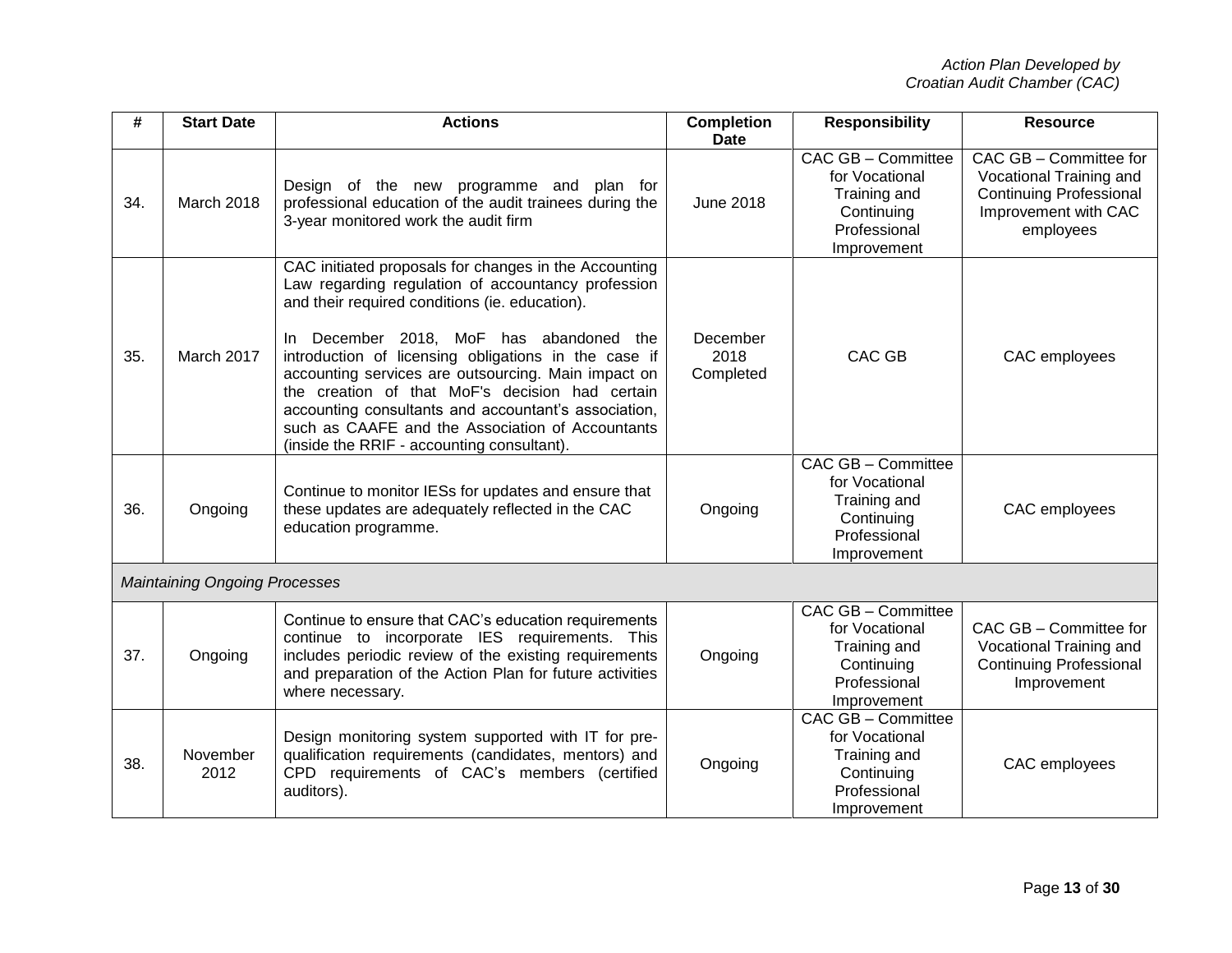| #   | <b>Start Date</b> | <b>Actions</b>                                                                                                                                                                                                                                                                                                                                                                                                                                                                                                               | <b>Completion</b><br>Date | <b>Responsibility</b>                                                                             | <b>Resource</b>                                                                                    |
|-----|-------------------|------------------------------------------------------------------------------------------------------------------------------------------------------------------------------------------------------------------------------------------------------------------------------------------------------------------------------------------------------------------------------------------------------------------------------------------------------------------------------------------------------------------------------|---------------------------|---------------------------------------------------------------------------------------------------|----------------------------------------------------------------------------------------------------|
| 39. | January 2018      | As of 2014, CAC members were obliged to submit an<br>annual questionnaire to CAC with information about<br>CPD during previous calendar year.<br>As of January 2018, CAC members are obliged to<br>submit an annual questionnaire to MoF with<br>information in accordance with the CPD Rulebook.<br>CAC as one of the organizers of IPD and CPD activities<br>for the auditors, has the obligation of continuous<br>reporting to the MoF, about all its activities for which<br>were obtained the prior approval of the MoF | Ongoing                   | CAC GB                                                                                            | CAC employees                                                                                      |
| 40. |                   |                                                                                                                                                                                                                                                                                                                                                                                                                                                                                                                              |                           |                                                                                                   |                                                                                                    |
|     |                   | Review of CAC's Compliance Information                                                                                                                                                                                                                                                                                                                                                                                                                                                                                       |                           |                                                                                                   |                                                                                                    |
| 41. | Ongoing           | Perform periodic review of CAC's response to the IFAC<br>Compliance Self-Assessment questionnaires and<br>update sections relevant to SMO 2 as necessary. Once<br>updated inform IFAC Compliance staff about the<br>updates in order for the Compliance staff to republish<br>updated information.                                                                                                                                                                                                                           | Ongoing                   | CAC GB - Committee<br>for Vocational<br>Training and<br>Continuing<br>Professional<br>Improvement | CAC GB - Committee for<br>Vocational Training and<br><b>Continuing Professional</b><br>Improvement |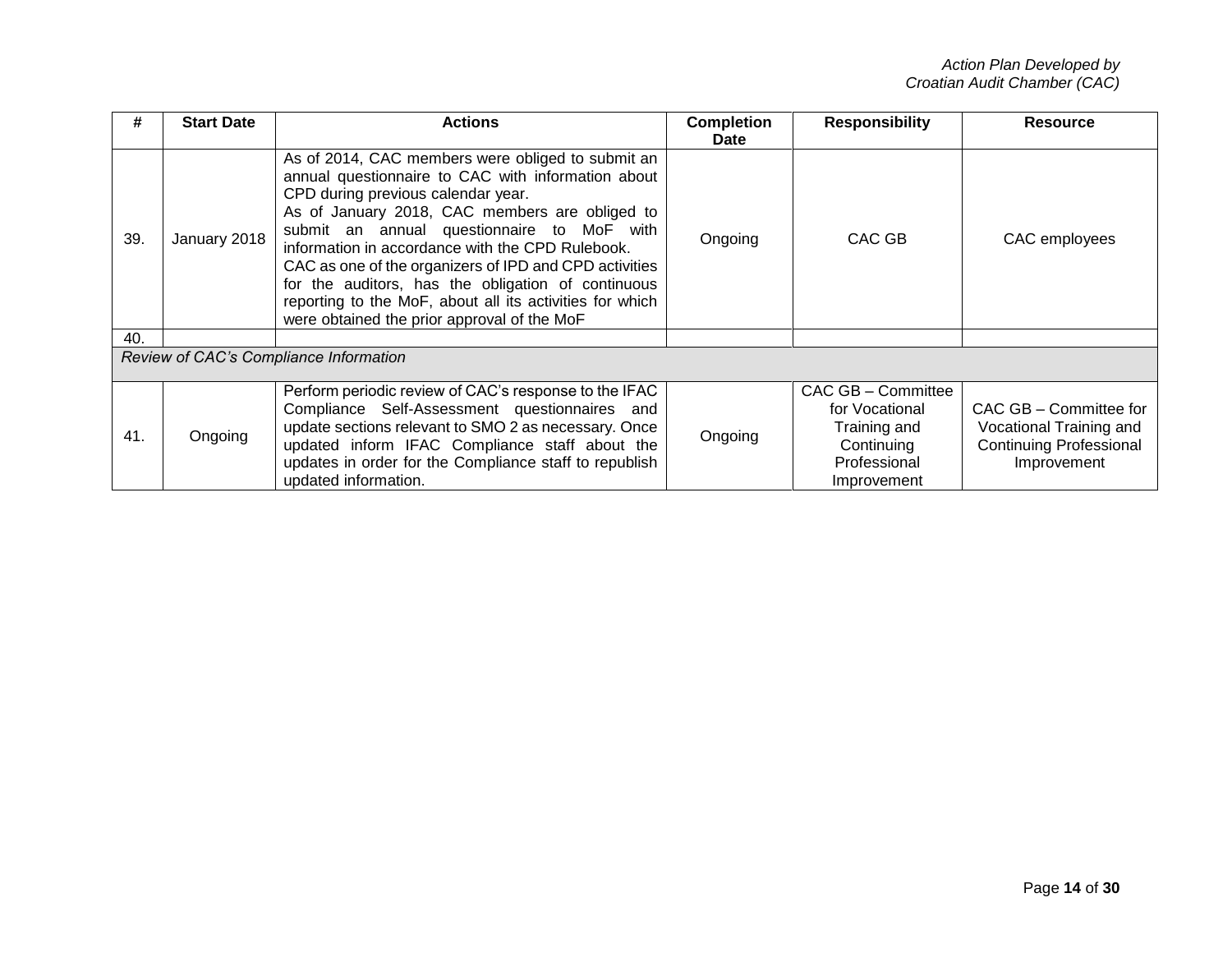**Action Plan Subject:** SMO 3–International Standards and other Pronouncements Issued by the IAASB **Action Plan Objective:** Continue to use best endeavours to maintain ongoing process to adopt and implement IAASB Pronouncements

| #   | <b>Start Date</b>                                                                                                                                                                                                                                                                                                                                                                                                                                                                                                                                                                                                                                                                                                                                                                                        | <b>Actions</b>                                                                                                                                                                                                                                                                                                                                                                                                                                              | <b>Completion</b><br><b>Date</b> | <b>Responsibility</b>                                                                                                                                                 | <b>Resource</b>                                            |  |  |  |
|-----|----------------------------------------------------------------------------------------------------------------------------------------------------------------------------------------------------------------------------------------------------------------------------------------------------------------------------------------------------------------------------------------------------------------------------------------------------------------------------------------------------------------------------------------------------------------------------------------------------------------------------------------------------------------------------------------------------------------------------------------------------------------------------------------------------------|-------------------------------------------------------------------------------------------------------------------------------------------------------------------------------------------------------------------------------------------------------------------------------------------------------------------------------------------------------------------------------------------------------------------------------------------------------------|----------------------------------|-----------------------------------------------------------------------------------------------------------------------------------------------------------------------|------------------------------------------------------------|--|--|--|
|     | Background                                                                                                                                                                                                                                                                                                                                                                                                                                                                                                                                                                                                                                                                                                                                                                                               |                                                                                                                                                                                                                                                                                                                                                                                                                                                             |                                  |                                                                                                                                                                       |                                                            |  |  |  |
|     | According to the Accounting Law (Official Gazette 78/15 and 120/16) from January 1, 2016, the mandatory audit of the annual financial statements<br>(FS) is required for the separate and consolidated financial statements:<br>- of all PIEs as well as big and medium sized companies and other companies that are not PIEs,<br>- of limited partnerships and limited liability companies which on their balance sheet dates exceed the limits of least two of the three following criteria:<br>a) balance sheet total: 15,000,000 HRK (2.000.000 EUR)<br>b) total income: 30,000,000 HRK (4.000.000 EUR)<br>c) average number of employees during the financial year: 25,<br>- of companies for periods shorter than one year if such period preceding the status changes, liquidation or bankruptcy. |                                                                                                                                                                                                                                                                                                                                                                                                                                                             |                                  |                                                                                                                                                                       |                                                            |  |  |  |
|     |                                                                                                                                                                                                                                                                                                                                                                                                                                                                                                                                                                                                                                                                                                                                                                                                          | Additionally, according to the special law that regulates financial operations and accounting of non-profit organizations (Official Gazette 121/14), from<br>2015 non-profit organization with total income in previous year between 3.000.000 HRK and 10.000.000 HRK is obliged to have the review of the<br>annual FS and non-profit organization which the total income in previous year exceed 10.000.000 HRK is obliged to have the audited annual FS. |                                  |                                                                                                                                                                       |                                                            |  |  |  |
|     |                                                                                                                                                                                                                                                                                                                                                                                                                                                                                                                                                                                                                                                                                                                                                                                                          | The Audit Law stipulates that ISAs need to be applied in the Republic of Croatia. All ISAs, including any revisions, are adopted as drafted by IAASB,<br>without modifications and including the effective date. The overall responsibility of adopting and translating the ISAs is with the CAC.                                                                                                                                                           |                                  |                                                                                                                                                                       |                                                            |  |  |  |
|     |                                                                                                                                                                                                                                                                                                                                                                                                                                                                                                                                                                                                                                                                                                                                                                                                          | The CAC has translated the Handbook of International Standards on Auditing and Quality Control 2009 Edition which is published in Official Gazette<br>and published on CAC's web site for free public use.                                                                                                                                                                                                                                                  |                                  |                                                                                                                                                                       |                                                            |  |  |  |
|     |                                                                                                                                                                                                                                                                                                                                                                                                                                                                                                                                                                                                                                                                                                                                                                                                          | At the end of 2013, CAC GB adopted a decision on translation of revised ISAs and other pronouncements of IAASB in order to provide to members<br>with the update of Handbook of International Standards on Auditing and Quality Control, edition 2009. Because of IAASB's activity and changes of<br>ISAs, CAC GB adopted decisions on translation all revised and new ISAs.                                                                                |                                  |                                                                                                                                                                       |                                                            |  |  |  |
|     |                                                                                                                                                                                                                                                                                                                                                                                                                                                                                                                                                                                                                                                                                                                                                                                                          | Further improvements to process for adoption and implementation of IAASB pronouncements                                                                                                                                                                                                                                                                                                                                                                     |                                  |                                                                                                                                                                       |                                                            |  |  |  |
| 42. | June 2010                                                                                                                                                                                                                                                                                                                                                                                                                                                                                                                                                                                                                                                                                                                                                                                                | On annual basis organise the courses or workshops to<br>educate certified auditors about ISAs implementation<br>and new auditing requirements.<br>From 2010 CAC annually held symposiums on<br>ISAs topics in order to promote<br>proper<br>understanding and using ISAs in practice.<br>In accordance with the decisions of the CAC<br>$\bullet$<br>General Assembly (March 2012, July 2012) CAC<br>GB made efforts to create conditions for education     | Ongoing                          | CAC GB - Committee<br>for Auditing<br><b>Standards and Ethics</b><br>and Committee for<br><b>Vocational Training</b><br>and Continuing<br>Professional<br>Improvement | <b>Practitioners (CAC</b><br>members) and CAC<br>employees |  |  |  |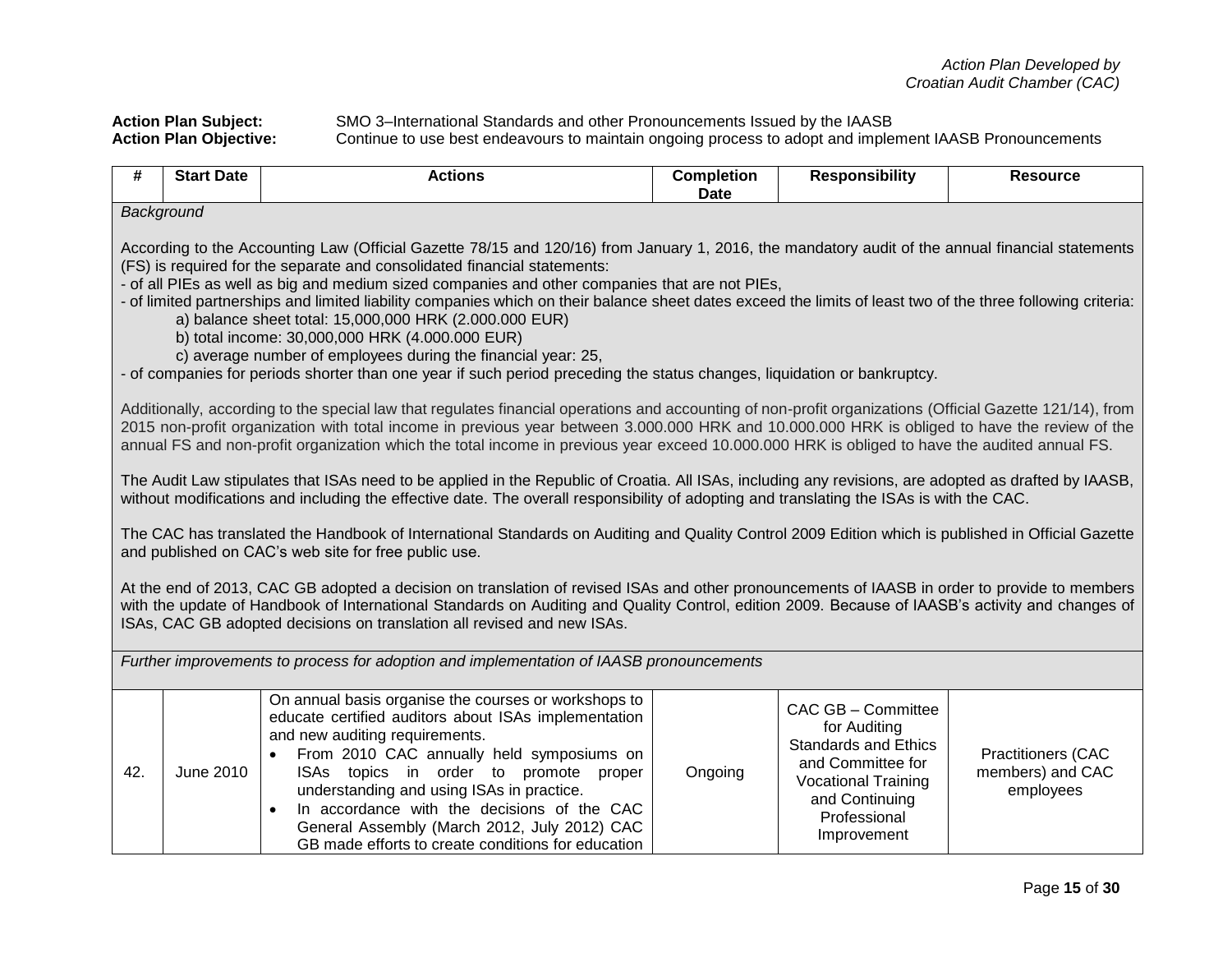| #   | <b>Start Date</b> | <b>Actions</b>                                                                                                                                                                                                                                                                                                                                                                                                                                                                                      | <b>Completion</b><br><b>Date</b> | <b>Responsibility</b>                                                                                                                                                        | <b>Resource</b>                                            |
|-----|-------------------|-----------------------------------------------------------------------------------------------------------------------------------------------------------------------------------------------------------------------------------------------------------------------------------------------------------------------------------------------------------------------------------------------------------------------------------------------------------------------------------------------------|----------------------------------|------------------------------------------------------------------------------------------------------------------------------------------------------------------------------|------------------------------------------------------------|
|     |                   | and training of certified auditors through workshops<br>(program of workshops; started from February<br>$2013$ ).                                                                                                                                                                                                                                                                                                                                                                                   |                                  |                                                                                                                                                                              |                                                            |
| 43. | <b>June 2010</b>  | On a continuous basis ensure that prequalification<br>education and certification materials utilize most recent<br>amendments and additions to ISAs.<br>In accordance with the decisions of the CAC General<br>Assembly (March 2012, July 2012), IPD Operational<br>Programme and CPD Programme have been updated<br>(three new IPD training cycle were performed: one in<br>November 2012, second one in October 2014 and third<br>in September 2015; workshops started from February<br>$2013$ ). | Ongoing<br>Annually              | CAC GB - Committee<br>for Auditing<br><b>Standards and Ethics</b><br>and Committee for<br><b>Vocational Training</b><br>and Continuing<br>Professional<br>Improvement        | <b>Practitioners (CAC</b><br>members) and CAC<br>employees |
| 44. | June 2010         | Enhance and strengthen CPD program on new ISAs.<br>Based on the decisions of the CAC General Assembly<br>(March 2012, July 2012) and in respect of the QA<br>results, CAC GB made efforts to create conditions for<br>education and training of certified auditors through<br>workshops and CAC guidance in order to promote<br>proper understanding and use ISAs in practice.                                                                                                                      | Ongoing                          | CAC GB - Committee<br>for Auditing<br><b>Standards and Ethics</b><br>and Committee for<br><b>Vocational Training</b><br>and Continuing<br>Professional<br>Improvement        | <b>Practitioners (CAC</b><br>members) and CAC<br>employees |
| 45. | April 2011        | Provide auditors with the information on auditing issues<br>connected with the actual national and global financial<br>situation and trends. Publish on the CAC website<br>translation of IFAC/FEE/WB materials.                                                                                                                                                                                                                                                                                    | Ongoing                          | CAC GB - Committee<br>for Auditing<br><b>Standards and Ethics</b>                                                                                                            | CAC employees                                              |
| 46. | May 2011          | Implementation of ISAs is a subject of QA reviews.<br>Feedback from QA activities about application issues<br>is the basis for further planning and organizing CAC<br>CPD activities.                                                                                                                                                                                                                                                                                                               | Ongoing                          | $CAC$ $GB -$<br>Committee for<br><b>Auditing Standards</b><br>and Ethics and<br>Committee for<br><b>Vocational Training</b><br>and Continuing<br>Professional<br>Improvement | CAC employees                                              |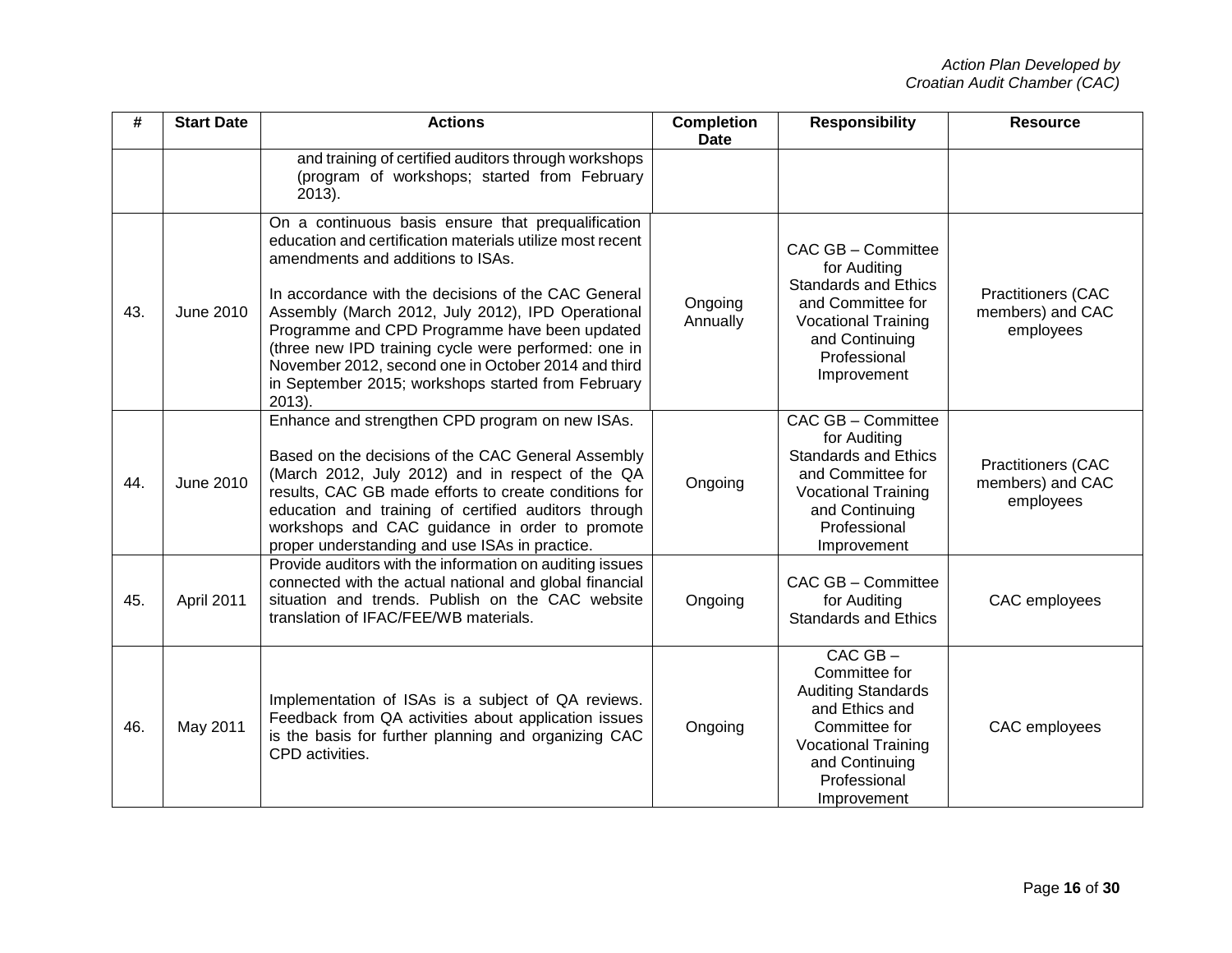| #   | <b>Start Date</b> | <b>Actions</b>                                                                                                                                                                                                                                                                                                                                                                                                                                                                                                                                                                                                                                                                                                                                                                                | <b>Completion</b><br><b>Date</b> | <b>Responsibility</b>                  | <b>Resource</b>                                    |
|-----|-------------------|-----------------------------------------------------------------------------------------------------------------------------------------------------------------------------------------------------------------------------------------------------------------------------------------------------------------------------------------------------------------------------------------------------------------------------------------------------------------------------------------------------------------------------------------------------------------------------------------------------------------------------------------------------------------------------------------------------------------------------------------------------------------------------------------------|----------------------------------|----------------------------------------|----------------------------------------------------|
| 47. | August<br>2013    | Translation of:<br>1. Guide to Using International Standards on Auditing in<br>the Audits of Small- and Medium- Sized Entities,<br>Volume 1 - Core Concepts, Third Edition, November<br>2011;<br>2. Guide to Using International Standards on Auditing<br>in the Audits of Small- and Medium- Sized Entities,<br>Volume 2 - Practical Guidance, Third Edition,<br>November 2011.<br>(SMO 1 paragraphs 19, 23-25)                                                                                                                                                                                                                                                                                                                                                                              | December<br>2013<br>Completed    | CAC GB and<br>Translation<br>Committee | <b>CAC Principal Translator</b><br>and Translators |
| 48. | June<br>2014      | Translation of:<br>1. Handbook of International Quality Control,<br>Auditing, Review, Other Assurance, and Related<br>Services Pronouncements, 2013 Edition, Volume<br>I, ISBN: 978-1-60815-152-3, following parts: ISA<br>315 (Revised), Identifying and Assessing the<br>Risks of Material Misstatement through<br>Understanding the Entity and Its Environment;<br>ISA 610 (Revised), Using the Work of Internal<br>Auditors;<br>ISA 610 (Revised 2013), Using the Work of<br>Internal Auditors;<br>2. Handbook of International Quality Control,<br>Auditing, Review, Other Assurance, and Related<br>Services Pronouncements, 2013 Edition, Volume II,<br>ISBN: 978-1-60815-152-3, following part:<br>2400 (Revised) Engagements to Review Financial<br>Statements (previously ISA 910). | April<br>2015<br>Completed       | CAC GB and<br>Translation<br>Committee | <b>CAC Principal Translator</b>                    |
| 49. | October<br>2015   | Translation of:<br>1. Handbook of International Quality Control, Auditing,<br>Review, Other Assurance, and Related Services<br>Pronouncements, 2015 Edition, following parts:<br>ISA 260 (revised) - Communication with Those<br>Charged with Governance;<br>ISA 570 (revised) - Going Concern;<br>ISA 700 (revised) - Forming an Opinion and<br>$\bullet$<br><b>Reporting on Financial Statements;</b><br>ISA 701 (new) - Communicating Key Audit<br>Matters in the Independent Auditor's Report;                                                                                                                                                                                                                                                                                            | November<br>2016<br>Completed    | CAC GB and<br>Translation<br>Committee | <b>CAC Principal Translator</b>                    |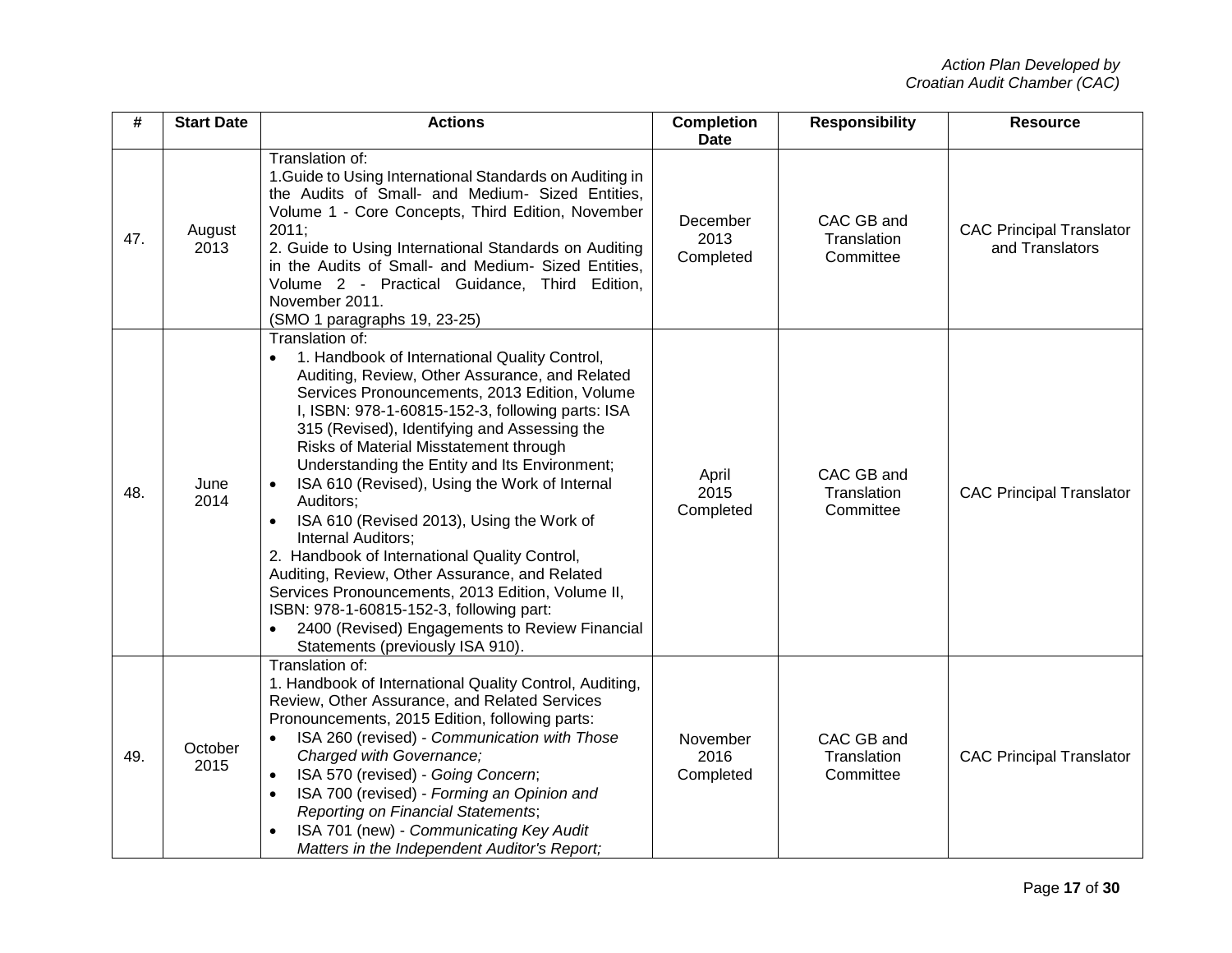| #   | <b>Start Date</b>                    | <b>Actions</b>                                                                                                                                                                                                                                                                                                                                                                                                                                                                                                                                                                                                                                                                                                                                                                                                                                                                                                                                            | <b>Completion</b><br><b>Date</b> | <b>Responsibility</b>                  | <b>Resource</b>                 |
|-----|--------------------------------------|-----------------------------------------------------------------------------------------------------------------------------------------------------------------------------------------------------------------------------------------------------------------------------------------------------------------------------------------------------------------------------------------------------------------------------------------------------------------------------------------------------------------------------------------------------------------------------------------------------------------------------------------------------------------------------------------------------------------------------------------------------------------------------------------------------------------------------------------------------------------------------------------------------------------------------------------------------------|----------------------------------|----------------------------------------|---------------------------------|
|     |                                      | ISA 705 (revised) - Modifications to the Opinion in<br>$\bullet$<br>the Independent Auditor's Report;<br>ISA 706 (revised) - Emphasis of Matter<br>$\bullet$<br>Paragraphs and Other Matter Paragraphs in the<br>Independent Auditor's Report.                                                                                                                                                                                                                                                                                                                                                                                                                                                                                                                                                                                                                                                                                                            |                                  |                                        |                                 |
| 50. | August<br>2017                       | Translation of:<br>1. Handbook of International Quality Control, Auditing,<br>Review, Other Assurance, and Related Services<br>Pronouncements, 2016-2017 Edition, following parts:<br>ISA 250 (Revised 15.12.17.), Consideration of<br>$\bullet$<br>Laws and Regulations in an Audit of Financial<br><b>Statements</b><br>ISA 800 (Revised), Special Considerations -<br>$\bullet$<br>Audits of Financial Statements Prepared in<br>Accordance with Special Purpose Frameworks<br>ISA 805 (Revised), Special Considerations -<br>$\bullet$<br>Audits of Single Financial Statements and<br>Specific Elements, Accounts or Items of a<br><b>Financial Statement</b><br>ISA 810 (Revised), Engagements to Report on<br><b>Summary Financial Statements</b><br>As of December 31, 2018, are publicly available on<br>the CAC's web site: http://www.revizorska-<br>komora.hr/index.php/kodeks-standardi-<br>smjernice/medjunarodni-revizijski-standardi.html | November<br>2018<br>Completed    | CAC GB and<br>Translation<br>Committee | <b>CAC Principal Translator</b> |
| 51. | March<br>2019                        | Decision on the revision of the translated ISAs with<br>the aim of harmonizing the terms and improving the<br>Croatian translation                                                                                                                                                                                                                                                                                                                                                                                                                                                                                                                                                                                                                                                                                                                                                                                                                        | <b>June 2019</b>                 | CAC GB and<br>Translation<br>Committee | <b>CAC Principal Translator</b> |
|     | <b>Maintaining Ongoing Processes</b> |                                                                                                                                                                                                                                                                                                                                                                                                                                                                                                                                                                                                                                                                                                                                                                                                                                                                                                                                                           |                                  |                                        |                                 |
| 52. | Ongoing                              | ongoing<br>adoption<br>Continue<br>to<br>support<br>and<br>implementation of IAASB pronouncements.<br>This<br>includes review of the implementation of the Action<br>Plan to date and updating the Action Plan for future<br>activities as necessary.                                                                                                                                                                                                                                                                                                                                                                                                                                                                                                                                                                                                                                                                                                     | Ongoing                          | CAC                                    | CAC employees                   |
|     |                                      | Review of CAC's Compliance Information                                                                                                                                                                                                                                                                                                                                                                                                                                                                                                                                                                                                                                                                                                                                                                                                                                                                                                                    |                                  |                                        |                                 |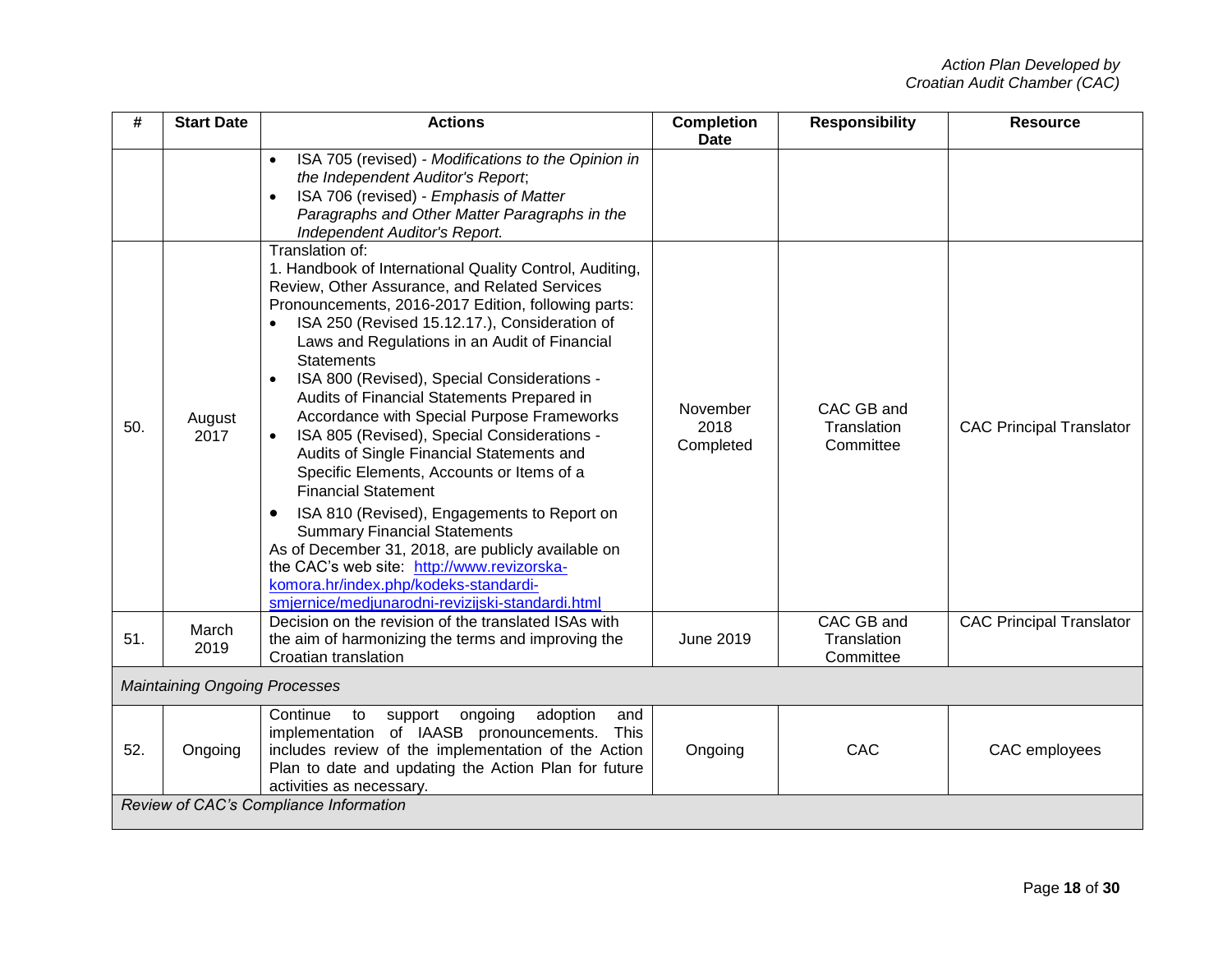|     | <b>Start Date</b> | Actions                                                                                                                                                                                                                                                                                              | <b>Completion</b> | <b>Responsibility</b> | Resource      |
|-----|-------------------|------------------------------------------------------------------------------------------------------------------------------------------------------------------------------------------------------------------------------------------------------------------------------------------------------|-------------------|-----------------------|---------------|
|     |                   |                                                                                                                                                                                                                                                                                                      | <b>Date</b>       |                       |               |
| 53. | Ongoing           | Perform periodic review of CAC's response to the IFAC  <br>Compliance Self-Assessment questionnaires and<br>update sections relevant to SMO 3 as necessary.<br>Once updated inform IFAC Compliance staff about the<br>updates in order for the Compliance staff to republish<br>updated information. | Ongoing           | CAC                   | CAC employees |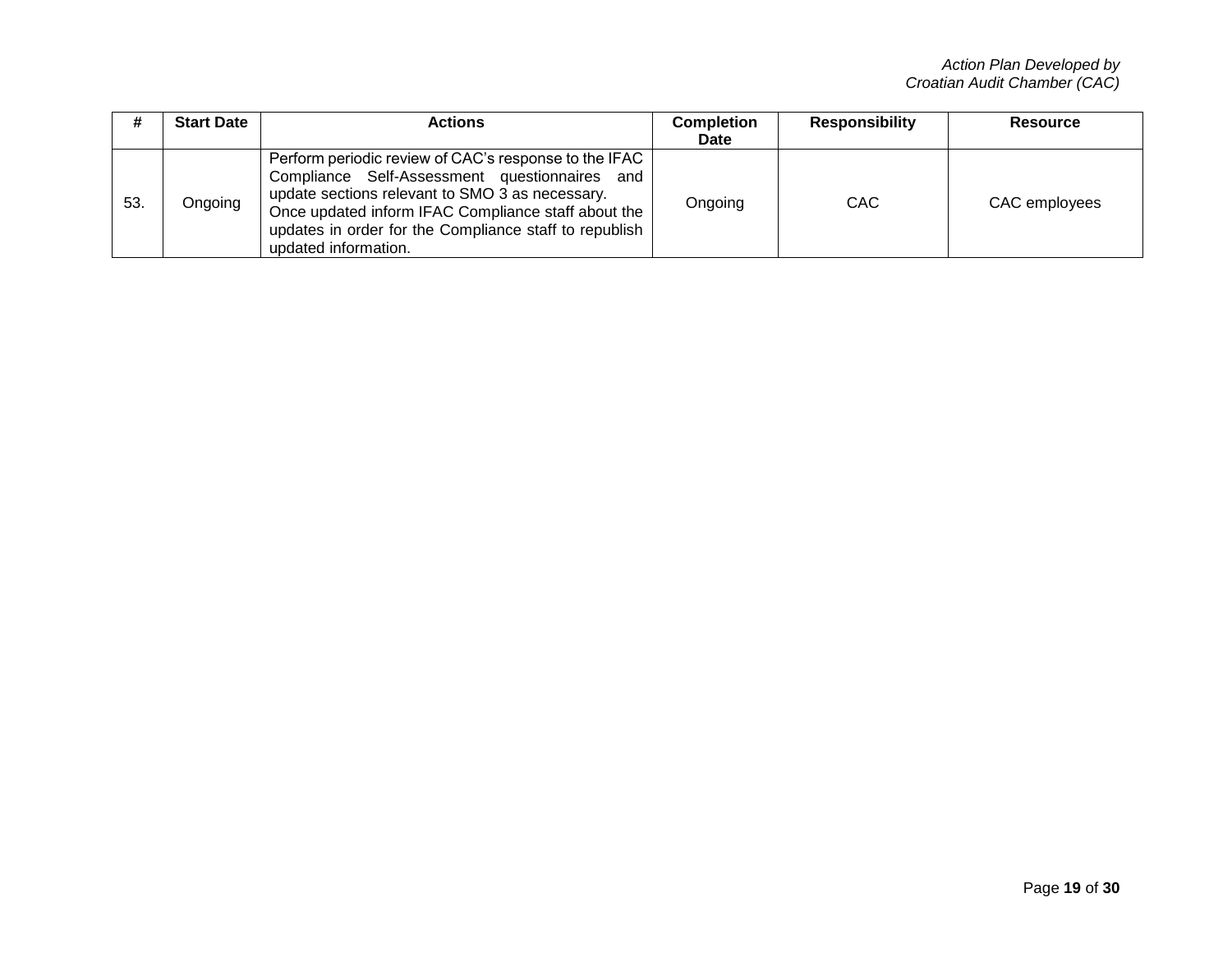Action Plan Subject: SMO 4–IESBA Code of Ethics for Professional Accountants<br>Action Plan Objective: Continue to use best endeavours to maintain ongoing proce Continue to use best endeavours to maintain ongoing process to adopt and implement IESBA Code of Ethics

| #   | <b>Start Date</b>                                                                                                                                                                                                                                                                                                                                                                                                                                                                                                                                   | <b>Actions</b>                                                                                                                                                                                                                                                                                                                                                     | <b>Completion</b><br><b>Date</b> | <b>Responsibility</b>                                             | <b>Resource</b>                 |  |  |  |
|-----|-----------------------------------------------------------------------------------------------------------------------------------------------------------------------------------------------------------------------------------------------------------------------------------------------------------------------------------------------------------------------------------------------------------------------------------------------------------------------------------------------------------------------------------------------------|--------------------------------------------------------------------------------------------------------------------------------------------------------------------------------------------------------------------------------------------------------------------------------------------------------------------------------------------------------------------|----------------------------------|-------------------------------------------------------------------|---------------------------------|--|--|--|
|     | Background                                                                                                                                                                                                                                                                                                                                                                                                                                                                                                                                          |                                                                                                                                                                                                                                                                                                                                                                    |                                  |                                                                   |                                 |  |  |  |
|     | The CAC has a statutory responsibility to promote quality, expertise and integrity of its members, to promote the auditing professional interests and<br>take care of the fine reputation of the auditing profession in the Republic of Croatia.<br>The CAC adopted the IESBA Code of Ethics and is responsible for update and translation of the Code. The Audit Law requires application of the<br>IESBA Code that is translated by the CAC. The CAC has translated the 2010 Handbook of the Code of Ethics for Professional Accountants which is |                                                                                                                                                                                                                                                                                                                                                                    |                                  |                                                                   |                                 |  |  |  |
|     |                                                                                                                                                                                                                                                                                                                                                                                                                                                                                                                                                     | published in Official Gazette and placed on the CAC's website for free public use. CAC GB has adopted decisions on translation of revised IESBA<br>Code of Ethics, in order to provide members with all updates.                                                                                                                                                   |                                  |                                                                   |                                 |  |  |  |
|     |                                                                                                                                                                                                                                                                                                                                                                                                                                                                                                                                                     | The CAC encourages and promotes application of the Code of Ethics to its members.                                                                                                                                                                                                                                                                                  |                                  |                                                                   |                                 |  |  |  |
|     |                                                                                                                                                                                                                                                                                                                                                                                                                                                                                                                                                     | Further Ensure Effective Implementation of the Code of Ethics                                                                                                                                                                                                                                                                                                      |                                  |                                                                   |                                 |  |  |  |
| 54. | <b>June 2010</b>                                                                                                                                                                                                                                                                                                                                                                                                                                                                                                                                    | Translation of the 2010 Handbook of the Code of Ethics<br>for Professional Accountants into Croatian language.                                                                                                                                                                                                                                                     | October 2010<br>Completed        | CAC GB and<br>Translation<br>Committee                            | <b>CAC Principal Translator</b> |  |  |  |
| 55. | October<br>2010                                                                                                                                                                                                                                                                                                                                                                                                                                                                                                                                     | The translated HB of the Code of Ethics, 2010 Edition,<br>is published on the CAC website.                                                                                                                                                                                                                                                                         | October 2010<br>Completed        | CAC GB and<br>Translation<br>Committee                            | <b>CAC Principal Translator</b> |  |  |  |
| 56. | Ongoing                                                                                                                                                                                                                                                                                                                                                                                                                                                                                                                                             | Monitor the changes made to the IESBA Code of Ethics<br>and adopt the changes following the existing due<br>process. In particular, monitor closely the IESBA work<br>program and proposed revisions to the IESBA Code of<br>Ethics so they can be incorporated into CAC's<br>framework on a timely basis. This includes updating the<br>Action Plan as necessary. | Ongoing                          | CAC GB - Committee<br>for Auditing<br><b>Standards and Ethics</b> | CAC's employees                 |  |  |  |
| 57. | October<br>2015                                                                                                                                                                                                                                                                                                                                                                                                                                                                                                                                     | The translated HB of the Code of Ethics, 2015 Edition,<br>is published on the CAC website.                                                                                                                                                                                                                                                                         | November<br>2016<br>Completed    | CAC GB and<br>Translation<br>Committee                            | <b>CAC Principal Translator</b> |  |  |  |
| 58. | August<br>2017                                                                                                                                                                                                                                                                                                                                                                                                                                                                                                                                      | Translation of the HB of the Code of Ethics, 2016<br>Edition. As of December 31, 2018, is publicly available<br>on the CAC's web site:<br>http://www.revizorska-<br>komora.hr/index.php/kodeks-standardi-<br>smjernice/kodeks-profesionalne-etike-revizora.html                                                                                                    | November<br>2018<br>Completed    | CAC GB and<br>Translation<br>Committee                            | <b>CAC Principal Translator</b> |  |  |  |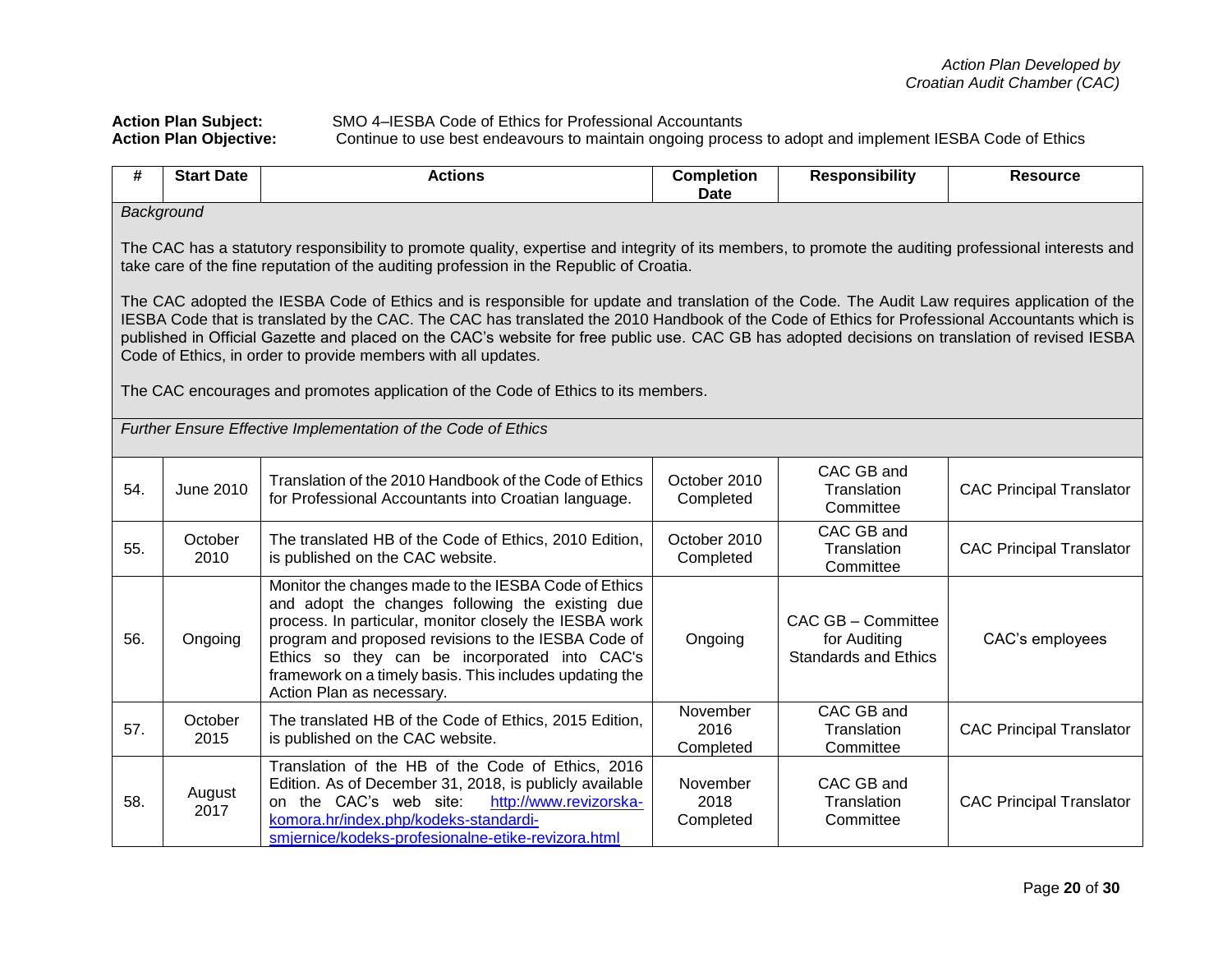| #   | <b>Start Date</b>                    | <b>Actions</b>                                                                                                                                                                                                                                                                                                                                               | <b>Completion</b><br><b>Date</b> | <b>Responsibility</b>                                                    | <b>Resource</b>                                                                                      |
|-----|--------------------------------------|--------------------------------------------------------------------------------------------------------------------------------------------------------------------------------------------------------------------------------------------------------------------------------------------------------------------------------------------------------------|----------------------------------|--------------------------------------------------------------------------|------------------------------------------------------------------------------------------------------|
| 59. | Ongoing                              | Initiate changes of the CPD ethical education<br>curriculum and organization of seminars<br>and<br>workshops on relevant ethical topics.                                                                                                                                                                                                                     | Ongoing                          | <b>CAC GB - Committee</b><br>for Auditing<br><b>Standards and Ethics</b> | Practitioners (CAC<br>members) and CAC<br>employees                                                  |
| 60. | Ongoing                              | Provide auditors with the information on ethics issues<br>connected with the actual global or national trends.<br>Publish on the CAC website translation of IFAC/AE/WB<br>materials.                                                                                                                                                                         | Ongoing<br>Annually              | CAC GB - Committee<br>for Auditing<br><b>Standards and Ethics</b>        | <b>Practitioners (CAC</b><br>members) and CAC<br>employees                                           |
| 61. | Ongoing                              | Support and encourage auditors on consistent<br>application of the Code of Ethics in order to promote<br>ethical conduct in all aspects of business and<br>management levels. In this regard, CAC holds<br>consultation and expert opinions<br>professional<br>regarding the issues of conflict of interest in providing<br>of audit and non-audit services. | Ongoing                          | CAC GB - Committee<br>for Auditing<br><b>Standards and Ethics</b>        | <b>Practitioners (CAC</b><br>members) and CAC<br>employees                                           |
| 62. | Ongoing                              | Provide expert opinions and organize workshops<br>regarding implementation of Audit Law requirements<br>and Regulation (EU) 537/14, such as independence,<br>conflict of interest, non-audit services for PIE and<br>rotation matters.                                                                                                                       | Ongoing                          | CAC GB - Committee<br>for Auditing<br><b>Standards and Ethics</b>        | <b>Practitioners (CAC</b><br>members) and CAC<br>employees                                           |
| 63. | Ongoing                              | Initiation<br>of<br>panels<br>discussions<br>with<br>and<br>representatives of the accounting profession and the<br>relevant institutions on ethical issues, in order to<br>encourage ethical behaviour at the national level.                                                                                                                               | Ongoing                          | CAC GB - Committee<br>for Auditing<br><b>Standards and Ethics</b>        | CAC GB - Committee for<br>Auditing Standards and<br><b>Ethics and Practitioners</b><br>(CAC members) |
|     | <b>Maintaining Ongoing Processes</b> |                                                                                                                                                                                                                                                                                                                                                              |                                  |                                                                          |                                                                                                      |
| 64. | Ongoing                              | Continue<br>ongoing<br>adoption<br>to<br>support<br>and<br>implementation of IESBA Code of Ethics. This includes<br>review of the implementation of the Action Plan to date<br>and updating the Action Plan for future activities as<br>necessary.                                                                                                           | Ongoing                          | CAC GB - Committee<br>for Auditing<br><b>Standards and Ethics</b>        | CAC's employees                                                                                      |
|     |                                      | Review of CAC's Compliance Information                                                                                                                                                                                                                                                                                                                       |                                  |                                                                          |                                                                                                      |
| 65. | Ongoing                              | Perform periodic review of CAC's response to the IFAC<br>Compliance Self-Assessment questionnaires and<br>update sections relevant to SMO 4 as necessary. Once<br>updated inform IFAC Compliance staff about the<br>updates in order for the Compliance staff to republish<br>updated information.                                                           | Ongoing                          | CAC GB - Committee<br>for Auditing<br><b>Standards and Ethics</b>        | CAC's employees                                                                                      |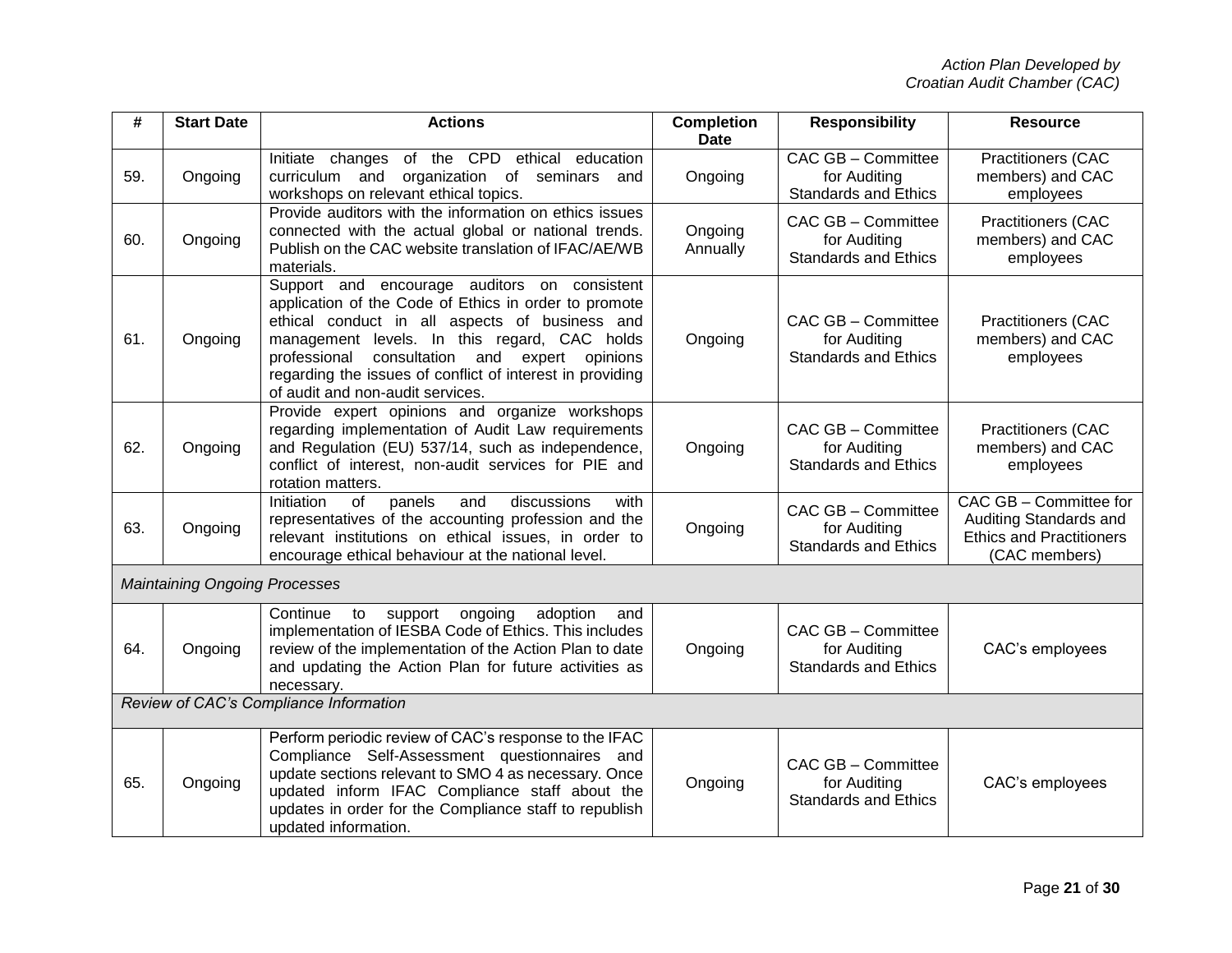**Action Plan Subject:** SMO 5–International Public Sector Accounting Standards and Other Pronouncements Issued by the IPSASB Action Plan Objective: Promoting the use of IPSASs in Croatia

| #   | <b>Start Date</b>                                                                                                                                                                                                                                                                                                                                                                                                                                                                                                                                                                                                   | <b>Actions</b>                                                                                                                                                                                                                                                                                                                                                                                                                                                                                                          | <b>Completion</b><br><b>Date</b> | <b>Responsibility</b>                                             | <b>Resource</b> |  |  |  |
|-----|---------------------------------------------------------------------------------------------------------------------------------------------------------------------------------------------------------------------------------------------------------------------------------------------------------------------------------------------------------------------------------------------------------------------------------------------------------------------------------------------------------------------------------------------------------------------------------------------------------------------|-------------------------------------------------------------------------------------------------------------------------------------------------------------------------------------------------------------------------------------------------------------------------------------------------------------------------------------------------------------------------------------------------------------------------------------------------------------------------------------------------------------------------|----------------------------------|-------------------------------------------------------------------|-----------------|--|--|--|
|     | Background                                                                                                                                                                                                                                                                                                                                                                                                                                                                                                                                                                                                          |                                                                                                                                                                                                                                                                                                                                                                                                                                                                                                                         |                                  |                                                                   |                 |  |  |  |
|     | Public sector accounting standards are not within the scope and function of the CAC. Croatia does not currently require the use of the International<br>Public Sector Accounting Standards (IPSASs). Croatian government develops national public sector accounting standards which are in authority of<br>the Ministry of Finance.<br>Croatia as a member of the EU is involved in discussions on the implementation of IPSASs at EU level. Dynamics of acceptance and application<br>shall be agreed at EU level, taking into account the condition and capacity of Member States.<br>Promoting the Use of IPSASs |                                                                                                                                                                                                                                                                                                                                                                                                                                                                                                                         |                                  |                                                                   |                 |  |  |  |
|     |                                                                                                                                                                                                                                                                                                                                                                                                                                                                                                                                                                                                                     |                                                                                                                                                                                                                                                                                                                                                                                                                                                                                                                         |                                  |                                                                   |                 |  |  |  |
| 66. | September<br>2010                                                                                                                                                                                                                                                                                                                                                                                                                                                                                                                                                                                                   | Promote the use of the IPSASs among the members<br>and Government institutions through presentations and<br>meetings with the MoF and the State Audit Office.<br>• In 2011/2012, consultations with the MoF were<br>held as requested on the issue of IPSASs,<br>In 2011/2012, regular meetings were held at the<br>invitation of CAAFE on the subject.<br>As of 2016, no bilateral meetings on the subject are<br>planned. However, at the Annual meeting of<br>accountants, the MoF presents the process at EU level. | Ongoing                          | CAC GB                                                            | <b>CAC GB</b>   |  |  |  |
|     | <b>Maintaining Ongoing Processes</b>                                                                                                                                                                                                                                                                                                                                                                                                                                                                                                                                                                                |                                                                                                                                                                                                                                                                                                                                                                                                                                                                                                                         |                                  |                                                                   |                 |  |  |  |
| 67. | Ongoing                                                                                                                                                                                                                                                                                                                                                                                                                                                                                                                                                                                                             | Continue to identify opportunities to further assist in<br>implementation of IPSASs. This includes review of the<br>existing activities and preparation of the Action Plan for<br>future activities where necessary.                                                                                                                                                                                                                                                                                                    | Ongoing                          | CAC GB - Committee<br>for Auditing<br><b>Standards and Ethics</b> | CAC's employees |  |  |  |
|     | Review of CAC's Compliance Information                                                                                                                                                                                                                                                                                                                                                                                                                                                                                                                                                                              |                                                                                                                                                                                                                                                                                                                                                                                                                                                                                                                         |                                  |                                                                   |                 |  |  |  |
| 68. | Ongoing                                                                                                                                                                                                                                                                                                                                                                                                                                                                                                                                                                                                             | Perform periodic review of CAC's response to the IFAC<br>Compliance Self-Assessment questionnaires and<br>update sections relevant to SMO 5 as necessary. Once<br>updated inform IFAC Compliance staff about the<br>updates in order for the Compliance staff to republish<br>updated information.                                                                                                                                                                                                                      | Ongoing                          | CAC GB - Committee<br>for Auditing<br><b>Standards and Ethics</b> | CAC's employees |  |  |  |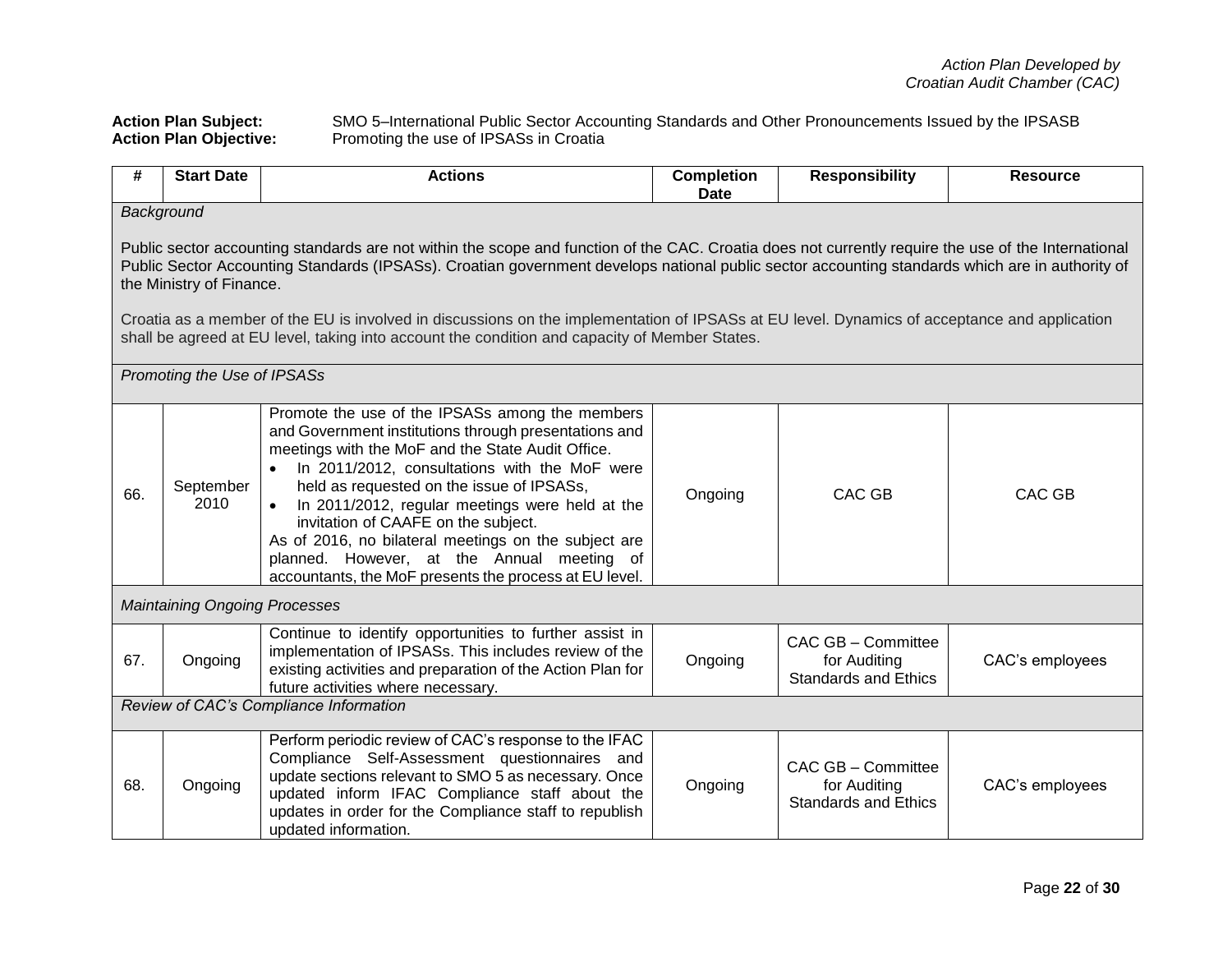## **Action Plan Subject:** SMO 6–Investigation and Discipline

**Action Plan Objective:** Continue to use best endeavours and further improve CAC's investigation and disciplinary system

| # | <b>Start Date</b>                                                                                                                                                                                                                                                                                                                                                                                                                                                                                                                                                                                                                                                                                                                                                                                                                                                                                                                                                                                                                                                                   | <b>Actions</b>                                                                                                                                                                                                                                                                                                                                                                                                                                                                                                                                                                                                              | <b>Completion</b><br><b>Date</b> | <b>Responsibility</b> | <b>Resource</b> |  |
|---|-------------------------------------------------------------------------------------------------------------------------------------------------------------------------------------------------------------------------------------------------------------------------------------------------------------------------------------------------------------------------------------------------------------------------------------------------------------------------------------------------------------------------------------------------------------------------------------------------------------------------------------------------------------------------------------------------------------------------------------------------------------------------------------------------------------------------------------------------------------------------------------------------------------------------------------------------------------------------------------------------------------------------------------------------------------------------------------|-----------------------------------------------------------------------------------------------------------------------------------------------------------------------------------------------------------------------------------------------------------------------------------------------------------------------------------------------------------------------------------------------------------------------------------------------------------------------------------------------------------------------------------------------------------------------------------------------------------------------------|----------------------------------|-----------------------|-----------------|--|
|   |                                                                                                                                                                                                                                                                                                                                                                                                                                                                                                                                                                                                                                                                                                                                                                                                                                                                                                                                                                                                                                                                                     |                                                                                                                                                                                                                                                                                                                                                                                                                                                                                                                                                                                                                             |                                  |                       |                 |  |
|   | Background<br>Due to new Audit Law, CAC does not have direct responsibility for I&D against the auditors and audit firms in relation to QA. MoF as a competent<br>authority with the ultimate responsibility for investigation and disciplinary system, may impose one or more of the following supervisory measures:<br>order to terminate certain proceedings and to refrain from repetition of certain conduct<br>public warning with the type of illegality and irregularity, which is published on the MoF's<br>2.<br>order to eliminate unlawfulness and/or irregularity<br>3.<br>prohibition for carrying out legal audits and/or signing audit reports<br>4.<br>5. determine that the audit report does not meet the requirements of Article 58 of Audit Law and, if applicable, Article 10 of Regulation (EU)<br>537/2014<br>6. temporary prohibition of a member of the audit firm for performing a function in the audit firm or a member of the administrative or<br>management body of a public interest entity for performing a function in a public interest entity. |                                                                                                                                                                                                                                                                                                                                                                                                                                                                                                                                                                                                                             |                                  |                       |                 |  |
|   | In accordance with the changed CAC's scope of the public authorities and tasks, CAC has a new Statute (Official Gazette 58/18). One of the CAC's<br>new body is the Court of Honour that shall conduct proceedings for settling disputes arising between a member and the CAC concerning the violation<br>of the obligations towards the CAC, and disputes against a member for the detriment of the reputation of the audit profession upon application by<br>other member, CAC's bodies or other persons. The Court of Honour is independent in its decision-making and independent of the other CAC's<br>bodies. The Court's duty is to organize its action with aim to prevent unethical and unacceptable conduct of members which is contrary to the<br>provisions of the CAC's Statute and harms the reputation of the profession. For the purpose of conducting proceedings before the Court of Honour,<br>it shall adopt the rules of procedure.                                                                                                                            |                                                                                                                                                                                                                                                                                                                                                                                                                                                                                                                                                                                                                             |                                  |                       |                 |  |
|   | Court of Honour shall decide on:                                                                                                                                                                                                                                                                                                                                                                                                                                                                                                                                                                                                                                                                                                                                                                                                                                                                                                                                                                                                                                                    | CAC's members, other CAC's bodies and third parties who have a conflict with a particular CAC's member may refer to the Court of Honour. The                                                                                                                                                                                                                                                                                                                                                                                                                                                                                |                                  |                       |                 |  |
|   |                                                                                                                                                                                                                                                                                                                                                                                                                                                                                                                                                                                                                                                                                                                                                                                                                                                                                                                                                                                                                                                                                     | 1. financial negligence of members for not paying membership fees, contributions and other financial obligations towards the CAC<br>2. violation of the provisions of the Statute<br>3. violations of the provisions of other Chamber's general acts-                                                                                                                                                                                                                                                                                                                                                                       |                                  |                       |                 |  |
|   | receipt of the decision.                                                                                                                                                                                                                                                                                                                                                                                                                                                                                                                                                                                                                                                                                                                                                                                                                                                                                                                                                                                                                                                            | In the proceedings before the Court of Honour, the parties may conclude a settlement in the previous conciliation procedure. If the parties do not<br>enter the settlement or fail to reach a settlement, a hearing is initiated before the Court of Honour. After the hearing before the Court of Honour, the<br>Court of Honour shall declare the following measures in case it finds violations against the Statute: a warning or a public warning for publication on<br>CAC's website. The parties may file a complaint to the decision of the Court of Honour with the Governing Board within 15 days from the date of |                                  |                       |                 |  |
|   |                                                                                                                                                                                                                                                                                                                                                                                                                                                                                                                                                                                                                                                                                                                                                                                                                                                                                                                                                                                                                                                                                     | The previous Audit Law contains provisions on investigation and discipline of certified auditors. All details of I&D system are contained in the previous<br>CAC's Statute which was adopted on General Assembly, on March 20, 2010. This CAC Statute (under I&D article) recognises mild misconduct and                                                                                                                                                                                                                                                                                                                    |                                  |                       |                 |  |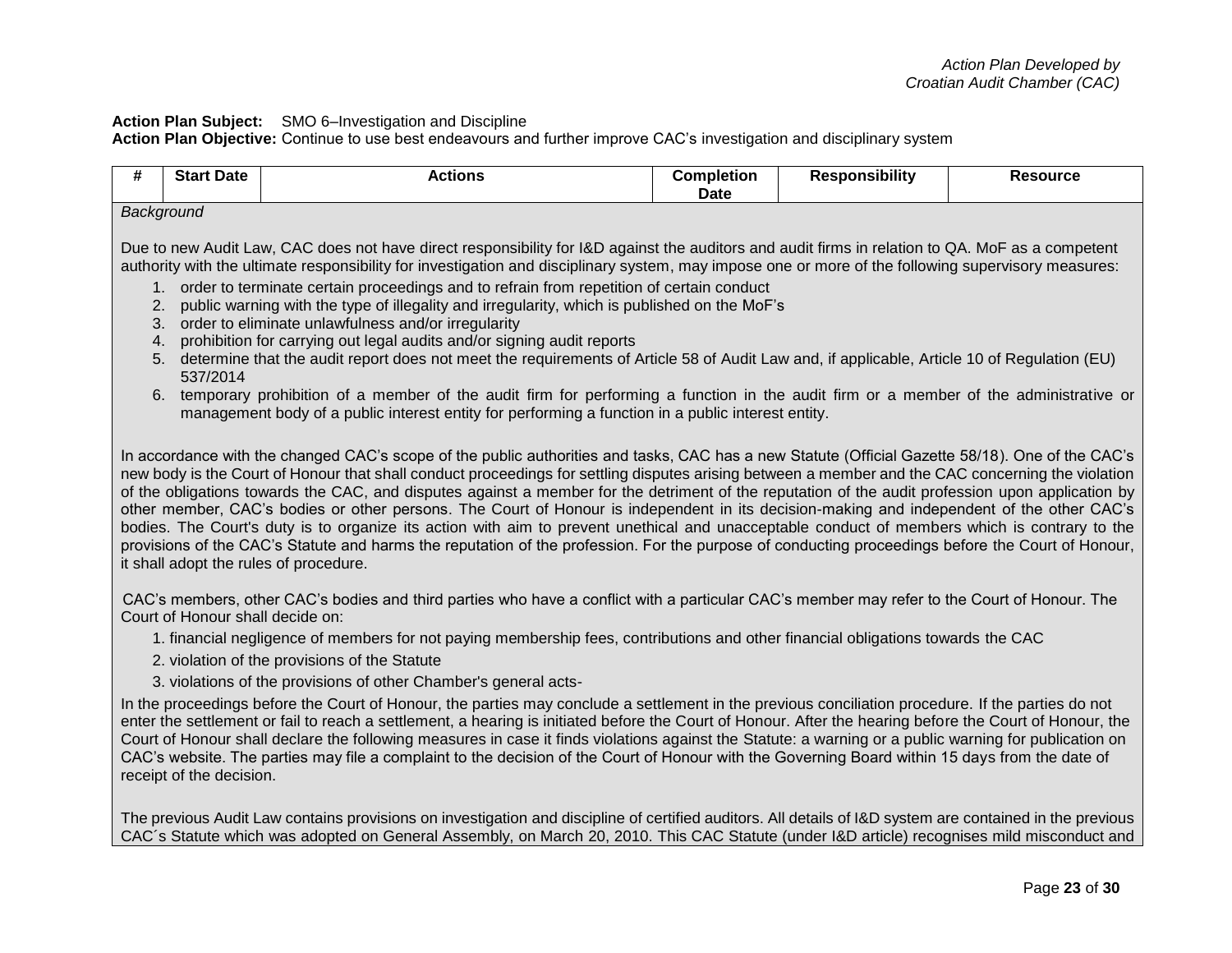| # | <b>Start Date</b>                                                                                                                                                                                                                                                                                                                                                                                                                                                                                                                                                                                                                                                                                                                                                 | <b>Actions</b>                                                                                                                                                                                                                                                                                                                                                                                                                                                                                                                                                                                                                                                                                                                                                                                                                                                       | <b>Completion</b><br><b>Date</b> | <b>Responsibility</b> | <b>Resource</b> |  |  |  |
|---|-------------------------------------------------------------------------------------------------------------------------------------------------------------------------------------------------------------------------------------------------------------------------------------------------------------------------------------------------------------------------------------------------------------------------------------------------------------------------------------------------------------------------------------------------------------------------------------------------------------------------------------------------------------------------------------------------------------------------------------------------------------------|----------------------------------------------------------------------------------------------------------------------------------------------------------------------------------------------------------------------------------------------------------------------------------------------------------------------------------------------------------------------------------------------------------------------------------------------------------------------------------------------------------------------------------------------------------------------------------------------------------------------------------------------------------------------------------------------------------------------------------------------------------------------------------------------------------------------------------------------------------------------|----------------------------------|-----------------------|-----------------|--|--|--|
|   | gross/serious misconduct. Sanctions are ranked from warning, reprimand, and fine of costs to withdrawal of the right to carry out audits (loss of<br>professional title). According to them CAC is responsible for investigating and disciplining (I&D) audit firms, independent auditors and certified auditors<br>and for carrying out the processes through Disciplinary Council (DC). In this respect, APOC has oversight authority under the CAC's disciplinary<br>actions and other measures, i.e. investigative and disciplinary procedures aimed at eliminating and sanctioning irregularities. In current CAC practice,<br>most of I&D procedures related to the audit firms and their responsible persons because of the low quality of audit services. |                                                                                                                                                                                                                                                                                                                                                                                                                                                                                                                                                                                                                                                                                                                                                                                                                                                                      |                                  |                       |                 |  |  |  |
|   |                                                                                                                                                                                                                                                                                                                                                                                                                                                                                                                                                                                                                                                                                                                                                                   | The disciplinary proceedings were initiated by all of the CAC bodies, with the exception of the Disciplinary Council (DC), by the General Secretary<br>and other members, all those who have become aware of the violation committed. That was also initiated by APOC. The initiation of disciplinary<br>proceedings was on a complaints-based and on an information-based, all documented. The charges were brought up by the Disciplinary Prosecutor.                                                                                                                                                                                                                                                                                                                                                                                                              |                                  |                       |                 |  |  |  |
|   |                                                                                                                                                                                                                                                                                                                                                                                                                                                                                                                                                                                                                                                                                                                                                                   | The CAC I&D system consisted of the Disciplinary Prosecutor and the Disciplinary Council. The Disciplinary Council conducted disciplinary<br>proceedings and decided on one's disciplinary liability. The Disciplinary Prosecutor instituted disciplinary proceedings and conducted the disciplinary<br>pre-trial stage. The Disciplinary Prosecutor and his/her deputy were appointed by the Governing Board for a four-year term of office. The Disciplinary<br>Prosecutor should not have been a member of the Governing Board.                                                                                                                                                                                                                                                                                                                                   |                                  |                       |                 |  |  |  |
|   |                                                                                                                                                                                                                                                                                                                                                                                                                                                                                                                                                                                                                                                                                                                                                                   | Where the Disciplinary Prosecutor of the Chamber has established the existence of reasonable suspicion that the person charged may have<br>committed a violation, he/she made a proposal to the Disciplinary Council about the enforcement of disciplinary proceedings. Where the Disciplinary<br>Prosecutor founded no reasonable suspicion about a violation having been committed, as should provide the grounds for the conduct of disciplinary<br>proceedings, the procedure was stopped. The trial before the Disciplinary Council was opened and conducted by the president of the Disciplinary<br>Council. The rules of procedure with regard to the trial as well as to decision-making in summary criminal proceedings applied as appropriate to the<br>trial before the Disciplinary Council as well as to taking a decision with regard to the proposal. |                                  |                       |                 |  |  |  |
|   |                                                                                                                                                                                                                                                                                                                                                                                                                                                                                                                                                                                                                                                                                                                                                                   | A complaint against the Disciplinary Council's decision was filed by the defendant and the Disciplinary Prosecutor respectively, within the period of<br>fifteen days following their receipt of the written decision. The complaint was submitted to the Administrative Court.                                                                                                                                                                                                                                                                                                                                                                                                                                                                                                                                                                                      |                                  |                       |                 |  |  |  |
|   |                                                                                                                                                                                                                                                                                                                                                                                                                                                                                                                                                                                                                                                                                                                                                                   | All administrative tasks related to initiating and conducting I&D performed CAC's professional staff.                                                                                                                                                                                                                                                                                                                                                                                                                                                                                                                                                                                                                                                                                                                                                                |                                  |                       |                 |  |  |  |
|   | A final decision on an ordered disciplinary measure entered in an appropriate register holding the name of the registered member who has been<br>subjected to the measure. The penalties of reminder or reprimand was erased from the appropriate CAC's registries after the expiry of twelve months<br>from its being entered in it, a fine after the expiry of eighteen months, and the penalty of suspension (temporary withdrawal) of one's operating license<br>after the expiry of the period of three years.                                                                                                                                                                                                                                               |                                                                                                                                                                                                                                                                                                                                                                                                                                                                                                                                                                                                                                                                                                                                                                                                                                                                      |                                  |                       |                 |  |  |  |
|   |                                                                                                                                                                                                                                                                                                                                                                                                                                                                                                                                                                                                                                                                                                                                                                   | Since 2011 CAC Disciplinary Council considered and finished around 20 cases per one year. All final decisions regarding disciplinary process are<br>published on the CAC's web site. The legally effective sentence which was imposed on a particular audit firm or certified auditor is recorded in the<br>register and it is publicly available.                                                                                                                                                                                                                                                                                                                                                                                                                                                                                                                   |                                  |                       |                 |  |  |  |
|   | of the previous Audit Law.                                                                                                                                                                                                                                                                                                                                                                                                                                                                                                                                                                                                                                                                                                                                        | In regard with the provision of the Article 122 paragraph 4 of the new Audit Law, CAC has finished all I&D procedures that were initiated on the base                                                                                                                                                                                                                                                                                                                                                                                                                                                                                                                                                                                                                                                                                                                |                                  |                       |                 |  |  |  |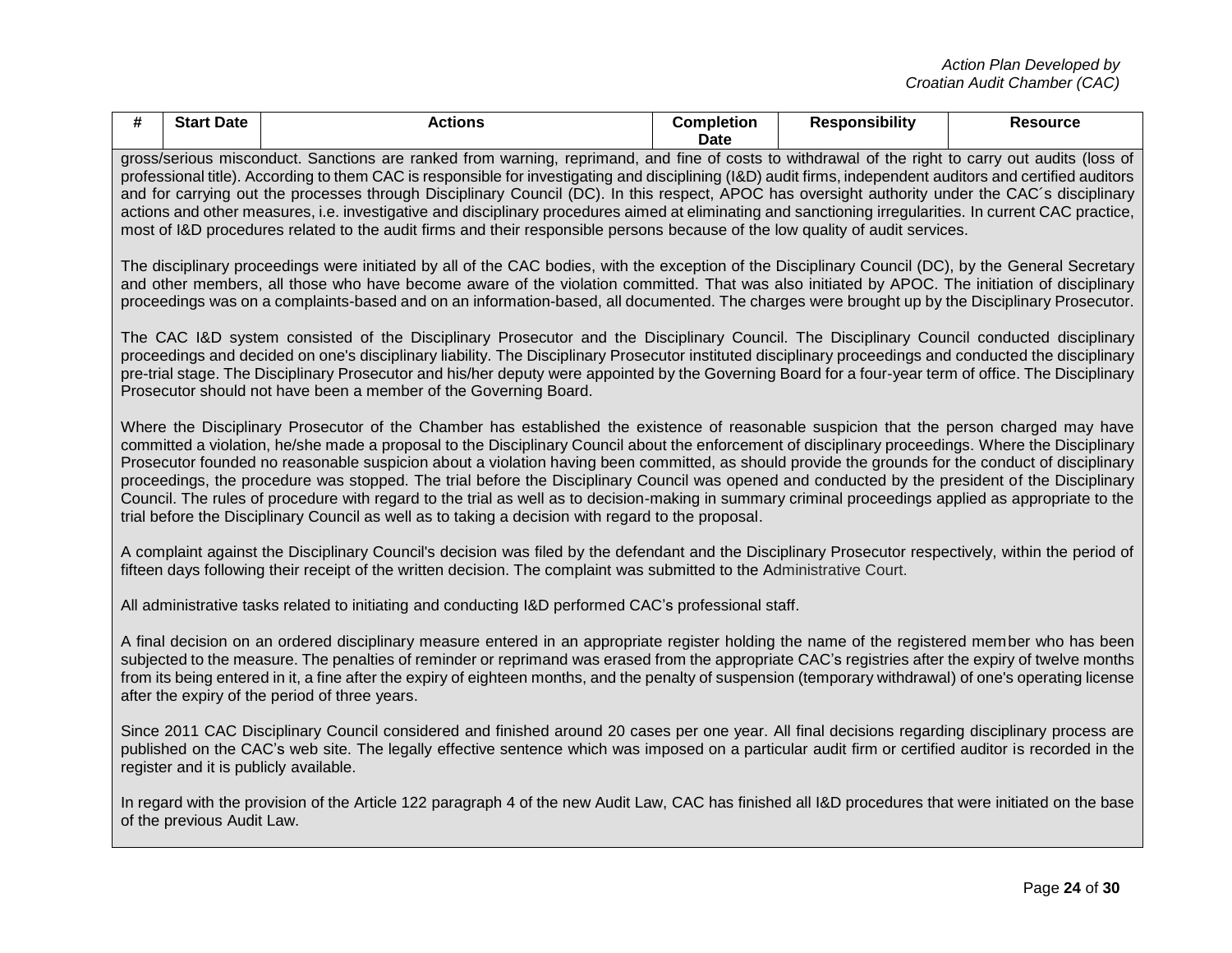| #   | <b>Start Date</b>                  | <b>Actions</b>                                                                                                                                                                                                                                                                                                                                                                                                                                                            | <b>Completion</b><br><b>Date</b>                           | <b>Responsibility</b>                                                          | <b>Resource</b>                     |  |  |
|-----|------------------------------------|---------------------------------------------------------------------------------------------------------------------------------------------------------------------------------------------------------------------------------------------------------------------------------------------------------------------------------------------------------------------------------------------------------------------------------------------------------------------------|------------------------------------------------------------|--------------------------------------------------------------------------------|-------------------------------------|--|--|
|     | Further Development of I&D process |                                                                                                                                                                                                                                                                                                                                                                                                                                                                           |                                                            |                                                                                |                                     |  |  |
| 69. | May 2010                           | Introduction of I&D mechanism to CAC's members and<br>build members awareness of the existing I&D process.                                                                                                                                                                                                                                                                                                                                                                | December<br>2010<br>Completed                              | CAC GB - Committee<br>for Complaints and<br><b>Disciplinary Council</b>        | CAC employees during<br><b>IARs</b> |  |  |
| 70. | September<br>2010                  | Commence I&D process. Begin implementation of<br>sanctions process. Presently this activity is in process.<br>The first disciplinary actions undertaken and processed<br>through Disciplinary Council and Courts, where<br>relevant.                                                                                                                                                                                                                                      | September<br>2011<br>Completed                             | <b>CAC GB - Committee</b><br>for Complaints and<br><b>Disciplinary Council</b> | CAC employees                       |  |  |
| 71. | Ongoing                            | Commence I&D process under the provisions of CAC<br>Statute as an abbreviated criminal trial.                                                                                                                                                                                                                                                                                                                                                                             | Ongoing<br>As needed<br>every 4 months<br>Completed        | Committee for<br>Complaints and<br><b>Disciplinary Council</b>                 | <b>CAC General Secretary</b>        |  |  |
| 72. | April 2011                         | Monitor of I&D system to ensure it is operating<br>effectively and in compliance with key requirements of<br>SMO <sub>6</sub> .                                                                                                                                                                                                                                                                                                                                           | Ongoing<br>Completed                                       | <b>CAC GB - Committee</b><br>for Complaints and<br><b>Disciplinary Council</b> | CAC employees                       |  |  |
| 73. | February<br>2013                   | Review the revised SMO 6, reflect on current system<br>and identify any areas of departure from CAC current<br>system of I&D to new requirements of SMO 6.<br>In the Republic of Croatia is expected enactment and<br>adoption (June 2016) of amendments to the Audit Act<br>and preparing the conditions for the application of the<br>EU Regulation regarding PIEs. In this regard, further<br>regulation of I&D system in the sense of SMO6<br>proposals is following. | November<br>2013<br>Completed<br>October 2017<br>Completed | CAC GB - Committee<br>for Complaints and<br><b>Disciplinary Council</b>        | CAC employees                       |  |  |
| 74. | February<br>2013                   | Undertake activities to further alignment of CAC I&D<br>system with SMO 6. CAC develops the criteria for<br>proportionality in imposing disciplinary sanctions.                                                                                                                                                                                                                                                                                                           | November<br>2013<br>Completed                              | CAC GB - Committee<br>for Complaints and<br><b>Disciplinary Council</b>        | CAC employees                       |  |  |
| 75. | October<br>2012                    | Provide recommended actions which might be taken to<br>enhance alignment of I&D process of CAC with SMO<br>6.<br>This action has been delayed slightly to allow for<br>completion of activities of the first cycle of I&D<br>proceedings and to coincide with the appointment<br>of a new Disciplinary Council.                                                                                                                                                           | November<br>2013<br>Completed                              | CAC GB - Committee<br>for Complaints and<br><b>Disciplinary Council</b>        | CAC employees                       |  |  |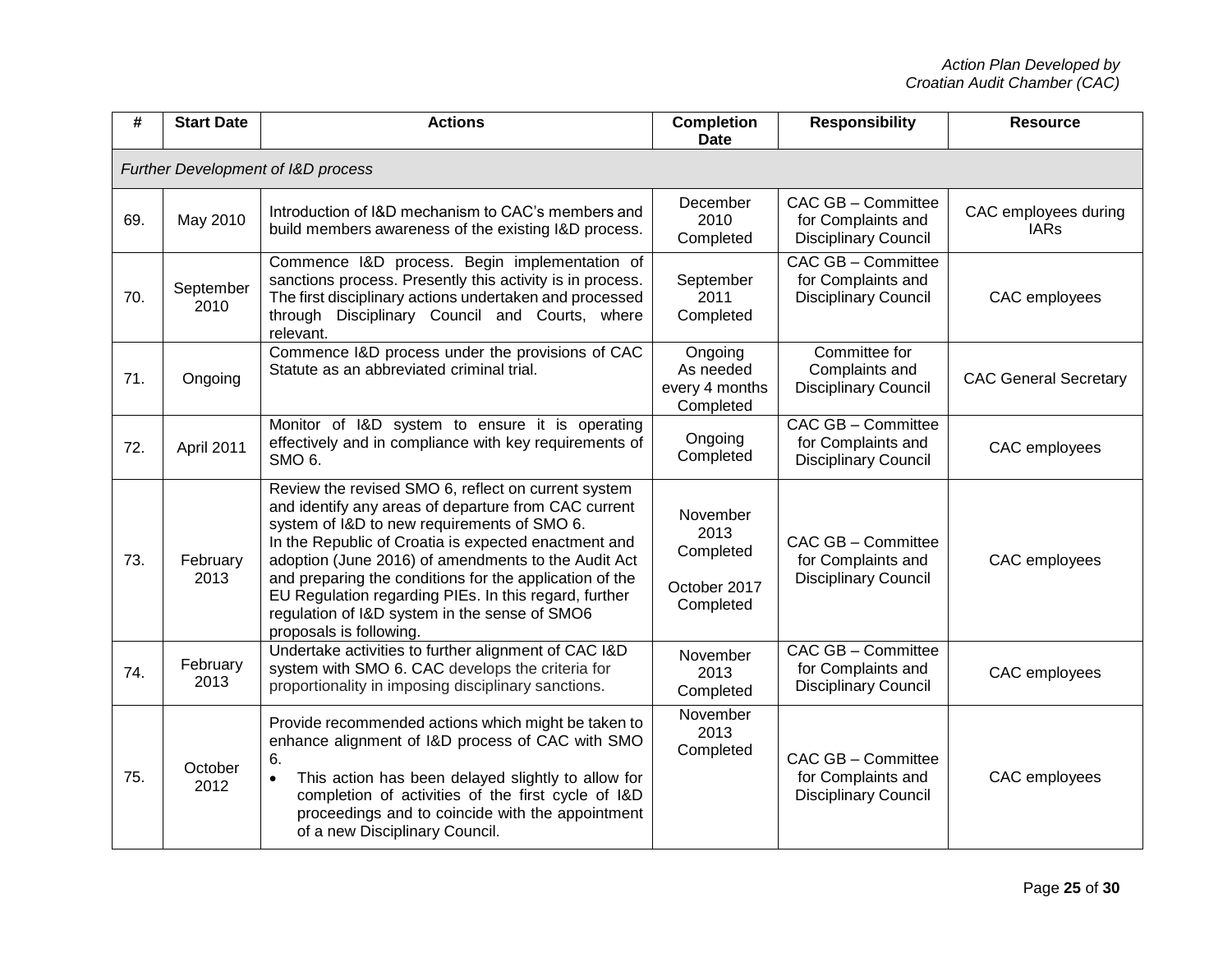| #   | <b>Start Date</b>                                                     | <b>Actions</b>                                                                                                                                                                                                                                                                                               | <b>Completion</b><br><b>Date</b> | <b>Responsibility</b>                                                   | <b>Resource</b>              |  |
|-----|-----------------------------------------------------------------------|--------------------------------------------------------------------------------------------------------------------------------------------------------------------------------------------------------------------------------------------------------------------------------------------------------------|----------------------------------|-------------------------------------------------------------------------|------------------------------|--|
|     |                                                                       | In the Republic of Croatia is expected enactment and<br>adoption (June 2016) of amendments to the Audit Law<br>and preparing the conditions for the application of the<br>EU Regulation regarding PIEs. In this regard, further<br>regulation of I&D system in the sense of SMO 6<br>proposals is following. | October 2017<br>Completed        |                                                                         |                              |  |
| 76. | Ongoing                                                               | Conducting disciplinary proceedings in addition to the<br>findings of QA reviews.                                                                                                                                                                                                                            | Ongoing<br>Completed             | Committee for<br>Complaints and<br><b>Disciplinary Council</b>          | <b>CAC General Secretary</b> |  |
| 77. | Ongoing                                                               | Follow up of disciplinary procedures and imposed<br>disciplinary<br>measures<br>and<br>their<br>impact<br>on<br>strengthening confidence in the oversight and<br>regulation of auditors, or alternatively, focus attention<br>on areas where improvement is needed.                                          | Ongoing<br>Completed             | CAC GB - Committee<br>for Complaints and<br><b>Disciplinary Council</b> | CAC employees                |  |
| 78. | November<br>2018                                                      | Preparation for the election and appointment of a<br>members of the Court of Honour on the Assembly.                                                                                                                                                                                                         | December<br>2018<br>Completed    | CAC GB, Assembly                                                        | <b>CAC General Secretary</b> |  |
| 79. | March<br>2019                                                         | Adoption of the Court of Honour's rules of procedure                                                                                                                                                                                                                                                         | April 2019                       | Court of Honour, CAC<br><b>GB</b>                                       | <b>CAC General Secretary</b> |  |
|     | <b>Maintaining Ongoing Processes</b>                                  |                                                                                                                                                                                                                                                                                                              |                                  |                                                                         |                              |  |
| 80. | Ongoing                                                               | Continue to use best endeavours to ensure CAC's<br>investigation and disciplinary mechanism continues to<br>addresses all SMO 6 requirements. This includes<br>review of the existing mechanism and updating the<br>Action Plan for future activities where necessary.                                       | Ongoing                          | CAC GB - Committee<br>for Complaints and<br><b>Disciplinary Council</b> | CAC employees                |  |
| 81. | Ongoing<br>(after the<br>MoF's I&D<br>system<br>begins to<br>operate) | Encourage and assist the MoF's, if it would be<br>acceptable form them, to implement and follow SMO 6<br>requirements                                                                                                                                                                                        |                                  |                                                                         |                              |  |
|     | Review of CAC's Compliance Information                                |                                                                                                                                                                                                                                                                                                              |                                  |                                                                         |                              |  |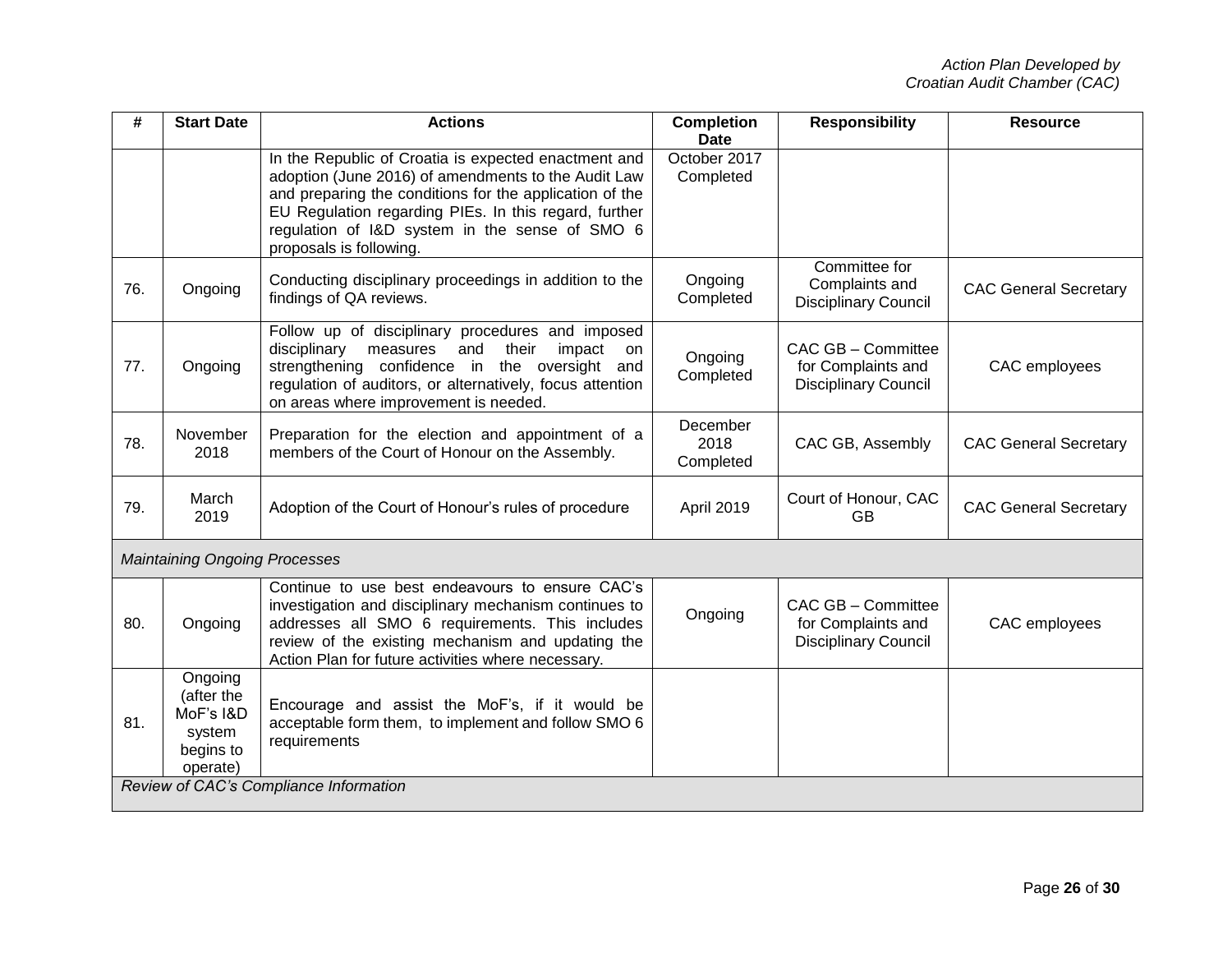|     | <b>Start Date</b> | Actions                                                                                                                                                                                                                                                                                            | <b>Completion</b>    | <b>Responsibility</b>                                                   | Resource      |
|-----|-------------------|----------------------------------------------------------------------------------------------------------------------------------------------------------------------------------------------------------------------------------------------------------------------------------------------------|----------------------|-------------------------------------------------------------------------|---------------|
|     |                   |                                                                                                                                                                                                                                                                                                    | <b>Date</b>          |                                                                         |               |
| 82. | Ongoing           | Perform periodic review of CAC's response to the IFAC<br>Compliance Self-Assessment questionnaires and<br>update sections relevant to SMO 6 as necessary. Once<br>updated inform IFAC Compliance staff about the<br>updates in order for the Compliance staff to republish<br>updated information. | Ongoing<br>Completed | CAC GB - Committee<br>for Complaints and<br><b>Disciplinary Council</b> | CAC employees |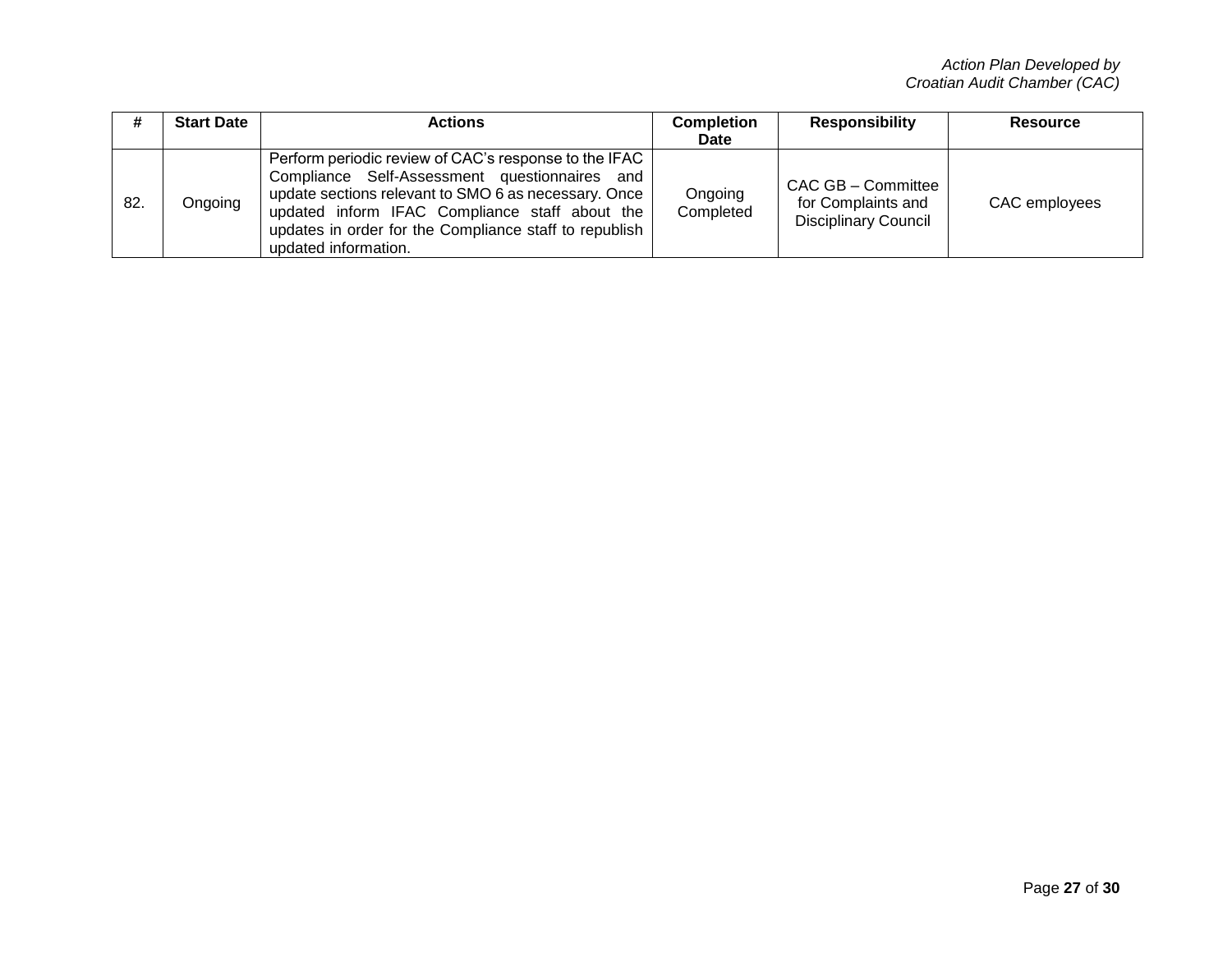**Action Plan Subject:** SMO 7–International Financial Reporting Standards and Other Pronouncements issued by the IASB **Action Plan Objective:** Continue to use best endeavours to maintain and continuously improve an ongoing program for adoption and implementation of IFRS

| #                                 | <b>Start Date</b>                                             | Actions | <b>Completion</b><br><b>Date</b> | <b>Responsibility</b>                                                                                          | <b>Resource</b> |
|-----------------------------------|---------------------------------------------------------------|---------|----------------------------------|----------------------------------------------------------------------------------------------------------------|-----------------|
| and the company of the company of | Background<br>the contract of the contract of the contract of |         |                                  | - Contract Andreas Andreas Andreas Andreas Andreas Andreas Andreas Andreas Andreas Andreas Andreas Andreas And |                 |

The accounting framework of Croatia is driven by the EU Fourth and Seventh Directive and new Directive 2013/34 and also the EU Commission Regulation 2002/1606 on International Financial Reporting Standards (IFRSs). Before the accession of Croatia to the EU, large enterprises have the obligation to apply IFRSs. After the accession of Croatia to the EU (from 1 July 2013), the obligation of all large, listed enterprises, and financial institutions is to apply IFRSs in separate and consolidated financial statements adopted by the European Commission (EC) and published in the Official Journal of the EU. The Financial Reporting Standards Board of the MoF (FRSB) is responsible for improvement of the national financial reporting standards.

The new Accounting Law is adopted in July 2015 in which, among others, are new: the definition of PIEs, the definition of groups of entrepreneurs and the definition of micro entrepreneurs. The definition of PIEs includes all large entrepreneurs, listed companies, companies of specific national interest, credit institutions, insurance and reinsurance companies, pension funds, leasing companies, and investment funds. All these subjects have to apply IFRSs. Other companies have to apply national accounting standards issued by the Financial Reporting Standards Board (FRSB) of the Ministry of Finance. IFRS for SMEs have not been adopted.

|     |         | Continue to improve IFRS implementation                                                                                                                                                                                                                                                                                                                                                                                                                                                                                                                                                                                                                                                                            |                                         |        |                 |
|-----|---------|--------------------------------------------------------------------------------------------------------------------------------------------------------------------------------------------------------------------------------------------------------------------------------------------------------------------------------------------------------------------------------------------------------------------------------------------------------------------------------------------------------------------------------------------------------------------------------------------------------------------------------------------------------------------------------------------------------------------|-----------------------------------------|--------|-----------------|
| 83. | Ongoing | Continue in an active participation in the meetings<br>with the MoF, FRSB and CAAFE, such as CAC<br>held consultation and working meetings at the<br>invitation of the MoF and FRSB regarding changes<br>to 4th and 7th EU Directive, EU Directive 2013/34<br>and preparatory work for changes/adjustments of<br>national accounting legislation;<br>CAC organized (in collaboration with CAAFE)<br>round tables and workshops on the application of<br>the special national law that defines financial<br>performance of undertakings;<br>CAC and CAAFE organized the conference of the<br>auditors and accountants on current topics;<br>CAC participated in various discussion held on the<br>subject of IFRSs. | Ongoing                                 | CAC GB | CAC GB          |
| 84. | Ongoing | Provide comments on the proposed changes in the<br>accounting legislation:<br>According with dynamic of changes of the relevant<br>EU Directives and MoF planned activities, CAC                                                                                                                                                                                                                                                                                                                                                                                                                                                                                                                                   | December<br>2014 to<br>December<br>2015 | CAC GB | CAC's employees |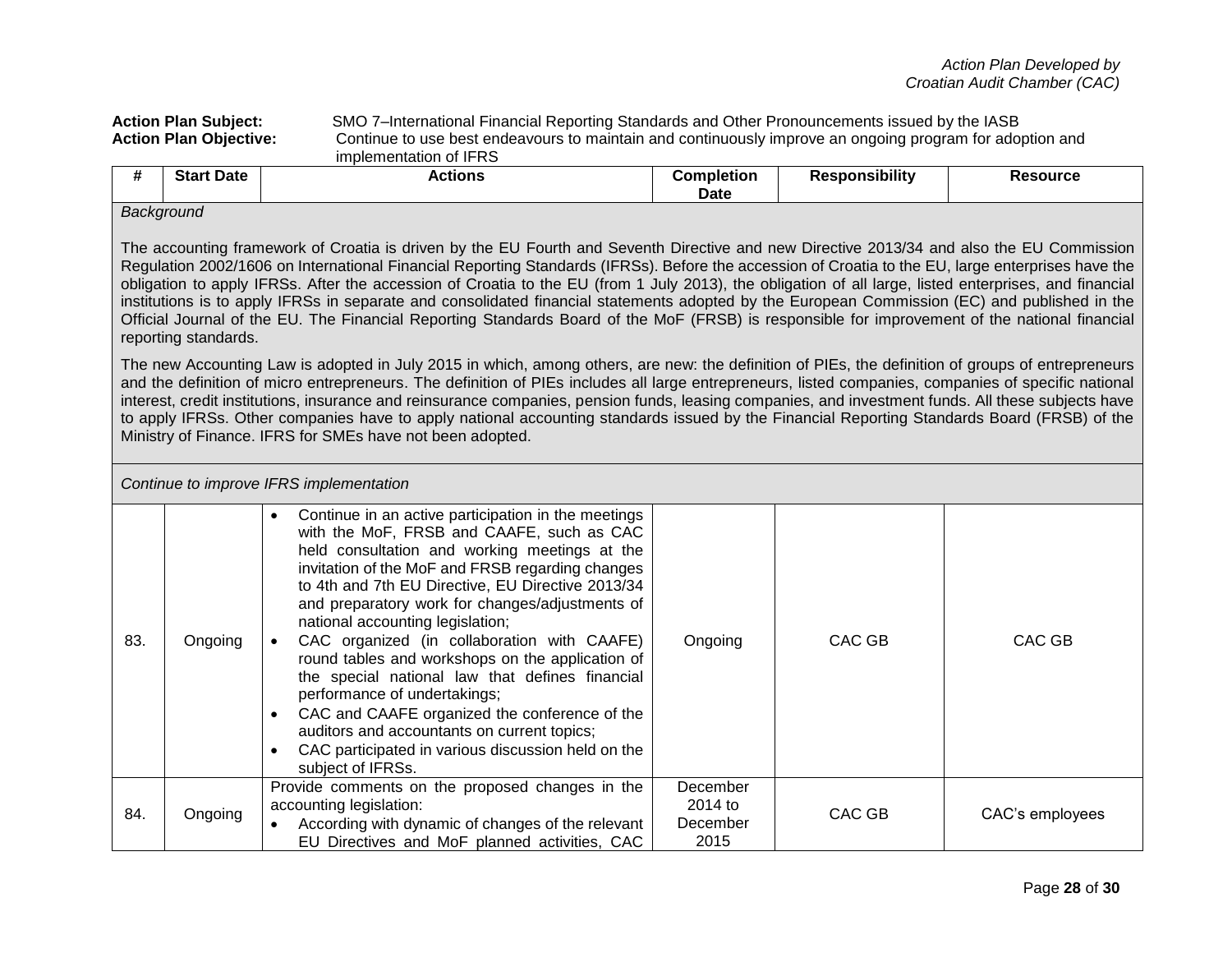| #   | <b>Start Date</b>                      | <b>Actions</b>                                                                                                                                                                                                                                                                                                                                                                                                                                                           | <b>Completion</b><br><b>Date</b>                        | <b>Responsibility</b>                                                             | <b>Resource</b>                                            |  |
|-----|----------------------------------------|--------------------------------------------------------------------------------------------------------------------------------------------------------------------------------------------------------------------------------------------------------------------------------------------------------------------------------------------------------------------------------------------------------------------------------------------------------------------------|---------------------------------------------------------|-----------------------------------------------------------------------------------|------------------------------------------------------------|--|
|     |                                        | attended the initial meeting which was organized<br>by MoF in January 2013 on this subject;<br>Participation in the work of MoF expert group on<br>$\bullet$<br>preparing new Accounting Law according to new<br>Accounting EU Directive of 2013;<br>Participation as PAO with proposals of audit<br>$\bullet$<br>profession on preparing new Audit Law according<br>to new EU Audit Directive of 2014 and Regulation<br>537/2014.                                       | Completed<br>April 2016 to<br>October 2017<br>Completed |                                                                                   |                                                            |  |
| 85. | Ongoing                                | Assist and support for CAC members with technical<br>tools regarding public disclosure of audited financial<br>statements.<br>Since 2010, CAC annually updates guidance on<br>$\bullet$<br>public disclosure of FS that is intended to auditors<br>as technical assistance in the implementation of<br>the Accounting Law and other regulations<br>regarding content of FS.<br>These guides are available on the CAC web.                                                | Ongoing                                                 | <b>CAC GB</b>                                                                     | CAC's employees                                            |  |
| 86. | Ongoing                                | Continue in the co-operation with the MoF, FRSB and<br>CAAFE in the preparation of the effect studies of the<br>implementation<br>of<br>particular<br>standards<br>and<br>interpretations for the use in the EU and in inclusion the<br>IFRS in the curricula of the CPD.<br>CAC expects activities in this area during the period of<br>preparing the proposals for changes of the Accounting<br>Law (of course, with the involvement of financial and<br>tax experts). | Ongoing<br>(As needed)                                  | CAC GB                                                                            | <b>Practitioners (CAC</b><br>members) and CAC<br>employees |  |
|     | <b>Maintaining Ongoing Processes</b>   |                                                                                                                                                                                                                                                                                                                                                                                                                                                                          |                                                         |                                                                                   |                                                            |  |
| 87. | Ongoing                                | Continue to identify opportunities to further assist in<br>implementation of IFRSs. This includes review of the<br>existing activities and preparation of the Action Plan for<br>future activities where necessary.                                                                                                                                                                                                                                                      | Ongoing                                                 | CAC GB - Committee<br>for standards on<br>auditing, quality<br>control and ethics | CAC's employees                                            |  |
|     | Review of CAC's Compliance Information |                                                                                                                                                                                                                                                                                                                                                                                                                                                                          |                                                         |                                                                                   |                                                            |  |
| 88. | Ongoing                                | Perform periodic review of CAC's response to the IFAC<br>Compliance Self-Assessment questionnaires and<br>update sections relevant to SMO 7 as necessary. Once                                                                                                                                                                                                                                                                                                           | Ongoing                                                 | CAC GB - Committee<br>for standards on                                            | CAC's employees                                            |  |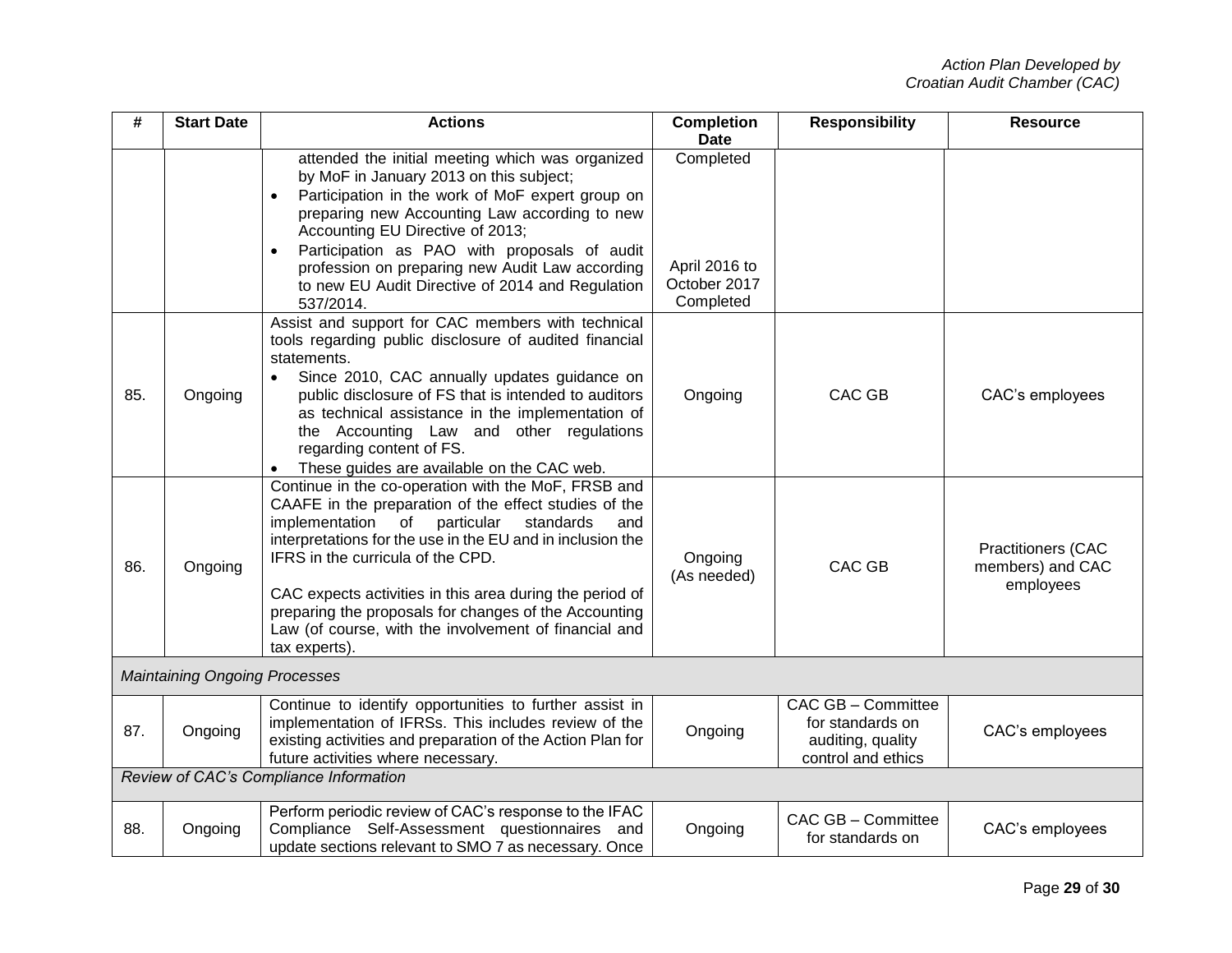| <b>Start Date</b> | Actions                                                                                                                          | <b>Completion</b><br>Date | <b>Responsibility</b>                   | <b>Resource</b> |
|-------------------|----------------------------------------------------------------------------------------------------------------------------------|---------------------------|-----------------------------------------|-----------------|
|                   | updated inform IFAC Compliance staff about the<br>updates in order for the Compliance staff to republish<br>updated information. |                           | auditing, quality<br>control and ethics |                 |